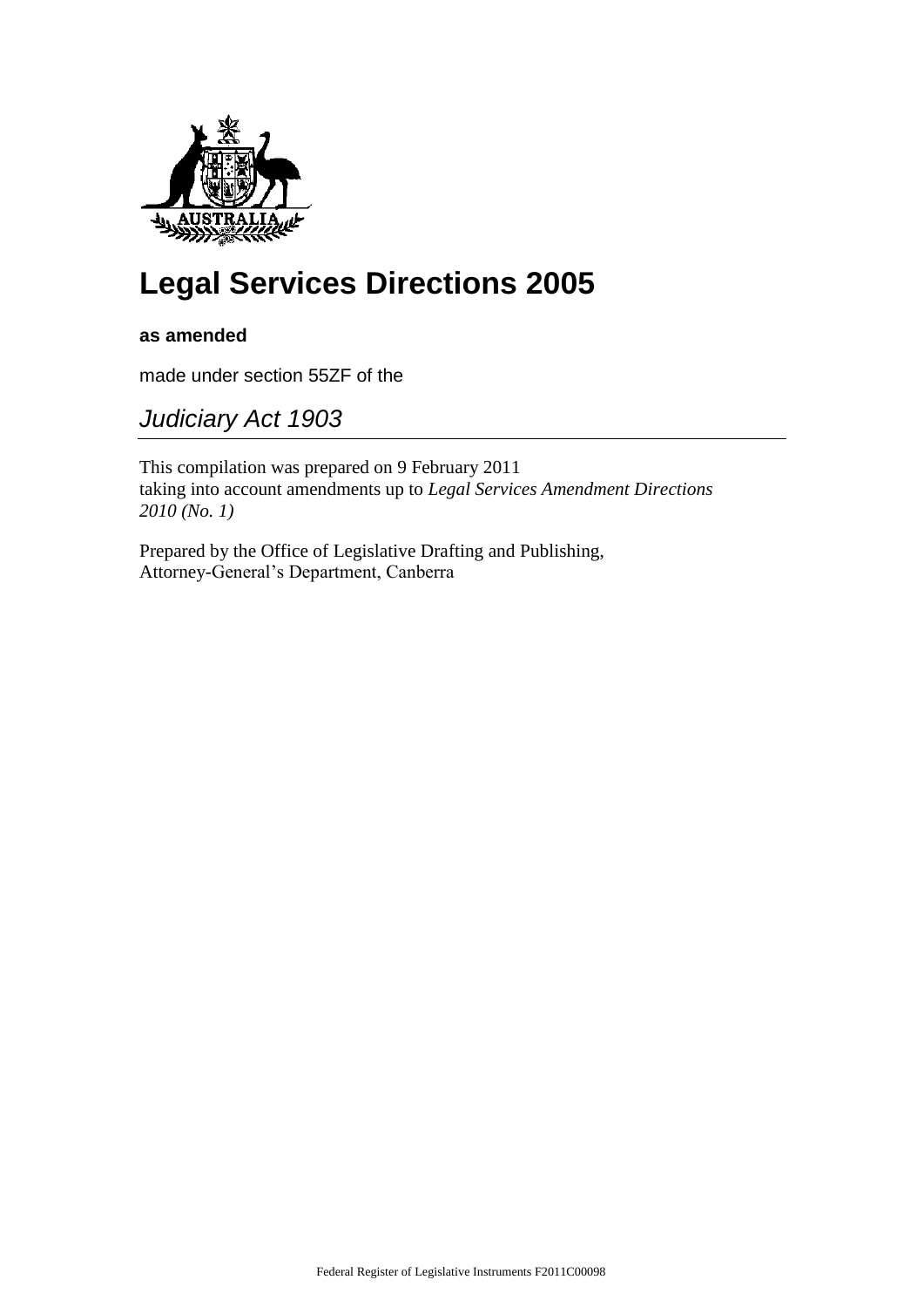## Page

## **Contents**

|                   | 1              | Name of instrument [see Note 1]                          | 3  |
|-------------------|----------------|----------------------------------------------------------|----|
|                   | $\overline{2}$ | Commencement                                             | 3  |
|                   | 3              | Repeal of previous instrument                            | 3  |
|                   | 4              | Schedule 1                                               | 3  |
| Schedule          |                | <b>Legal Services Directions</b>                         | 4  |
| Part 1            |                | FMA agencies                                             | 4  |
| Part 2            |                | Extended and modified application of the Directions      | 14 |
| Part 3            |                | Sanctions for non-compliance                             | 16 |
| Part 4            |                | Dictionary                                               | 16 |
| Appendix A        |                | Tied areas of Commonwealth legal work                    | 19 |
| <b>Appendix B</b> |                | The Commonwealth's obligation to act as a model litigant | 23 |
| Appendix C        |                | <b>Handling monetary claims</b>                          | 26 |
| Appendix D        |                | <b>Engagement of counsel</b>                             | 28 |
| Appendix E        |                | Assistance to Commonwealth employees for legal           |    |
|                   |                | proceedings                                              | 32 |
| Appendix F        |                | <b>Legal services procurement</b>                        | 38 |
| <b>Notes</b>      |                |                                                          | 41 |
|                   |                |                                                          |    |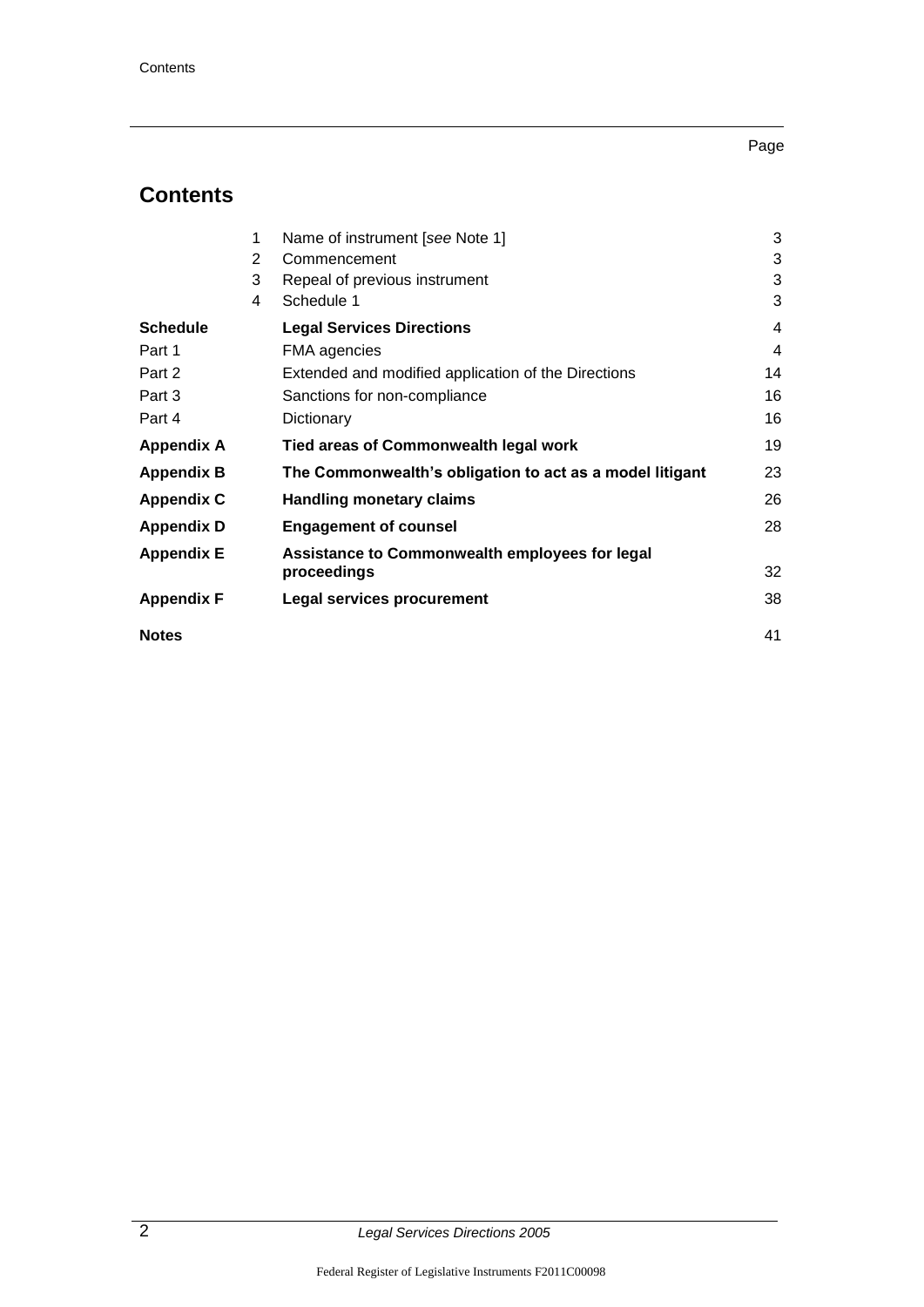## **1 Name of instrument** [*see* Note 1]

This instrument is the *Legal Services Directions 2005*.

## **2 Commencement**

This instrument commences on 1 March 2006.

## **3 Repeal of previous instrument**

The Legal Services Directions issued with effect from 1 September 1999, as amended on 9 February 2000, 28 May 2000, 1 July 2000 and 30 September 2004, are repealed on the commencement of this instrument.

## **4 Schedule 1**

Schedule 1 to this instrument sets out Directions made by the Attorney-General under section 55ZF of the *Judiciary Act 1903*.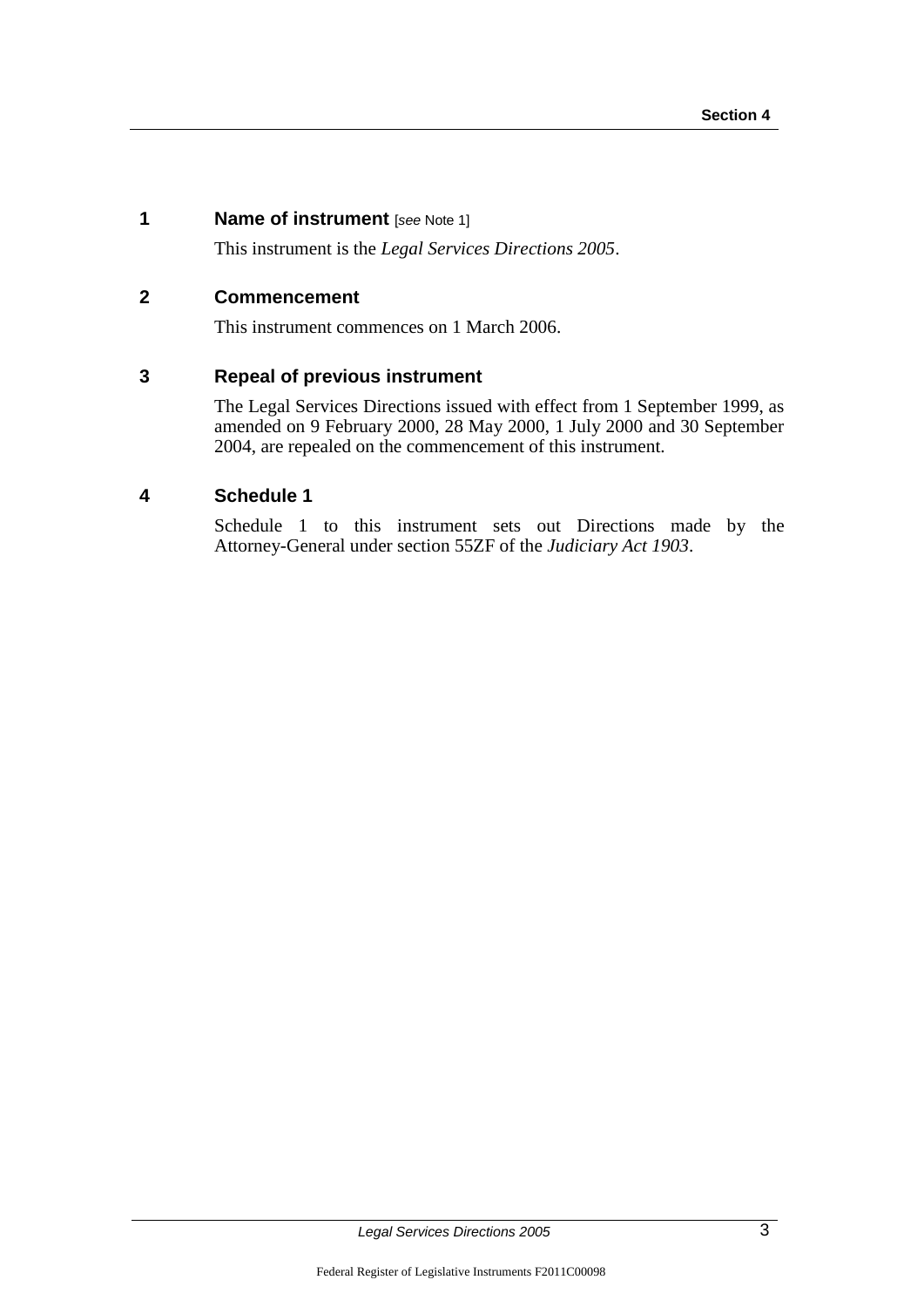## **Schedule Legal Services Directions**

## **Part 1 FMA agencies**

## **1 Arrangements for legal services**

1.1 Arrangements made by an FMA agency for the provision of legal services are to ensure the delivery of efficient and effective services.

## **2 Tied work**

2.1 Constitutional, Cabinet, national security, public international law and most drafting work undertaken for an FMA agency is tied to government providers of legal services, in accordance with the Directions on *Tied Areas of Commonwealth Legal Work*, at Appendix A.

> *Note* For the application of this provision to Australian Government bodies other than FMA agencies, see paragraph 12.

## **3 Reporting on significant issues**

- 3.1 An FMA agency is to report as soon as possible to the Attorney-General or OLSC on significant issues that arise in the provision of legal services, especially in handling claims and conducting litigation. These issues will include matters where:
	- (a) the size of the claim, the identity of the parties or the nature of the matter raises sensitive legal, political or policy issues
	- (b) a dispute or disagreement exists between different agencies (whether or not FMA agencies), other than matters arising under legislation which contemplates that two or more agencies may be on different sides in a case
	- (c) a significant level of coordination between different agencies is required
	- (d) a significant precedent for other agencies could be established, either on a point of law or because of its potential significance for other agencies, or
	- (e) a dispute exists with an agency of a State or Territory government.

*Note 1* In dealing with personal or sensitive information, agencies need to comply with the *Privacy Act 1988*, the *Freedom of Information Act 1982*, the *Archives Act 1983* and the *Crimes Act 1914*.

*Note 2* The obligation to report significant issues also requires the relevant agency to regularly update the Attorney-General or OLSC on any developments involving the significant issue. There may also be more than one issue that should be reported as a significant issue over the course of a proceeding.

*Note* 3 A fresh obligation to report to the Attorney-General or OLSC will arise on appeal if the significant issue remains relevant to the appeal. The making of an appeal may itself constitute a significant issue.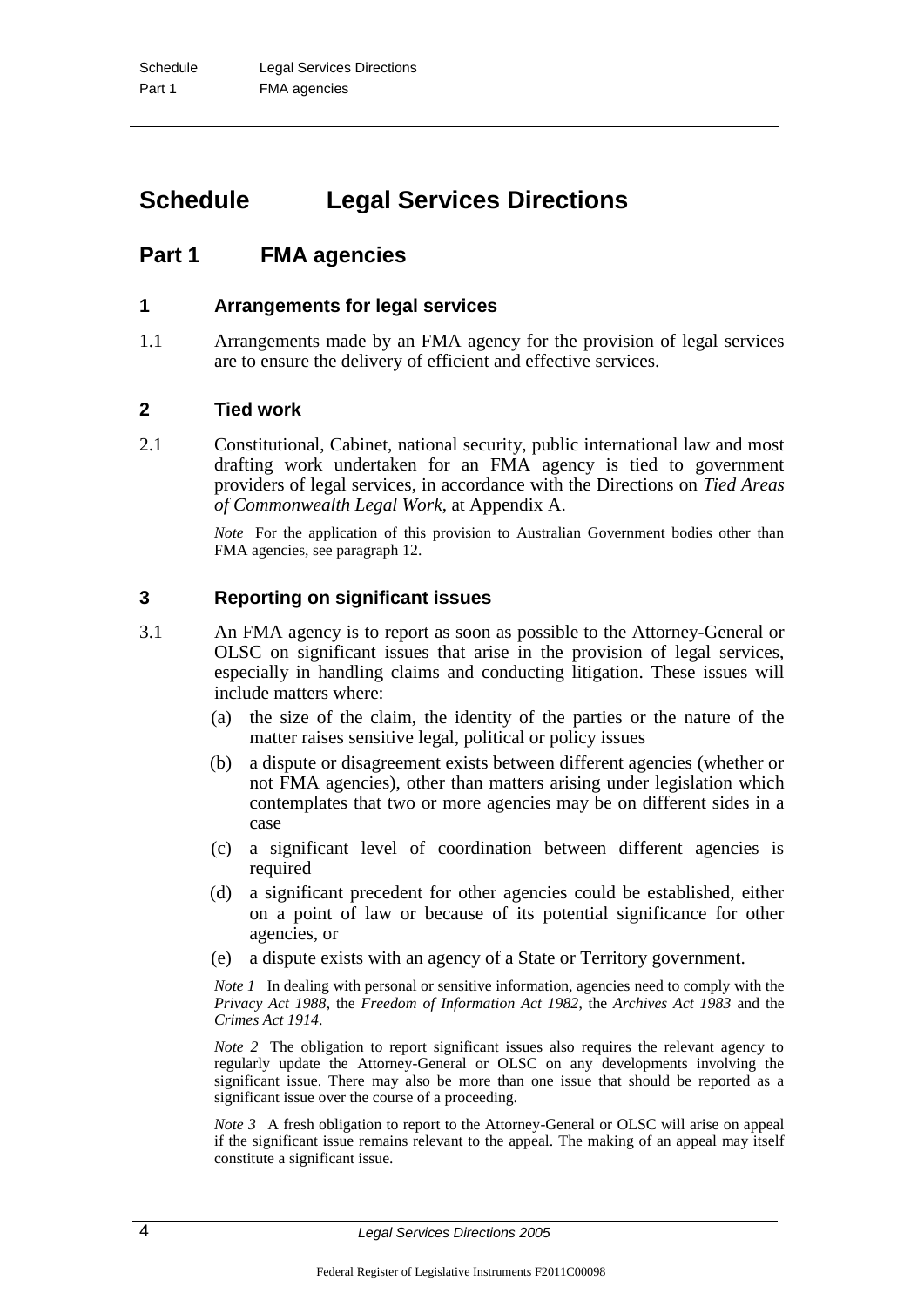*Note 4* The obligation to report on significant issues extends beyond handling claims and conducting litigation, and includes all significant issues that arise in the provision of legal services.

*Note 5* If an agency is unsure about whether an issue is a significant issue that should be reported, it should contact OLSC to discuss the issue.

*Note 6* For the application of this provision to Australian Government bodies other than FMA agencies, see paragraph 12.

3.2 A claim that is required to be reported by an agency to the Attorney-General or OLSC under paragraph 3.1 is not to be settled without the agreement of the Attorney-General.

## **4 Claims and litigation by or against the Commonwealth or FMA agencies**

## *Agencies to comply with instructions from the Attorney-General*

4.1 An FMA agency is to comply with any instructions by the Attorney-General about the handling of claims or the conduct of litigation. In particular, the FMA agency is to comply with an instruction to provide information about a particular claim or litigation, or to provide copies of, or access to, material relating to the claim or litigation.

> *Note 1* An instruction could relate to such matters as the arguments to be put to the court and the lawyers to handle the matter. (In extreme cases, it could require that the agency change its lawyers in a matter). The need to give instructions could occur, for example, where constitutional or 'whole of government' issues arise or where the proposed conduct of a matter might be inconsistent with the Attorney-General's First Law Officer role (eg the Attorney-General's responsibility for ensuring that the Commonwealth acts as a model litigant). The FMA agency will be responsible for any costs incurred by it or the lawyers involved in complying with the instruction.

> *Note 2* Other provisions of the Directions may also be relevant to the handling of a claim by or against the Commonwealth, including the requirements:

- (a) to act in accordance with the Directions on *The Commonwealth's obligation to act as a model litigant*, at Appendix B
- (b) to handle monetary claims in accordance with the Directions on *Handling monetary claims*, at Appendix C, and
- (c) for counsel to be engaged in accordance with the Directions on *Engagement of counsel*, at Appendix D.

#### *The Model Litigant Obligation*

4.2 Claims are to be handled and litigation is to be conducted by the agency in accordance with the Directions on *The Commonwealth's Obligation to Act as a Model Litigant*, at Appendix B, noting that the agency is not to start legal proceedings unless it is satisfied that litigation is the most suitable method of dispute resolution.

> *Note* For the application of this provision to Australian Government bodies other than FMA agencies, see paragraph 12.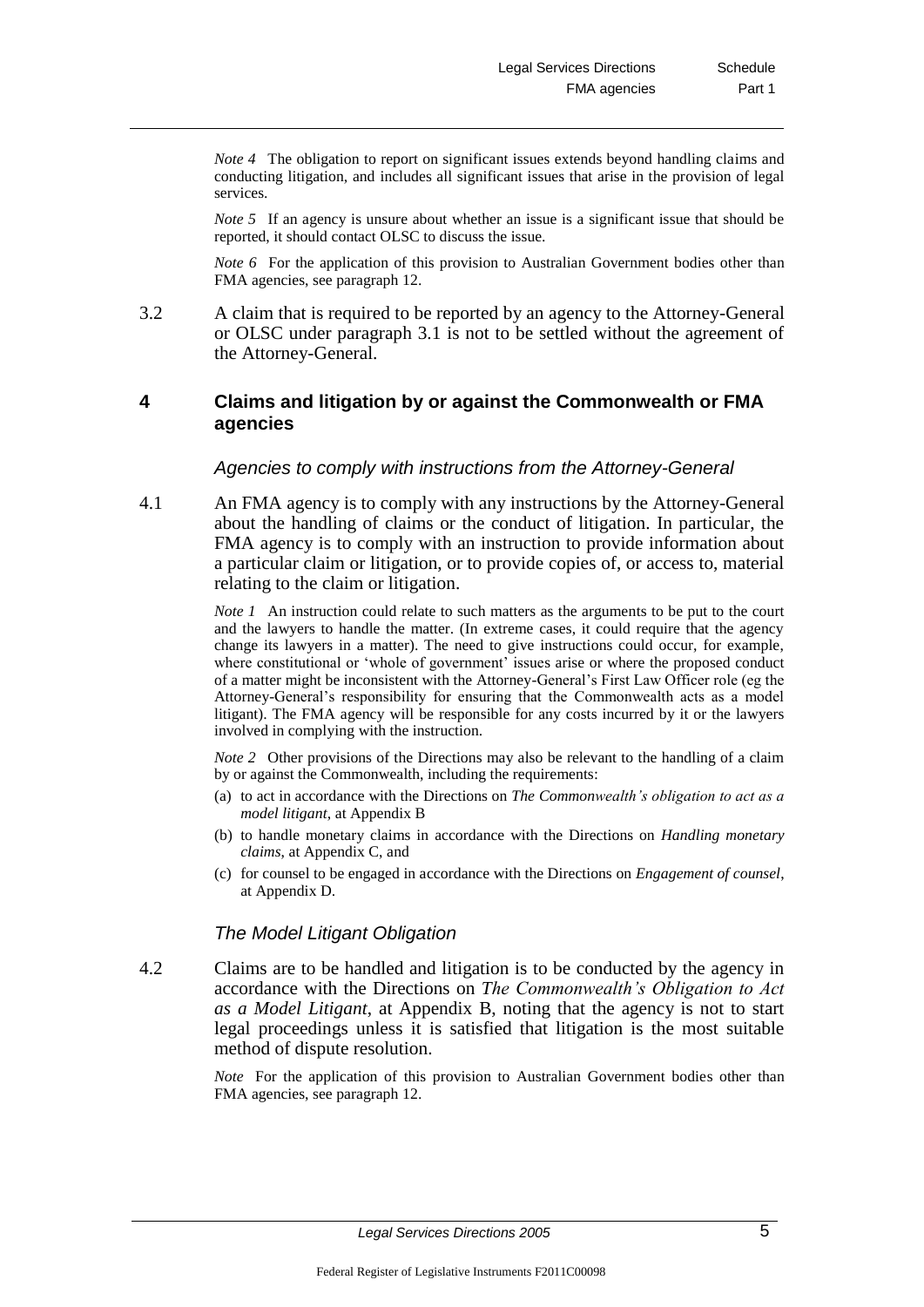#### *Acting in accordance with legal principle and practice*

4.3 Claims are to be handled and litigation is to be conducted by the agency in accordance with legal principle and practice, taking into account the legal rights of the parties and the financial risk to the Commonwealth (including the agency) of pursuing its rights.

> *Note 1* Some examples of handling claims and conducting litigation in accordance with legal principle and practice are:

- (a) acting in the Commonwealth's financial interest to defend fully and firmly claims brought against the Commonwealth where a defence is properly available, subject to the desirability of settling claims wherever possible and appropriate, and
- (b) generally enforcing costs orders in favour of the Commonwealth.

*Note 2* In addition to the obligations arising under these Directions, the *Financial Management and Accountability Act 1997* imposes obligations on Chief Executives concerning the recovery of amounts owing to the Commonwealth*.* Amounts should generally be recovered, but it may in some circumstances be appropriate to consider compromise for a lesser amount, deferral of the debt, write-off or waiver of amounts owing. Reference should also be had to any guidance material published by the Department of Finance and Administration on FMA Act obligations and on recovery of amount owing and to any relevant Chief Executive Instructions.

## *Handling monetary claims*

4.4 Monetary claims by and against the Commonwealth or the agency (other than claims that are to be determined under a legislative or contractual mechanism) are to be handled in accordance with the Directions on *Handling Monetary Claims*, at Appendix C.

#### *Disclosure of terms of settlement*

- 4.5 The agency is only to agree that the terms of settlement are confidential and cannot be disclosed where this is necessary to protect the Commonwealth's interests. Before imposing or agreeing to such a condition, the agency is to satisfy itself, including by raising the matter with a party requesting the condition, that the condition is necessary. The agency should also seek to incorporate an exception to enable voluntary disclosure of the settlement (in whole or in part) to the Parliament or to a Parliamentary Committee. Where practicable, the responsible Minister is to be consulted before an agency agrees to a settlement inhibiting voluntary disclosure to the Parliament or to a Parliamentary Committee.
- 4.5A The agency is to tell the other party to a confidential settlement that disclosure of the settlement may nevertheless be required by law; in particular, to the Parliament or to a Parliamentary Committee which has power to compel disclosure.

*Note 2* An example of when it may be in the Commonwealth's interests to agree to a confidential settlement is if the Commonwealth seeks to settle a claim against it on condition that the terms of settlement not be disclosed, with a view to avoiding prejudice in responding to other similar claims against it.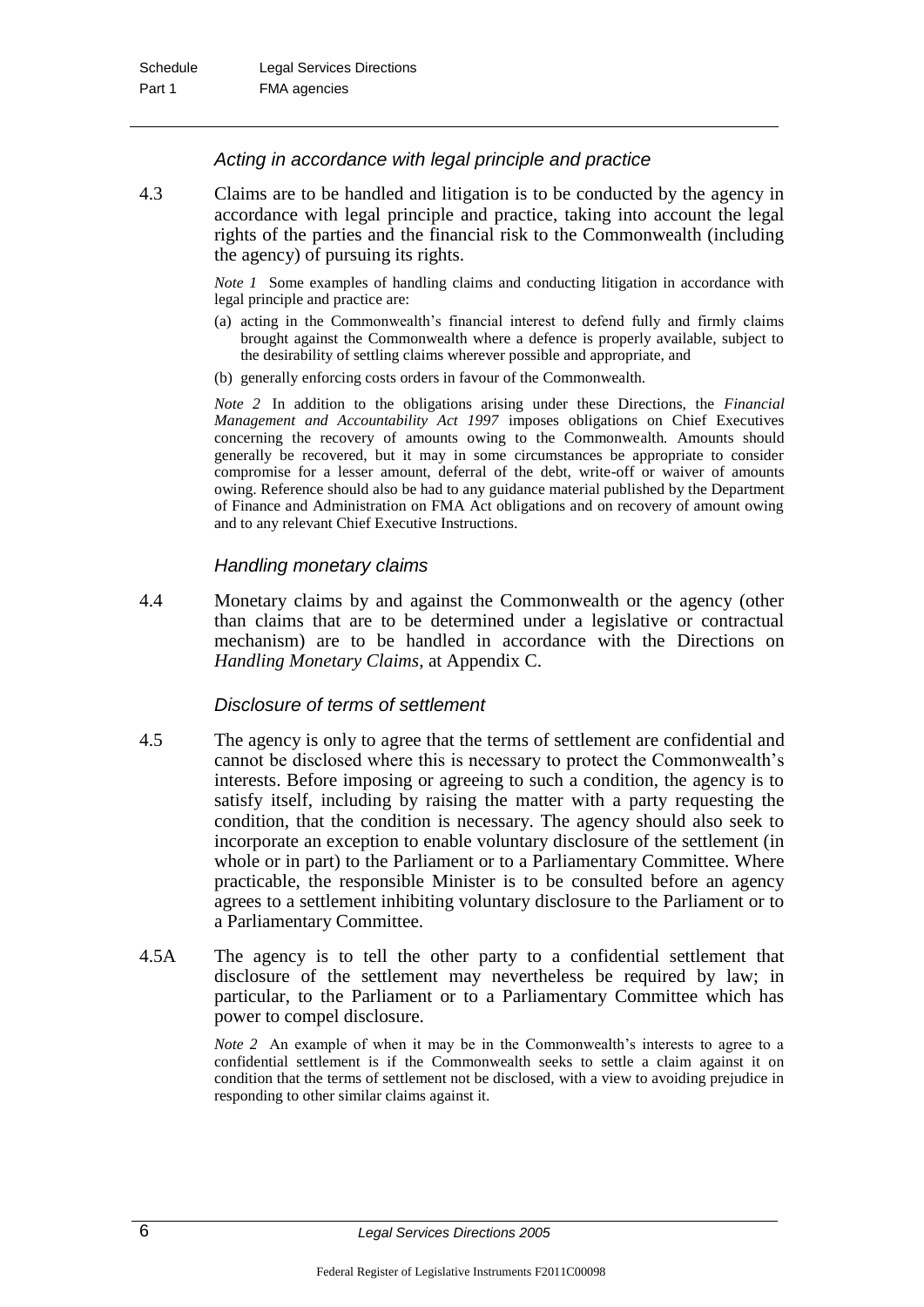#### *Jurisdiction of State and Territory courts and tribunals*

4.6 An objection on behalf of the Commonwealth to the jurisdiction of a State or Territory court on the basis that it is not a court authorised under section 56 of the *Judiciary Act 1903* is not to be made by the agency without the approval of the Attorney-General.

> *Note* The High Court has held that section 56 of the Judiciary Act does not limit the jurisdiction conferred on State courts by subsection 39(2) of that Act, but enables the Commonwealth to object to a court proceeding which is not authorised under section 56: *Breavington v Godleman and others* (1988) 169 CLR 41. An objection is normally only to be taken if the Commonwealth is prejudiced by the plaintiff's choice of court (eg due to location of witnesses or differences in applicable law).

4.6A The Commonwealth or a Commonwealth agency is not to submit, or object, to the jurisdiction of a State or Territory tribunal, unless approval has been given by the Attorney-General for that position to be taken.

## *Agencies are to receive written legal advice before starting court proceedings*

4.7 An FMA agency is not to start court proceedings unless the agency has received written legal advice from lawyers whom the agency is allowed to use in the proceedings indicating that there are reasonable grounds for starting the proceedings. In urgent cases, an FMA agency may start court proceedings on the basis of oral legal advice that there are reasonable grounds for starting the proceedings. Confirmation of that advice is to be obtained in writing at the earliest opportunity.

#### *Responsibility for litigation*

4.8 In addition to the power to issue directions under section 55ZF of the *Judiciary Act 1903*, the Attorney-General may issue guidelines governing the allocation of responsibility for litigation between FMA agencies, and the handling of litigation where more than one FMA agency may be involved.

#### *Suppression orders*

- 4.9 An FMA agency that applies for an order to prohibit or restrict the disclosure or publication of evidence or information (a *suppression order*) in a proceeding:
	- (a) may apply for a suppression order only if it considers suppression of the evidence or information to be reasonably necessary to protect the interests of the Commonwealth; and
	- (b) must not apply for a suppression order only to avoid the disclosure or publication of evidence or information that may be embarrassing to the Commonwealth or its agencies.

*Note 1* An agency must comply with the relevant rules of court for an application to the court.

*Note* 2 Paragraph (a) does not prevent an application for a suppression order for evidence or information that may be embarrassing to the Commonwealth or its agencies, if there are legitimate Commonwealth interests to protect.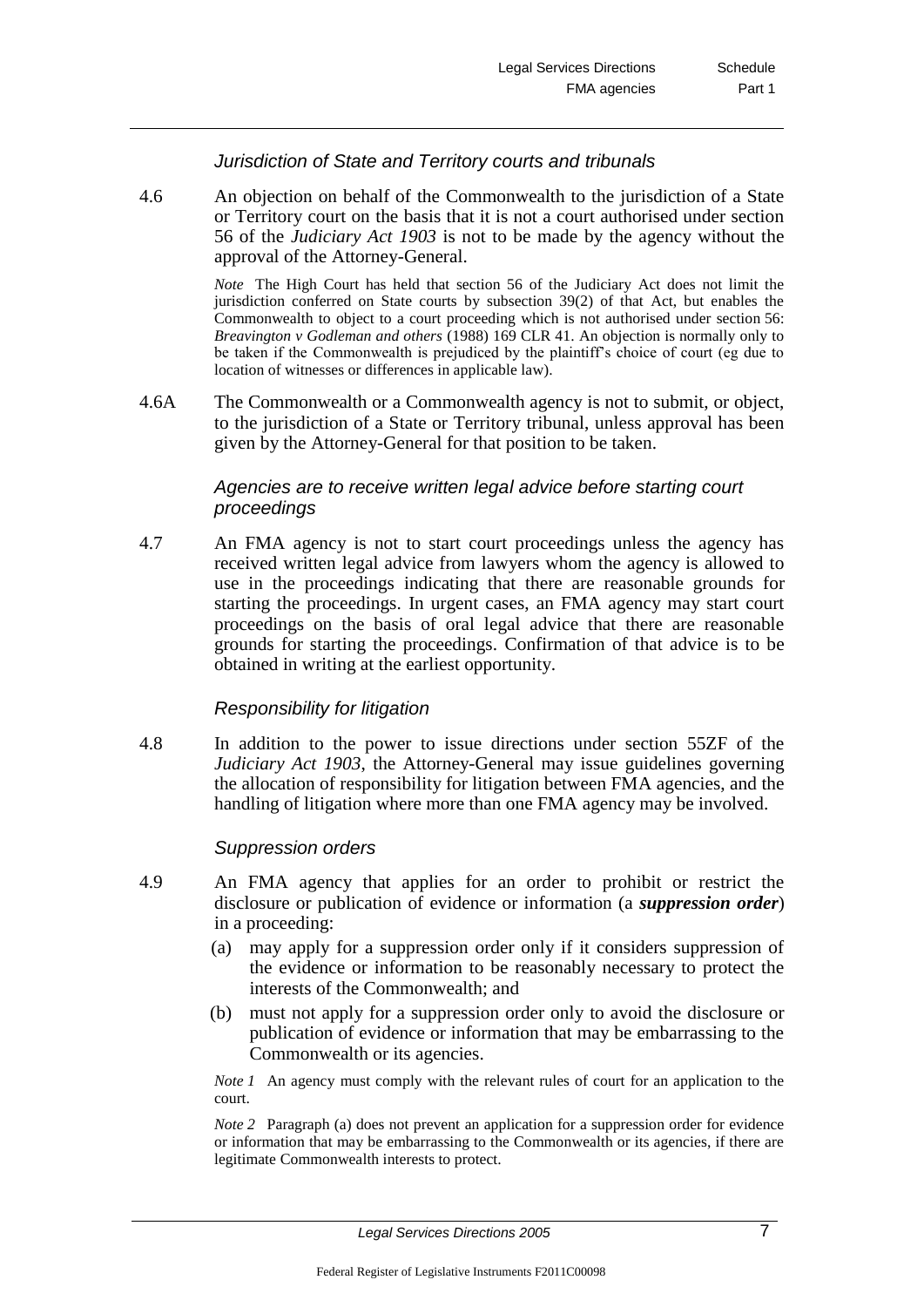## **5 Use of in-house lawyers for court litigation**

- 5.1 An FMA agency may only use an in-house lawyer to conduct court litigation as solicitor on the record or as counsel with the approval of the Attorney-General. Factors relevant to giving approval will include:
	- (a) whether the agency is able to demonstrate a capacity to conduct the litigation properly and efficiently
	- (b) whether the agency is able to conduct the litigation at a lower cost than using external solicitors, taking into account accrual accounting and, where relevant, competitive neutrality principles, and
	- (c) whether the agency has a statutory charter which gives it an operation independent of government.
- 5.2 The use of in-house lawyers may be approved, either in specific cases or generally, subject to compliance with conditions specified by the Attorney-General.

## **6 Engagement of counsel**

6.1 Counsel are to be engaged by or on behalf of an FMA agency in accordance with the Directions on *Engagement of Counsel*, at Appendix D.

> *Note* For the application of this provision to Australian Government bodies other than FMA agencies, see paragraph 12.

6.2 Briefs to counsel in matters covered by the model litigant policy are to enclose a copy of the Directions on *The Commonwealth's Obligation to Act as a Model Litigant*, at Appendix B, and instruct counsel to comply with the policy.

#### **7 Public interest immunity**

7.1 If a request or demand to provide documents or information in the conduct of litigation being handled by one agency could give rise to a claim of immunity on a public interest ground for which another agency has administrative responsibility (the PII agency), the agency responsible for the conduct of the litigation is to refer the decision whether to make the claim to the PII agency or that agency's Minister.

> *Note* The appropriate PII agency or Minister will vary according to the nature of the material, and more than one agency or Minister may need to be involved. The following agencies are commonly involved in a claim for public interest immunity:

- (a) the Australian Federal Police for some law enforcement matters
- (b) the Attorney-General's Department (Security and Critical Infrastructure Division) and the Australian Security Intelligence Organisation for national security matters
- (c) the Department of the Prime Minister and Cabinet for Cabinet matters (see also Chapter 7 of the Cabinet Handbook), and
- (d) the Department of Foreign Affairs and Trade for matters relating to relations with foreign countries.

For example, in the course of litigation about a contract with a foreign government agency, a Cabinet document relating to international relations might be identified as relevant to the proceedings. In such a case, the agency responsible for giving instructions on the litigation is to refer the document in question to the Departments of the Prime Minister and Cabinet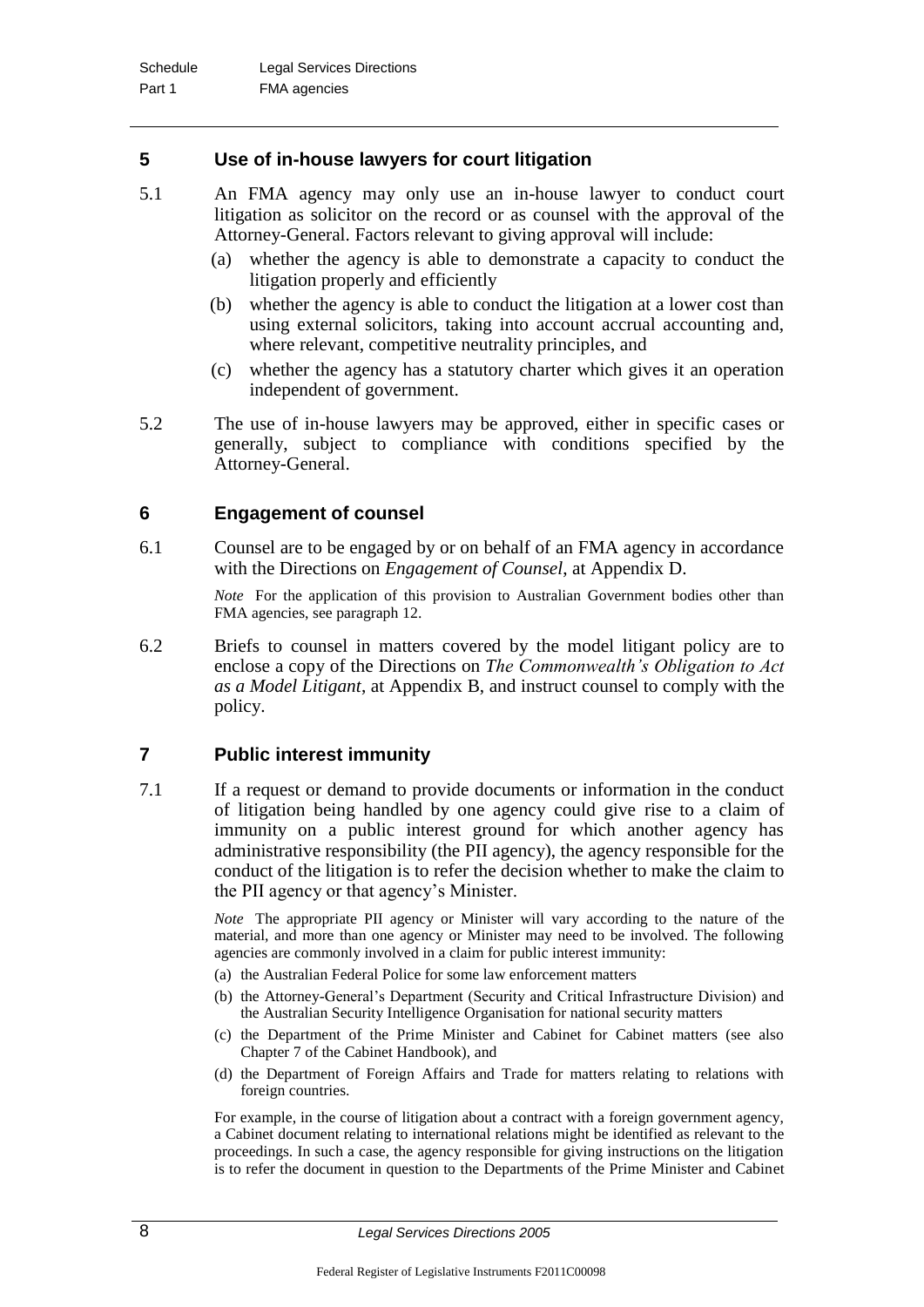and Foreign Affairs and Trade for decision about any public interest immunity claim that might be made.

7.2 If a claim for public interest immunity is being resisted by another party in litigation, the PII agency is to be responsible for the handling of the claim after consultation with the agency responsible for the conduct of the litigation. If a disagreement arises as to the handling of the claim, the matter is to be referred to the Attorney-General or OLSC.

> *Note* For the application of this provision to Australian Government bodies other than FMA agencies, see paragraph 12.

## **8 Reliance on limitation periods**

#### *Agencies are to get approval before waiving or agreeing to extend limitation periods*

- 8.1 A defence based on the expiry of an applicable limitation period is to be pleaded by an FMA agency, unless approval not to do so is given by the Attorney-General. Approval will normally be given only in exceptional circumstances, for example, where the Commonwealth has through its own conduct contributed to the delay in the plaintiff bringing the claim.
- 8.2 An application for an extension of a limitation period is to be opposed by the agency unless approval to consent to the application is given by the Attorney-General. Approval will normally be given only in exceptional circumstances which would justify not pleading a limitation defence or where it is expected that the application will succeed (in which case not consenting would be likely to result in unnecessary costs and delay.)

#### *When Attorney-General's approval is not required*

- 8.3 Although paragraph 8.1 requires an FMA agency to plead a defence based on the expiry of an applicable limitation period, this does not prevent the agency from settling a claim involving a limitation period without the approval of the Attorney-General in the following circumstances:
	- (a) where legal advice has been obtained recommending settlement of a claim, based (among other things) on an assessment of the plaintiff's prospects of success regarding the limitation period issue, and
	- (b) to the extent that there are perceived to be weaknesses in the plaintiff's position in that regard, these weaknesses are taken into account when determining an appropriate discount to the offer of settlement.

#### *Meaning of 'limitation period'*

- 8.4 Reference to the term 'limitation period' in paragraphs 8.1 and 8.2 is intended to cover only the initial commencement of court proceedings where the court is exercising original jurisdiction. It is not intended to cover, for example:
	- (a) time limits applicable to procedural steps in litigation (eg time for filing a statement of claim or providing discovery)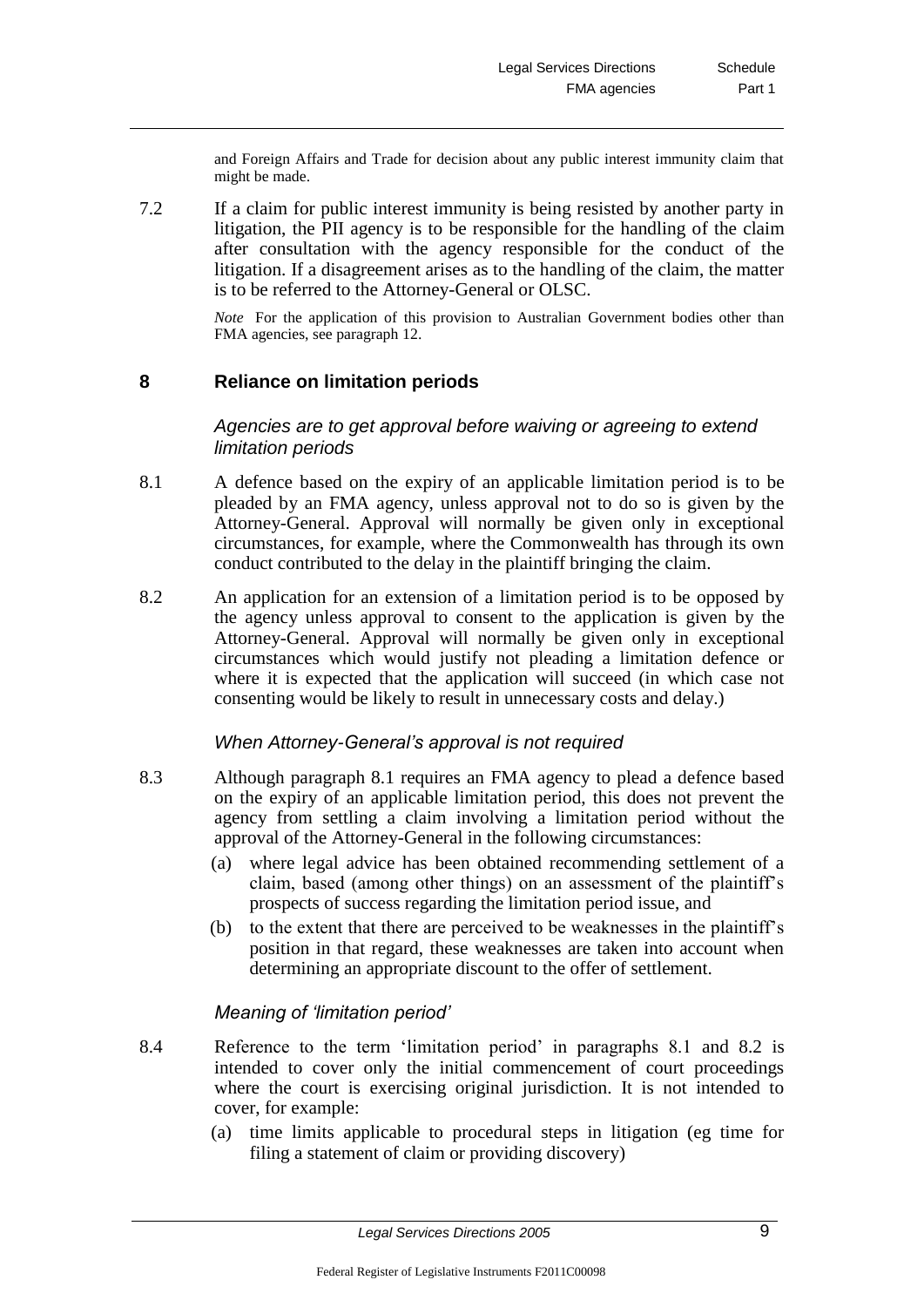- (b) periods in which to appeal (eg from a single judge of the Federal Court to the Full Court of the Federal Court), or
- (c) time limits that apply to the judicial or merits review of administrative decisions.

## **9 Assistance to Commonwealth employees in legal proceedings**

9.1 Financial assistance to a Commonwealth employee for legal proceedings in which the employee is involved is to be provided in accordance with the Directions on *Assistance to Commonwealth Employees for Legal Proceedings*, at Appendix E.

## **9A Procurement of legal service providers**

9A.1 An FMA agency must comply with the directions on legal services procurement at Appendix F when procuring legal services from external legal services providers.

## **10 Sharing of advice within Government**

## *Consultation*

- 10.1 If an FMA agency (the requesting agency) wishes to obtain legal advice (whether from an in-house or external source) on the interpretation of legislation administered by another agency (the administering agency), the requesting agency is to provide the administering agency with:
	- (a) a reasonable opportunity to consult on the proposal to seek advice
	- (b) a copy of the request for advice
	- (c) a reasonable opportunity to consult on the matter prior to the advice being finalised, including consultation with the requesting agency's legal services provider, as required by the administering agency, and
	- (d) a copy of the advice.

## *Exceptions to consultation requirement*

- 10.2 The requesting agency is not required to provide an opportunity for prior consultation if advice is needed urgently (eg to enable a response to an urgent request by a Minister or a request arising without notice in litigation). However, the requesting agency is to consult the administering agency and copy the request for advice and the advice to the administering agency as soon as practicable thereafter.
- 10.3 Prior consultation is not required, and the request for advice and the advice do not have to be copied to the administering agency, if:
	- (a) disclosure would constitute a breach of law
	- (b) a Cabinet, law enforcement or national security matter would be inappropriately disclosed, or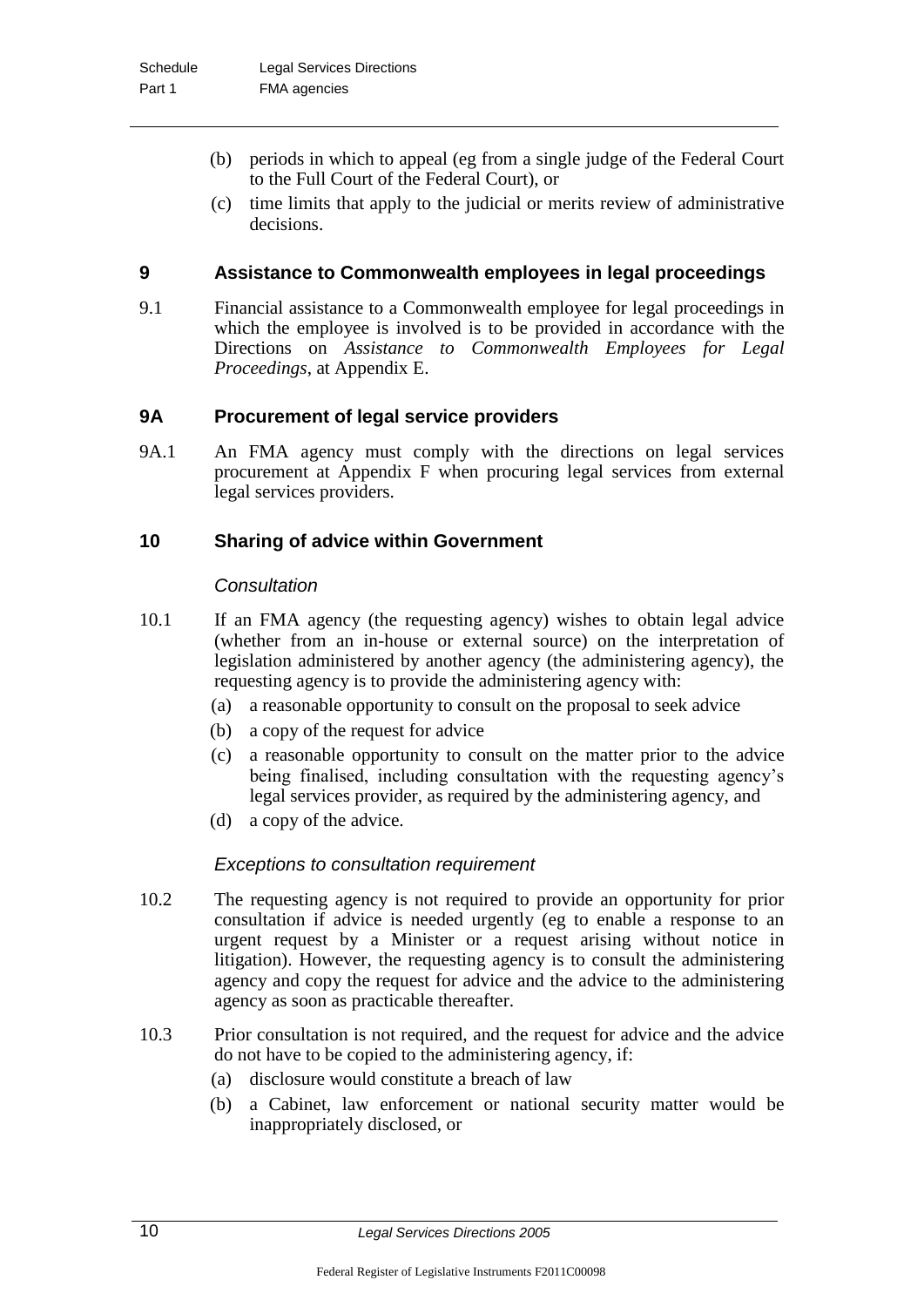(c) the Attorney-General has granted an applicable exemption from paragraph 10.2.

Where paragraph 10.3 (a) or (b) is applicable, the requesting agency is to inform the administering agency that a request for advice covered by subparagraph 10.3 has been made, and to disclose the substance of advice it receives to the extent that is possible without disclosing information which needs to remain confidential.

Where paragraph 10.3 (c) is applicable, the requesting agency is to comply with any conditions to which the exemption is subject.

- 10.4 Consultation and disclosure are not required for advice on a routine matter which does no more than advise on the application of the law to particular facts, by relying on the settled interpretation of the legislation. Without limiting the requirement, consultation would, however, be required where:
	- (a) advice relates to legislative provisions that have not been considered by the courts, is contrary to existing policy or could raise new policy issues in respect of the legislation
	- (b) the matter could create a precedent, or
	- (c) the requesting agency has identified a potential weakness in the legislation.

#### *Responsibility of administering agency*

10.5 If an administering agency is consulted in accordance with this paragraph, it is to carefully consider the advice given to the requesting agency, to determine whether the advice indicates an ambiguity or other issue in the legislation that should be addressed by remedial action to be taken by the administering agency (such as proposing a legislative amendment to the responsible Minister).

#### *Resolving disagreements about interpretation of legislation*

10.6 Any disagreement as to the correct interpretation of legislation is to be resolved as far as possible by negotiation between the requesting agency and the administering agency. Issues should be referred to OLSC if further advice is sought from the Solicitor-General to resolve the matter.

#### *Sharing of advice generally*

10.7 The Attorney-General is entitled to obtain access to any legal advice obtained by the FMA agency (subject to any legislative restriction).

> *Note* Legal professional privilege is not waived by providing advice to the Attorney-General in accordance with these Directions: see section 55ZH of the *Judiciary Act 1903*.

10.8 Where an FMA agency receives legal advice that it considers is likely to be significant to other agencies, it is to take reasonable steps to make that advice available to those agencies, subject to paragraph 10.4.

> *Note 1* The purpose of paragraph 10 is to promote consultation between agencies on the interpretation of legislation with the aim of reaching, as far as possible, consistency in statutory interpretation across the Commonwealth. Agencies are not to act in a manner that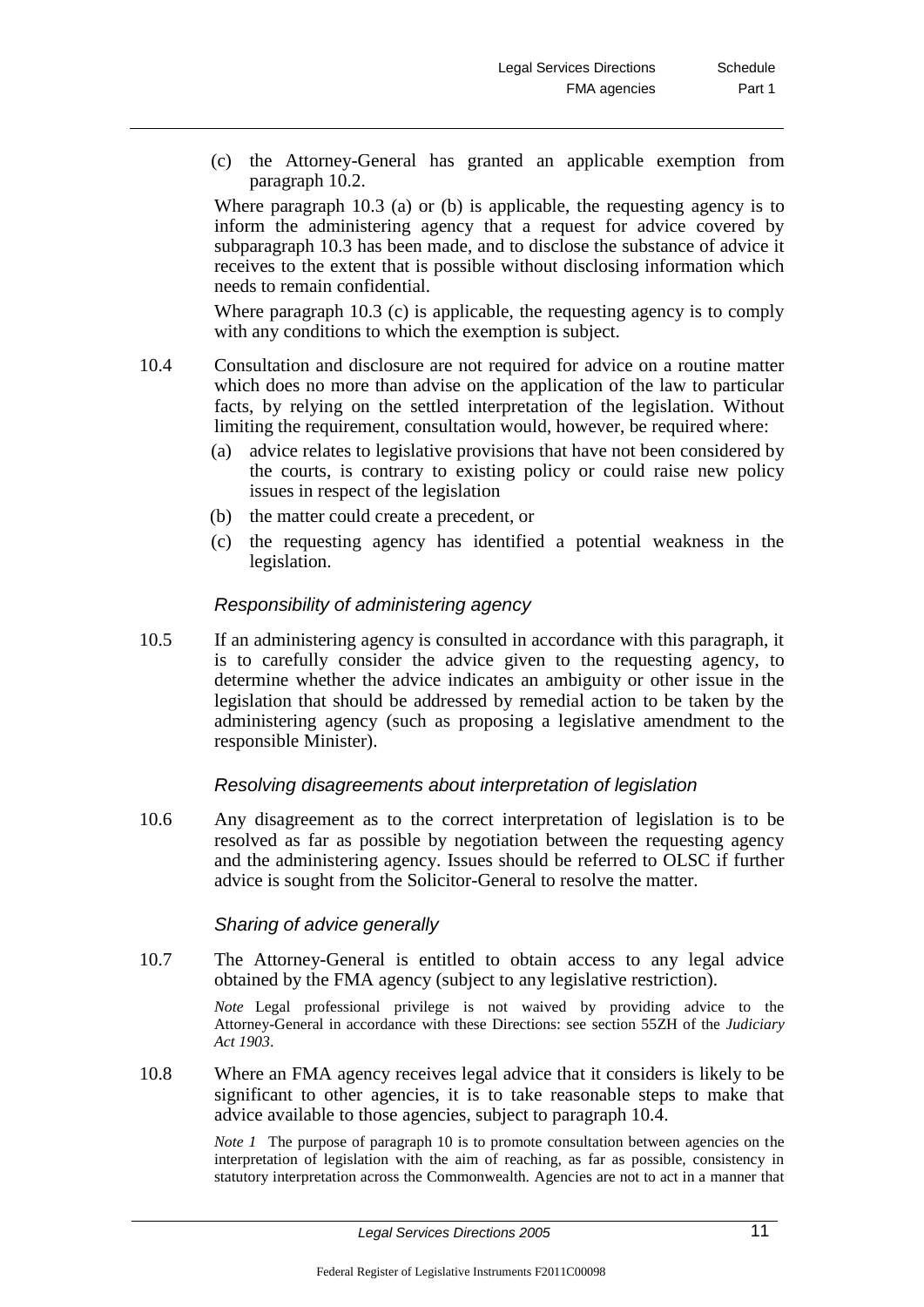may be inconsistent with or undermine Commonwealth policy in respect of a particular piece of legislation. Concerns about interpretation are to be raised with the administering agency so that it has the opportunity to consider whether the policy requires change, and agencies are to seek to minimise cost by first seeing if the administering agency has an answer to their question rather than commissioning fresh advice.

*Note 2* The Administrative Arrangements Orders will not define 'administering agency' in all cases, but will provide the starting point. If a department and one of its portfolio agencies have agreed that consultation will be with the portfolio agency, it is recommended that OLSC be notified so that details of those consultation arrangements can be made available on the OLSC website. It is also recommended that OLSC be notified of consultation arrangements where departments share policy responsibility.

10.9 The Attorney-General may exempt an agency from compliance with paragraph 10, or particular requirements in this paragraph.

## **10A Advice on constitutional law matters**

- 10A.1 An FMA agency that seeks legal advice on a constitutional law issue from the Australian Government Solicitor (AGS) must:
	- (a) at the same time give a copy of the request for advice to the Secretary of the Attorney-General's Department; or
	- (b) for an oral request as soon as practicable:
		- (i) confirm it in writing; and
		- (ii) give a copy of the request to the Secretary of the Attorney-General's Department.
- 10A.2 The Attorney-General's Department or AGS may consult with the Solicitor-General about whether the advice should be given by the Solicitor-General or the AGS.
- 10A.3 The AGS must give a copy of any final advice it gives on a constitutional law issue to the Attorney-General's Department and to the Solicitor-General.

*Note* Copies of the Solicitor-General's advices will be given to the Attorney-General's Department and AGS.

## **11 Agency responsibility**

- 11.1 The Chief Executive of an FMA agency is responsible for ensuring that:
	- (a) the agency's arrangements for legal services, especially any litigation for which the agency is responsible, are handled efficiently and effectively
	- (b) appropriate management strategies and practices are adopted so as to achieve compliance with these Directions
	- (ba) the agency's legal services purchasing, including expenditure, is appropriately recorded and monitored and that, by 30 October each year, the agency makes publicly available records of its legal services expenditure for the previous financial year
	- (c) lawyers (whether the Australian Government Solicitor, the Attorney-General's Department, private lawyers, counsel or in-house lawyers) providing legal services to the agency are aware of, and are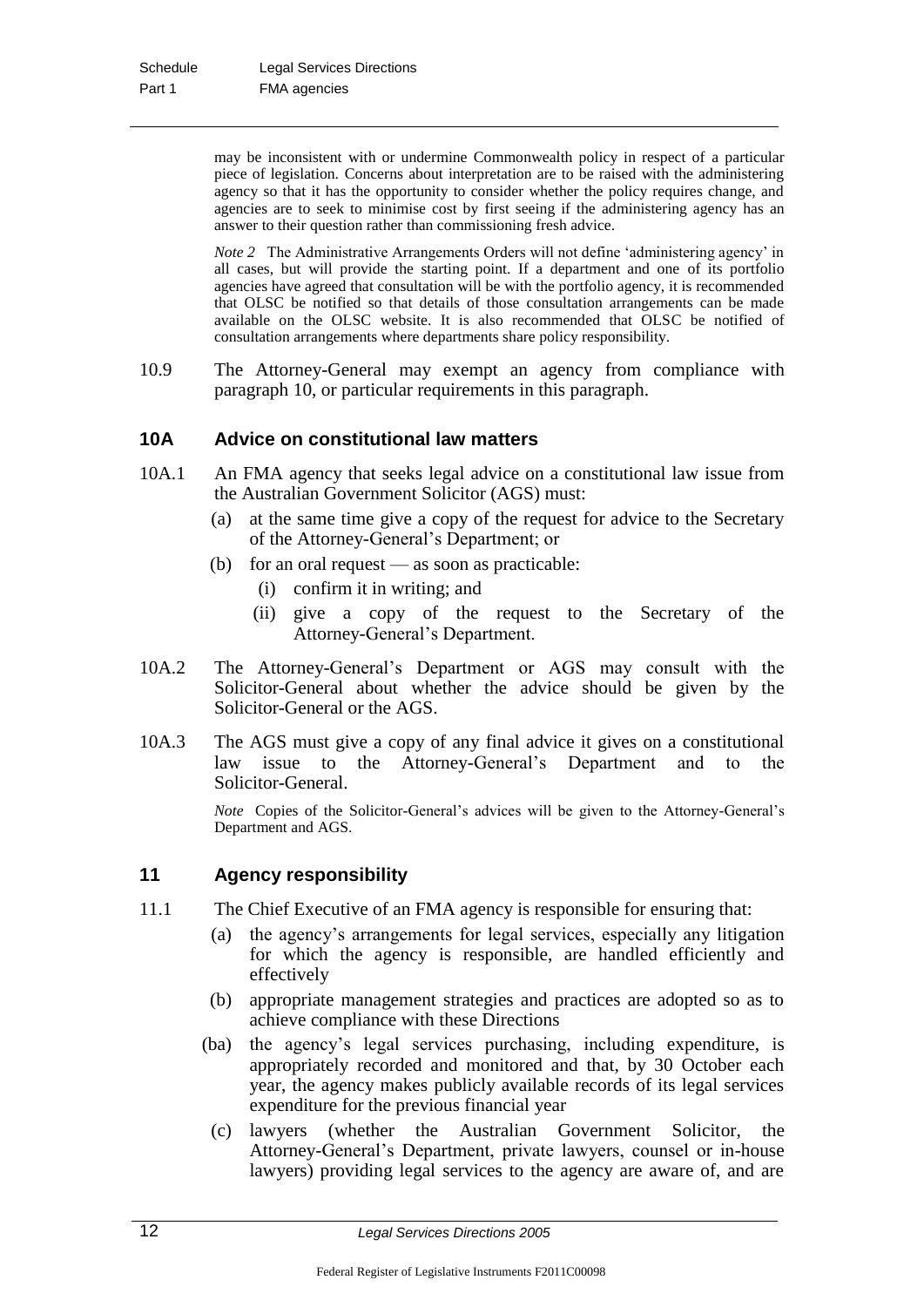required to assist in ensuring that the agency complies with, these Directions (including compliance by legal services providers with these Directions through contractual arrangements wherever possible)

- (d) the agency gives reports as soon as practicable to the Attorney-General or OLSC about any possible or apparent breaches of the Directions by the agency, or allegations of breaches by the agency of which the agency is aware, and about any corrective steps that have been taken or are proposed to be taken, by the agency
- (da) the agency reports to OLSC about the legal services expenditure and legal work of the agency, using a template approved by OLSC that specifies the matters to be reported, within 60 days after the end of each financial year
- (e) any matters required to be approved by the Attorney-General are raised promptly, and
- (f) any other matters of which the Attorney-General or OLSC is required to be informed are notified promptly.

*Note* The protection that is to be given to classified material is set out in the *Protective Security Manual* (PSM). It is advisable that the agency's contracts with legal services providers require the providers to maintain an appropriate level of security for classified material (including electronic material) that comes into their possession, as well as material that is subsequently provided by the legal services provider to a third party, in the course of providing services to the agency. Any questions about the requirements of the PSM are to be directed, in the first instance, to the Assistant Secretary, Policy and Services Branch, Protective Security Coordination Centre, Attorney-General's Department.

- 11.2 The Chief Executive of an FMA agency is responsible for giving to OLSC, within 60 days after the end of each financial year, a certificate setting out the extent to which the Chief Executive believes there has been compliance by the agency with the Directions. The certificate should:
	- (a) give details of any apparent or possible breach of the Directions not previously reported to OLSC
	- (b) give details of actions taken to address the causes of any breaches of the Directions during the financial year
	- (ba) give details of the following aspects of the agency's use of persons appointed by the Attorney-General under section 63 of the *Judiciary Act 1903* to receive service in proceedings to which the Commonwealth is a party:
		- (i) the names of appointed persons who have received service;
		- (ii) the title of proceedings in which appointed persons have received service;
		- (iii) the issues raised in proceedings in which appointed persons have received service;
		- (iv) the nature of each document served on an appointed person and the date on which it was served;
		- (v) the date on which the agency or OLSC was advised of the receipt of service of each document by the appointed person; and
		- (vi) any other information requested by OLSC, and
	- (c) set out any other information relevant to the agency's compliance with the Directions.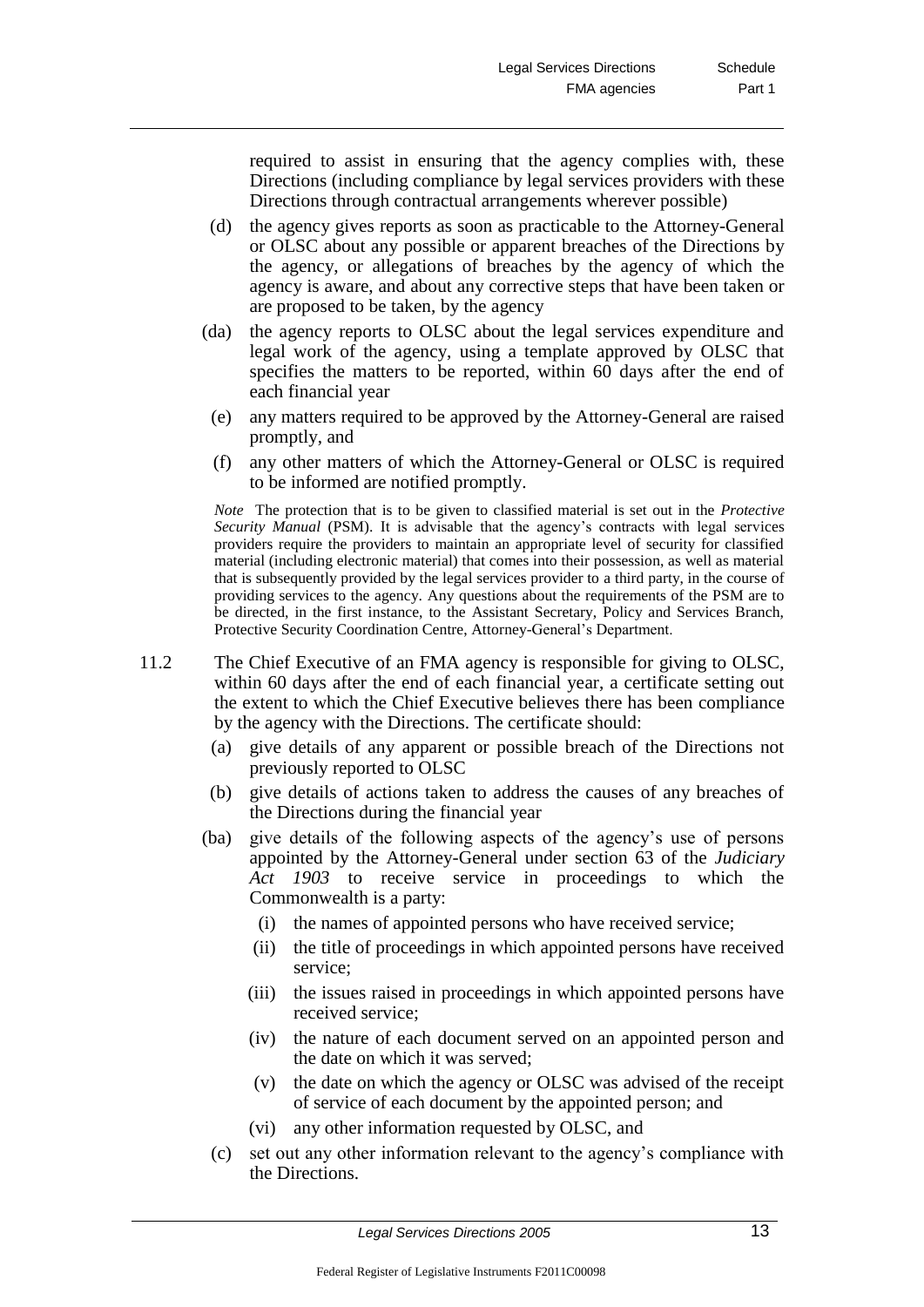## *Pro bono work by legal services providers*

- 11.3 The Chief Executive of an FMA agency is responsible for ensuring that the agency, when selecting and retaining legal services providers, does not adversely discriminate against legal services providers that have acted, or may act, pro bono for clients in legal proceedings against the Commonwealth or its agencies.
- 11.4 Paragraph 11.3 does not apply if, were a legal services provider to be selected or retained by the agency, an actual conflict of interest would arise between the legal services provider and the agency because of the pro bono work of the legal services provider.
- 11.5 For paragraph 11.4, circumstances in which an actual conflict of interest would arise include the following:
	- (a) if a legal services provider already acts for the Commonwealth or a Commonwealth agency in legal proceedings and accepts a request to act pro bono in those proceedings for another client, and
	- (b) if a legal services provider has, because it has previously provided legal services to the Commonwealth or its agencies, confidential information about the Commonwealth or its agencies that would make it unreasonable for the provider to act pro bono for another client against the Commonwealth or agency.

## **Part 2 Extended and modified application of the Directions**

## **11A Third parties**

- 11A.1 An FMA agency is required, when entering into a contract with a third party that includes a right of subrogation in favour of the third party, to use its best endeavours to ensure that the contract includes a provision requiring the third party, and its agents:
	- (a) to comply with Appendix B of the Directions when undertaking that litigation on behalf of the Commonwealth, and
	- (b) to consult with that agency if any matters relevant to paragraphs 2 and 10 of the Directions arise in the course of undertaking that litigation on behalf of the Commonwealth.
- 11A.2 The operation of these Directions extends to any legal services which the FMA agency has the ability to control as a result of an indemnity given to, or an arrangement made with, another agency, body or person.

## **12 Extended application of Directions to non-FMA bodies**

12.1 This paragraph deals with the application of the Directions to bodies which are not FMA agencies.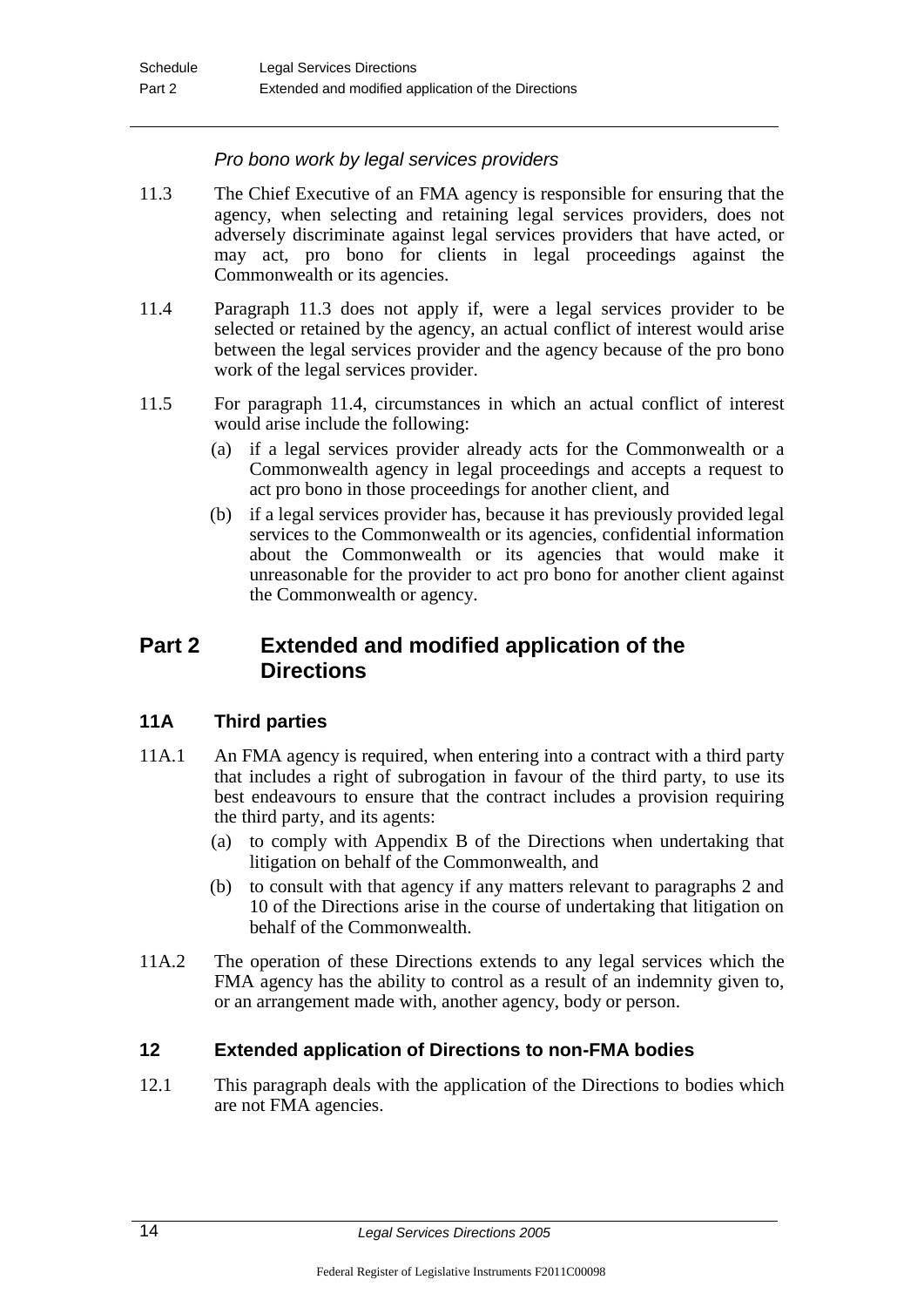## *Obligations of non-FMA bodies*

- 12.2 A non-FMA body which handles claims, or conducts litigation in the name of, or on behalf of, the Commonwealth, is to comply with the Directions in respect of such claims and litigation.
- 12.3 In all other circumstances, a non-FMA body, that is not a government business enterprise prescribed under the CAC Act or a Corporations Act company controlled by the Commonwealth, is to:
	- (a) inform the Attorney-General or OLSC of the details of any litigation (including threatened or proposed litigation) which gives rise to constitutional issues and comply with any specific instructions given by the Attorney-General concerning the conduct of the litigation (including as to the choice of lawyers to be used and the arguments to be put on constitutional issues)
	- (b) inform the Attorney-General or OLSC of any claim or litigation proposed to be brought against, or involving, another Commonwealth agency
	- (c) handle claims and conduct litigation in accordance with the Directions on *The Commonwealth's Obligations to Act as Model Litigant*, at Appendix B
	- (d) engage counsel in accordance with the Directions on *Engagement of Counsel*, at Appendix D
	- (e) comply with the requirements of paragraph 7, concerning the handling of claims of public interest immunity, and
	- (f) comply with paragraphs 9A.1, 11.1 (da), 11.2 (ba), 11.3, 11.4 and 11.5.

## *Attorney-General may make decisions about compliance with Directions*

- 12.4 In addition, the Attorney-General may decide that a particular body or person is to comply with some or all of the Directions that apply to FMA agencies.
- 12.5 If the Attorney-General makes a decision under paragraph 12.4, the Attorney-General is to tell the body about the decision.

#### **12A Obligations of persons appointed under section 63 of the**  *Judiciary Act 1903* **to receive service**

- 12A.1 Persons appointed by the Attorney-General under section 63 of the *Judiciary Act 1903* to receive service are to report to the agency on behalf of which they have received service:
	- (a) by close of business on the next business day after they have received service; and
	- (b) using a template approved by OLSC that specifies the matters to be reported.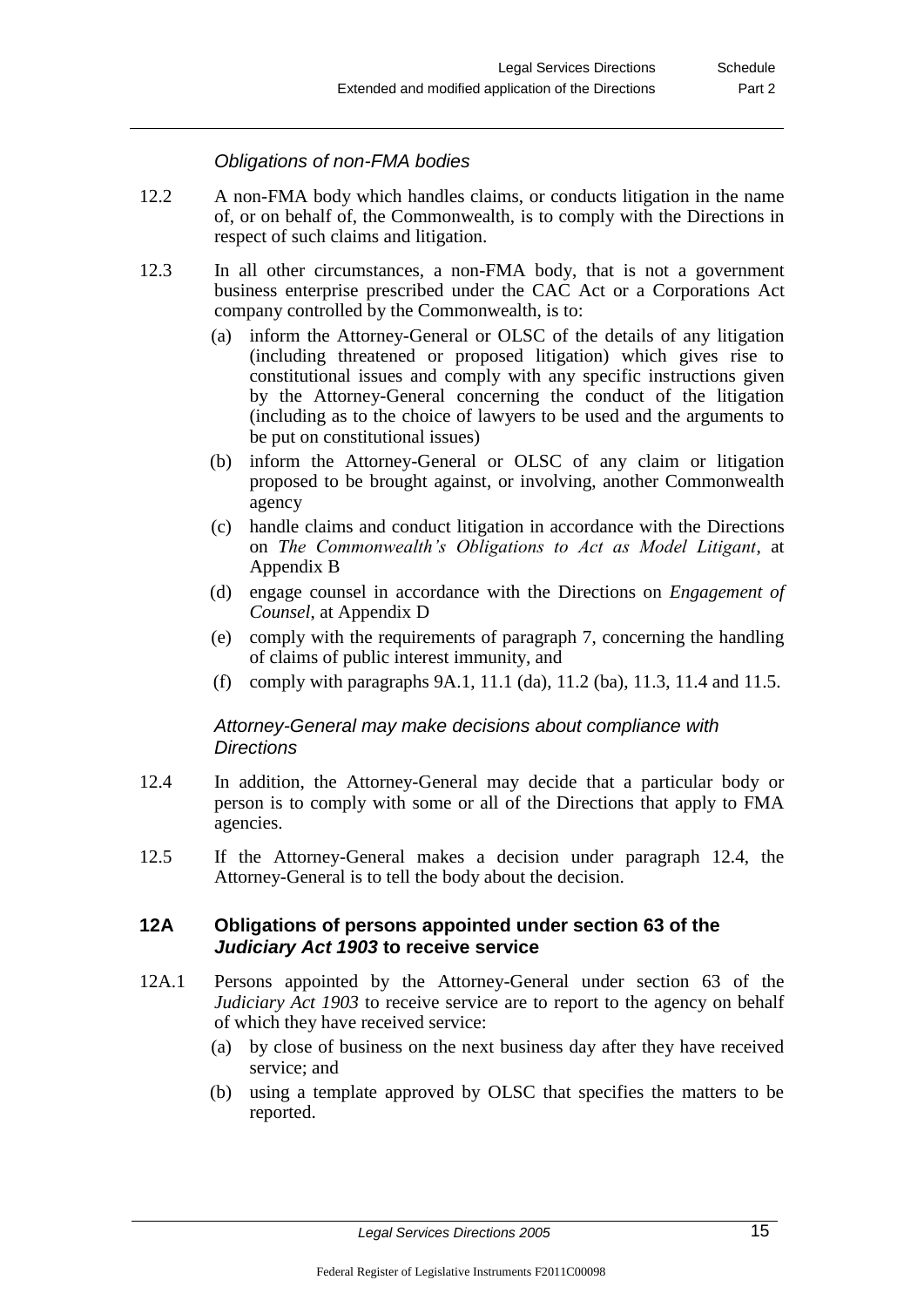12A.2 If documentation that is served on a person appointed under section 63 of the *Judiciary Act 1903* is not clear as to which agency the person is to report, the person is to report to OLSC using the template mentioned in paragraph 12A.1 (b).

## **13 Exemptions from complying with Directions**

- 13.1 The Attorney-General may decide, in relation to a particular FMA agency or other body, that it:
	- (a) is not required to comply with some or all of the Directions, or
	- (b) is to comply with modified obligations.
- 13.2 If the Attorney-General makes a decision under paragraph 13.1, the Attorney-General is to notify the agency or body about the decision.

## **Part 3 Sanctions for non-compliance**

## **14 Sanctions for non-Compliance**

14.1 The Attorney-General may impose sanctions for non-compliance with the Directions.

> *Note* Examples demonstrating the range of sanctions and the manner in which OLSC approaches allegations of a breach of the Directions are set out in the *Compliance Strategy for Enforcement of the Legal Services Directions*. Complaints alleging a breach of the Directions may be made to OLSC at olsc@ag.gov.au.

14.2 When entering into a contract for legal services, agencies are to include a provision stating that the contract includes appropriate penalties in the event of a breach of the Directions to which the legal services provider has contributed, including the termination of the contract in an appropriate case.

## **Part 4 Dictionary**

#### **15 Dictionary**

In these Directions, the following terms have the stated meanings:

*CAC Act* means the *Commonwealth Authorities and Companies Act 1997*.

*FMA agency* means an agency which is subject to the *Financial Management and Accountability Act 1997*.

*litigation*, unless otherwise indicated, includes proceedings before courts, tribunals, inquiries and in arbitration and other alternative dispute resolution processes, and the preparation for such proceedings, and

*OLSC* means the Office of Legal Services Coordination in the Attorney-General's Department, or any person within the Department on whom the Secretary confers the function of administering these Directions.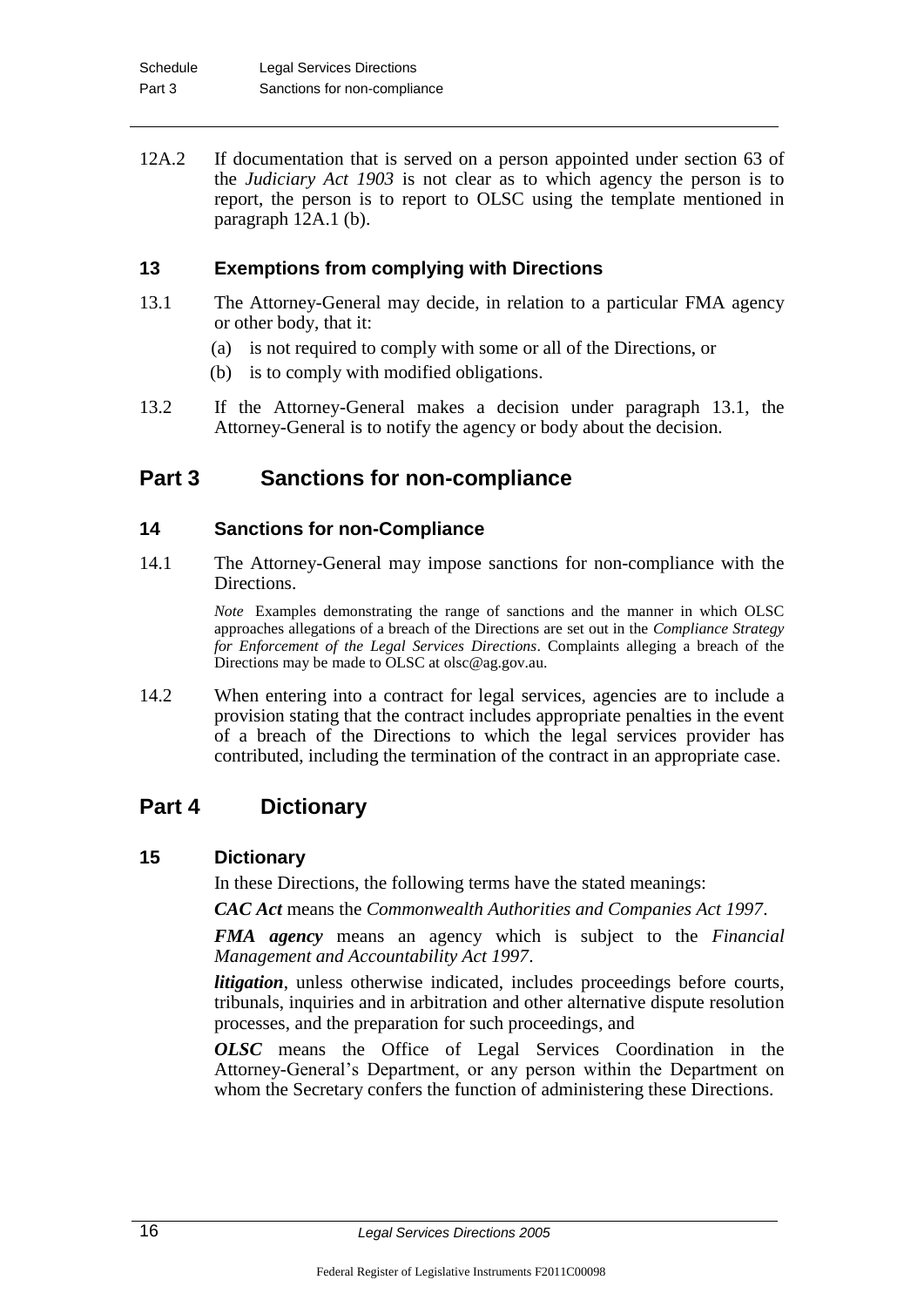## **General notes**

#### *Lawful expenditure*

1 Expenditure of public moneys on legal services, in a manner inconsistent with the Directions by an FMA agency, may constitute a breach of the *Financial Management and Accountability Regulations 1997*. Those Regulations require that a person to whom they apply must not approve a proposal to spend public money unless satisfied, after making such enquiries as are reasonable, that the proposed expenditure is in accordance with the policies of the Commonwealth. The Regulations also require approval of a proposal to spend money before an FMA agency enters into a contract, agreement or arrangement involving the expenditure of public money.

Examples of situations which could breach the Regulations include expenditure of public money by an agency in instructing a lawyer:

- (a) to perform tied work if the lawyer is not authorised to do so
- (b) to act in breach of the model litigant obligations
- (c) not to plead an available limitations period defence without approval, and
- (d) to make a public interest immunity claim in breach of the direction concerning such claims.

#### *Who can institute proceedings in the name of the Commonwealth*

2 If an FMA agency wishes to institute proceedings in the name of the Commonwealth, the proceedings will need to be instituted by a person appointed by the Attorney-General under section 61 of the Judiciary Act 1903. In these circumstances, if a relevant appointment is not in place, the details should be forwarded to OLSC to enable the issue of an appointment under section 61 to be referred for decision by the Attorney-General.

Appointments under section 61 include appointments of chief executives of FMA agencies and senior Australian Government Solicitor lawyers.

#### *Who can receive service in proceedings to which the Commonwealth is a party*

2A Lawyers providing legal services to the Commonwealth or its agencies may be appointed by the Attorney-General under section 63 of the *Judiciary Act 1903*.

#### *Other relevant rules and policies*

3 In addition to these Directions, other rules and policies are relevant for the provision of legal services, including:

- (a) the policy on what legal work is undertaken by the Australian Government Solicitor and the Attorney-General's Department on a non-billable basis (information on this policy can be obtained from OLSC and its website)
- (b) the policy on giving indemnities and guarantees by the Commonwealth and its agencies (information on this policy can be obtained from the Department of Finance and Administration or OLSC)
- (c) the policy on insurance and handling of liability claims by Commonwealth agencies that operate under the Commonwealth's self-managed fund for insurable risks, COMCOVER (information on COMCOVER can be obtained from the Department of Finance and Administration)
- (d) the *Parliamentary Entitlements Regulations 1997* which deal with the provision of assistance to Ministers for legal proceedings (information on these Regulations can be obtained from OLSC), and
- (e) *Judiciary Act 1903*, section 63, which deals with service of process when the Commonwealth or a State is a party to a suit.

#### *Directions do not apply in certain circumstances*

4 The Directions are not intended to cover the handling of criminal prosecutions and related proceedings unless expressly referred to.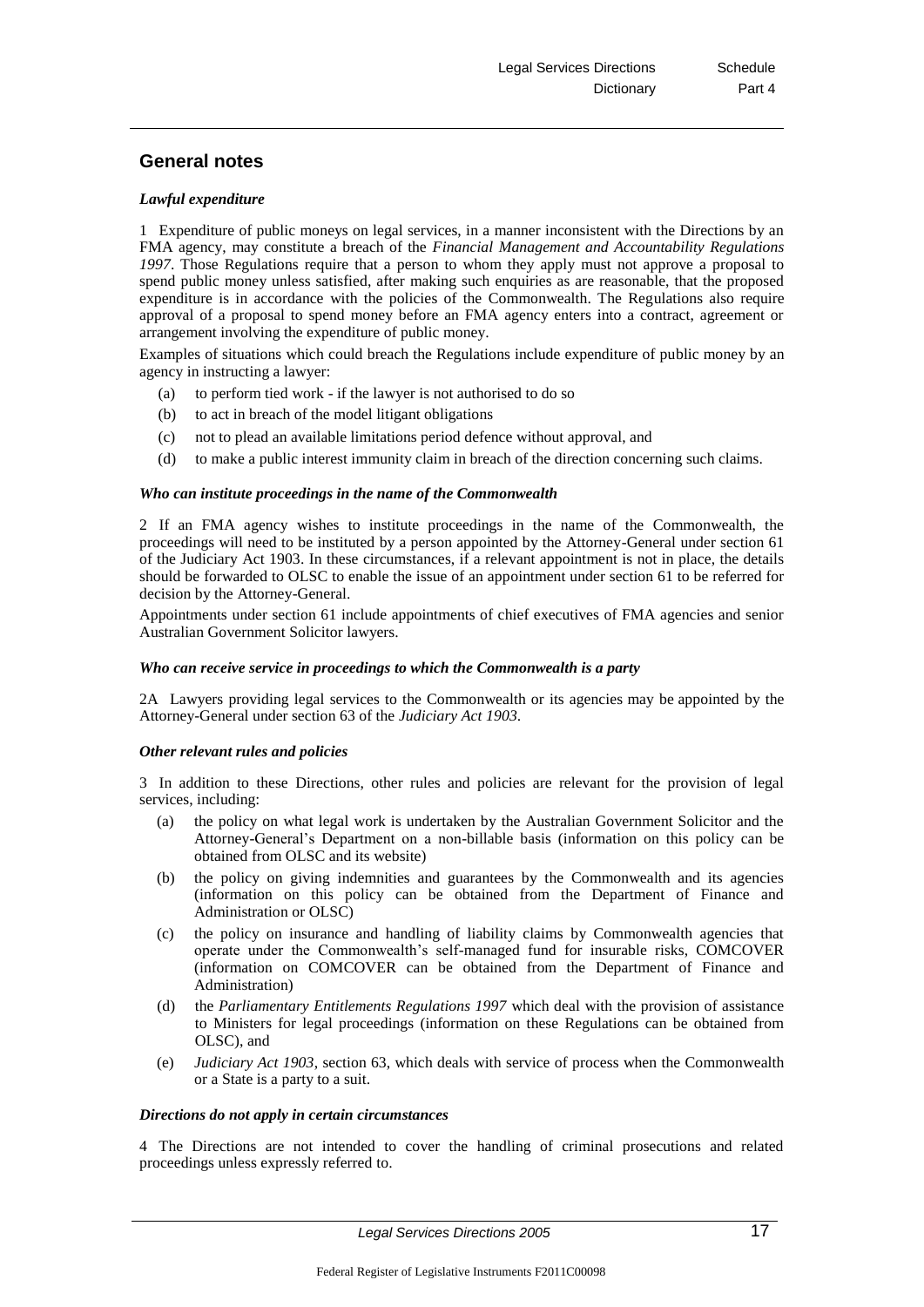5 The Directions are not intended to override any legislative requirement or authority concerning an agency's functions (in particular, the role of the Director of Public Prosecutions).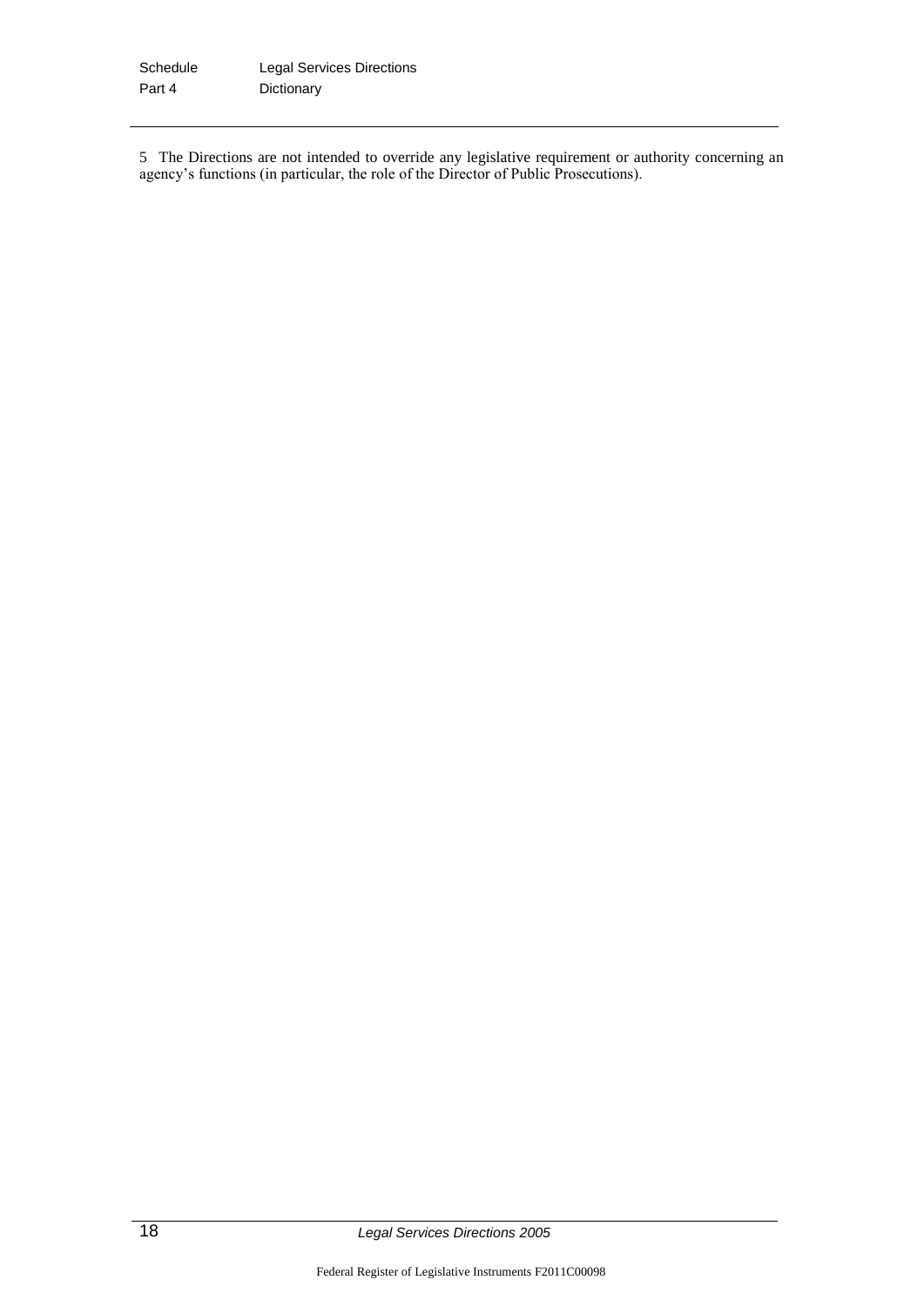## **Appendix A Tied areas of Commonwealth legal work**

## **Categories of tied work**

- 1 Legal work is tied to the Australian Government Solicitor and the Attorney-General's Department if it involves:
	- (a) constitutional law issues
	- (b) national security issues, or
	- (c) the following matters (referred to as 'Cabinet work'):
		- (i) legal advice which is to be considered by Cabinet or relied on in preparing a Cabinet submission or memorandum, or
		- (ii) legal advice on a legislative proposal to be considered for adoption by government or on draft legislation for introduction into Parliament.

#### **Public international law work**

2 Public international law work of the following kinds is tied to the Attorney-General's Department, the Australian Government Solicitor and also, in relation to sub-paragraphs (a) to (d), the Department of Foreign Affairs and Trade.

> (a) *International litigation and arbitration (ie Government to Government)* This work covers proceedings before the International Court of Justice, a World Trade Organisation dispute panel or appellate body, an arbitral tribunal or some other form of internationally constituted tribunal.

> (b) *Advice involving Australia's or another country's obligations under international law*

> This work covers requests concerning Australia's or another country's obligations under international law generally or under a particular treaty to which Australia or the country is a party. It also, more indirectly, covers requests for advice under legislation which implements a treaty where the obligations under that treaty are an issue. For example, a request for advice about whether certain conduct by the Commonwealth is permitted by legislation which implements a treaty might give rise to a question whether Australia had met its international law obligations under that treaty. However, it does not cover advice on procedural aspects of an exercise of power under the legislation where those procedural aspects are unrelated to a question of Australia's international law obligations.

(c) *Advice on treaty negotiation*

This work covers legal advice preparatory to, or in the course of, treaty negotiations.

*Note* Australian treaty practice, as reflected in the Department of Foreign Affairs and Trade manual *Negotiation, Conclusion and Implementation of International Treaties and Arrangements,* will be relevant to this category of advice.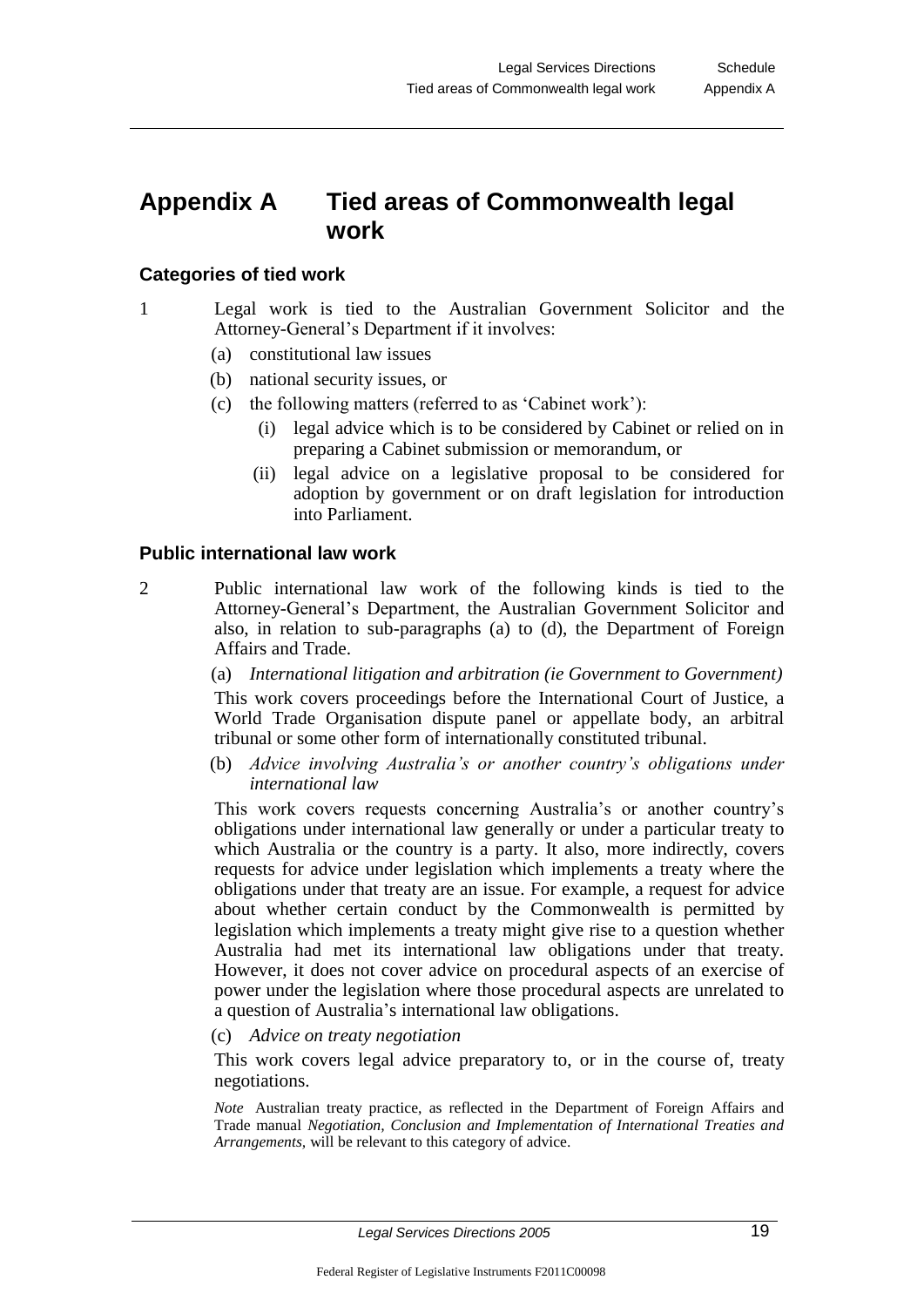(d) *Advice on implementing a treaty (including bilateral agreements)*

This work includes advice on changes to legislation and practice necessary to become a party to a treaty.

(e) *Domestic litigation involving a significant public international law issue*

This work covers litigation where a court will or may decide whether Australia or another country has acted in conformity with its international law obligations (including as an incidental or indirect aspect of the case). Litigation involving legislation which implements a treaty will not be tied if it merely involves interpretation of that legislation or of the treaty for the purposes of applying that legislation and it does not raise the question whether Australia has complied with its international obligations.

*Note 1* A reference to a 'treaty' in this paragraph includes international instruments of less than treaty status (eg memoranda of understanding between Australia and other countries and non-binding declarations and recommendations adopted by international organisations).

*Note 2* Litigation referred to in the second sentence of sub-paragraph (e) is to be referred to OLSC if it raises significant issues as described in paragraph 3.1 of the Directions.

## **Drafting work**

3 Drafting work is tied so that only:

- (a) the Office of Parliamentary Counsel is to undertake, or arrange for, the drafting of government Bills and parliamentary amendments of Bills, and
- (b) the Office of Legislative Drafting and Publishing in the Attorney-General's Department is to undertake, or arrange for, the drafting of:
	- (i) Regulations
	- (ii) Ordinances and Regulations of non-self-governing Territories, and
	- (iii) other legislative instruments made or approved by the Governor-General, or published in the Statutory Rules series.

#### **Meaning of 'tied work' and 'tied provider'**

3A Work of a kind described in paragraphs 1, 2 or 3 of this Appendix is 'tied work', and legal services providers who, in accordance with those paragraphs, are permitted to undertake tied work are 'tied providers'.

#### **Providers other than tied providers may be approved to do tied work**

- 3B The Attorney-General may give approval for a legal services provider other than a tied provider to undertake tied work. An approval may be subject to conditions, for example:
	- (a) that any advice prepared by the provider is to be settled in consultation with, and reflecting any comments made by, a tied provider, and
	- (b) that the instructing agency pay the costs of the tied provider to consider and prepare comments about the advice.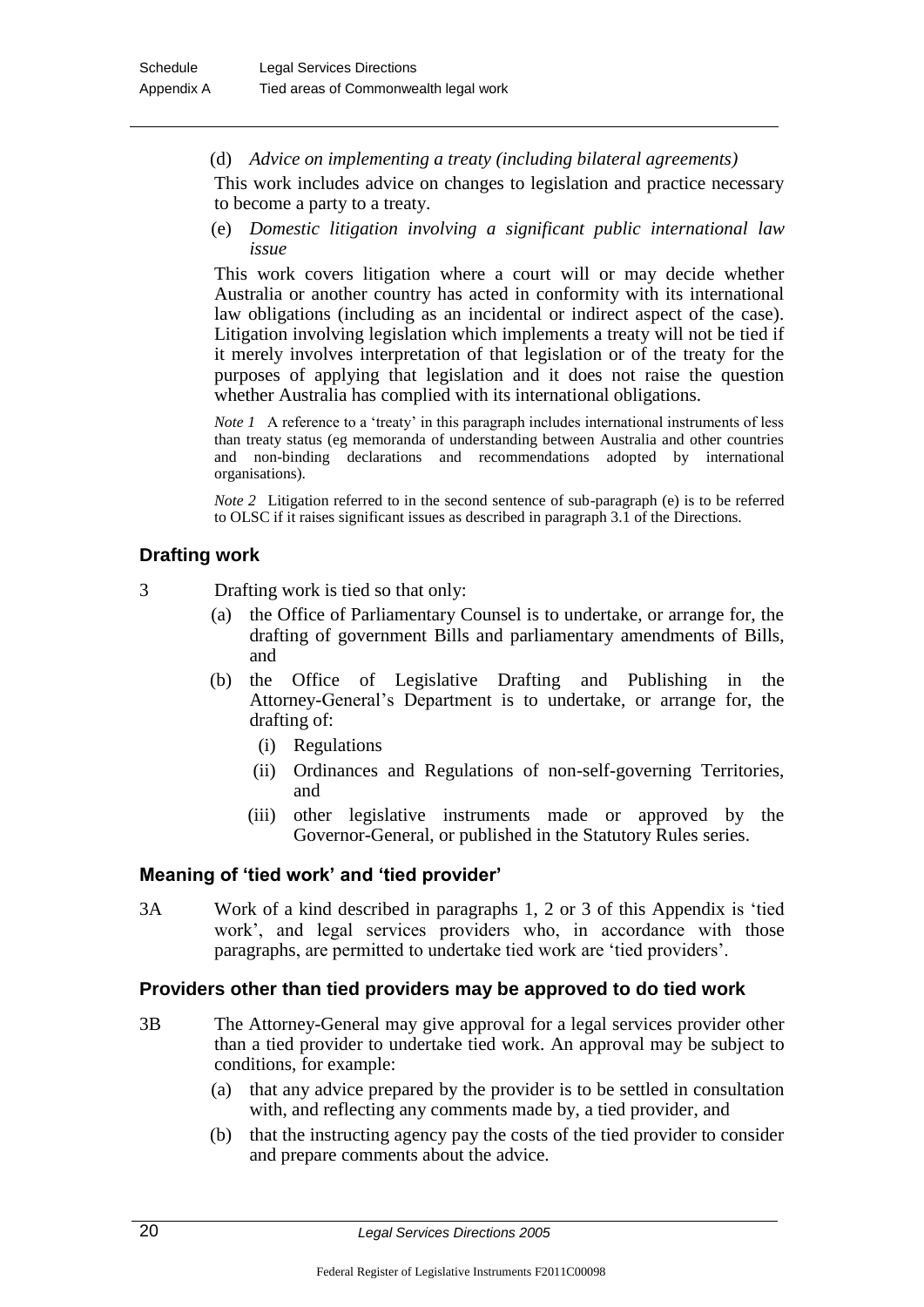#### **Briefing counsel and other legal experts**

4 Briefing counsel or other legal experts such as academics on constitutional, national security, Cabinet and public international law work is to be done through the Australian Government Solicitor, the Attorney-General's Department in respect of areas where the Department undertakes tied work and the Department of Foreign Affairs and Trade in respect of work it undertakes on public international law. 7

#### **Categories of work not covered by the tied work rules**

- 5 The tying of constitutional, national security, Cabinet, public international law and drafting work is not intended to affect:
	- (a) the role of the Director of Public Prosecutions or any statutory rights conferred on agencies concerning the conduct of their legal affairs
	- (b) the in-house work currently undertaken by agencies in the negotiation of standard bilateral treaties such as double taxation and social security agreements
	- (c) international law work where the Attorney-General has approved the use of the agency's in-house legal area in the performance of that work, or
	- (d) the role of the Solicitor-General.

*Note* Where an agency in-house legal unit was exempt from the tied work rules in relation to public international law work under paragraph  $5$  (b) of the Legal Services Directions issued in September 1999 because a relevant category of public international law work was 'currently undertaken' at the commencement of those Directions, and that work is not exempt under paragraph 5 (b) of the *Legal Services Directions 2005*, an exemption may be sought from the Attorney-General if the agency has recognised expertise in relation to that category of tied legal work.

#### **Public international law work – further rules**

6 The in-house work referred to in paragraph 5 (b) refers to the in-house preparation of bilateral agreements on specific matters (eg social security) in a standard format which has already been the subject of international law advice from the Office of International Law in the Attorney-General's Department, the Australian Government Solicitor or the Department of Foreign Affairs and Trade. However, it does not extend to agencies using in-house lawyers to undertake constitutional work or, in the absence of approval, court litigation.

#### **When to consult with the Office of International Law**

7 Where an agency requests advice on a public international law issue from the Australian Government Solicitor, the agency is to notify the Office of International Law to ensure that the Office of International Law has the opportunity to express a view on the matter (whether from a policy or legal perspective).

> *Note 1* This requirement is intended to ensure compliance with Australia's international obligations and avoid any risk that Australia might take inconsistent positions on international matters which might arise from portfolio-specific policy approaches.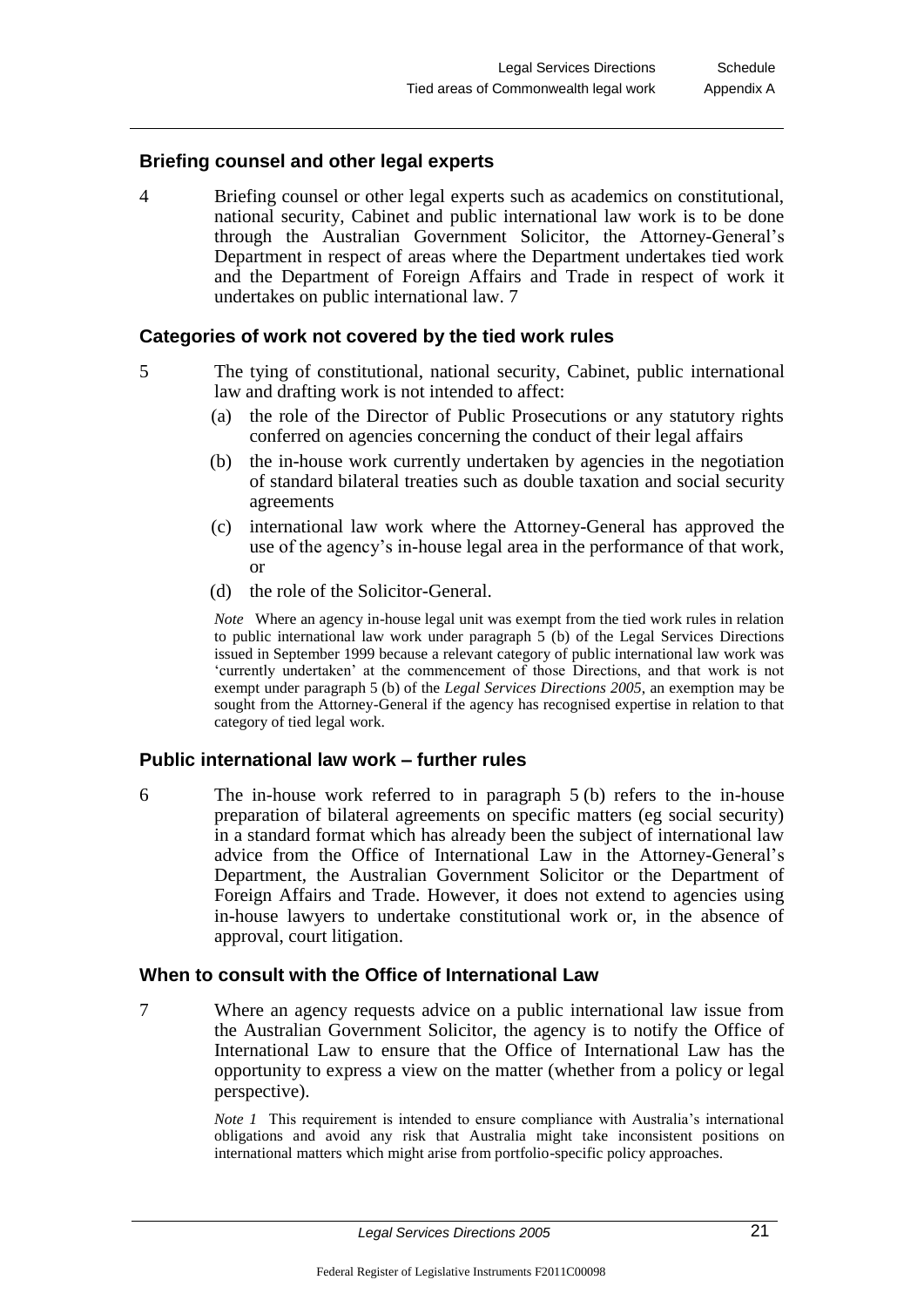## **Non-tied providers doing tied work are to provide copies of opinions to OLSC**

- 8 If:
	- (a) the Attorney-General gives an approval under paragraph 5 (b) for a provider other than a tied provider to do tied work, and
	- (b) in the course of doing the work, that provider prepares an opinion or advice relating to tied work,

the opinion or advice is to be given to OLSC in an electronically searchable form.

9 OLSC may give an opinion, which it has received under paragraph 8, to any tied provider of the relevant category of legal work.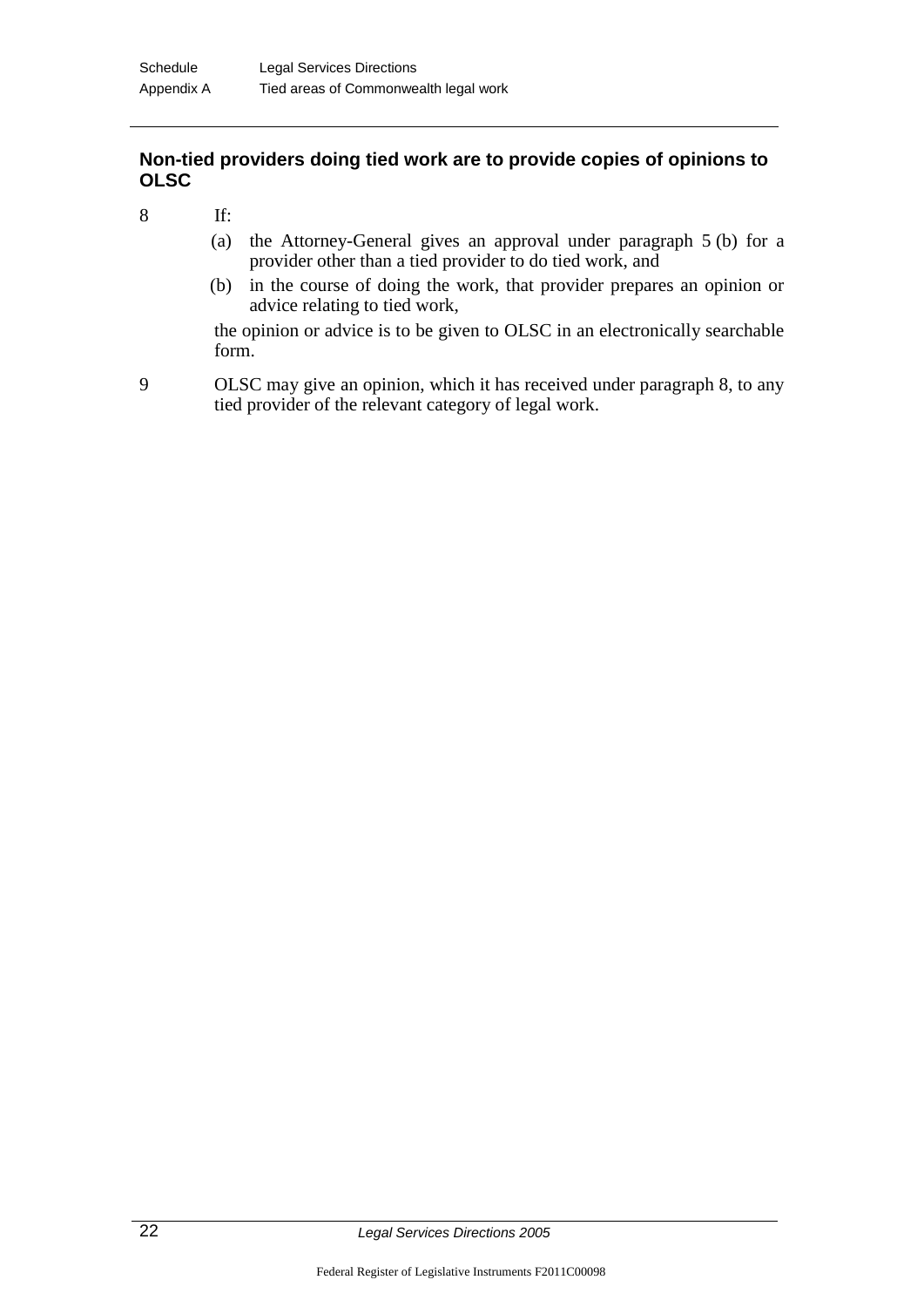## **Appendix B The Commonwealth's obligation to act as a model litigant**

## **The obligation**

1 Consistently with the Attorney-General's responsibility for the maintenance of proper standards in litigation, the Commonwealth and its agencies are to behave as model litigants in the conduct of litigation.

## **Nature of the obligation**

- 2 The obligation to act as a model litigant requires that the Commonwealth and its agencies act honestly and fairly in handling claims and litigation brought by or against the Commonwealth or an agency by:
	- (a) dealing with claims promptly and not causing unnecessary delay in the handling of claims and litigation
	- (aa) making an early assessment of:
		- (i) the Commonwealth's prospects of success in legal proceedings that may be brought against the Commonwealth; and
		- (ii) the Commonwealth's potential liability in claims against the Commonwealth
	- (b) paying legitimate claims without litigation, including making partial settlements of claims or interim payments, where it is clear that liability is at least as much as the amount to be paid
	- (c) acting consistently in the handling of claims and litigation
	- (d) endeavouring to avoid, prevent and limit the scope of legal proceedings wherever possible, including by giving consideration in all cases to alternative dispute resolution before initiating legal proceedings and by participating in alternative dispute resolution processes where appropriate
	- (e) where it is not possible to avoid litigation, keeping the costs of litigation to a minimum, including by:
		- (i) not requiring the other party to prove a matter which the Commonwealth or the agency knows to be true
		- (ii) not contesting liability if the Commonwealth or the agency knows that the dispute is really about quantum
		- (iii) monitoring the progress of the litigation and using methods that it considers appropriate to resolve the litigation, including settlement offers, payments into court or alternative dispute resolution, and
		- (iv) ensuring that arrangements are made so that a person participating in any settlement negotiations on behalf of the Commonwealth or an agency can enter into a settlement of the claim or legal proceedings in the course of the negotiations
	- (f) not taking advantage of a claimant who lacks the resources to litigate a legitimate claim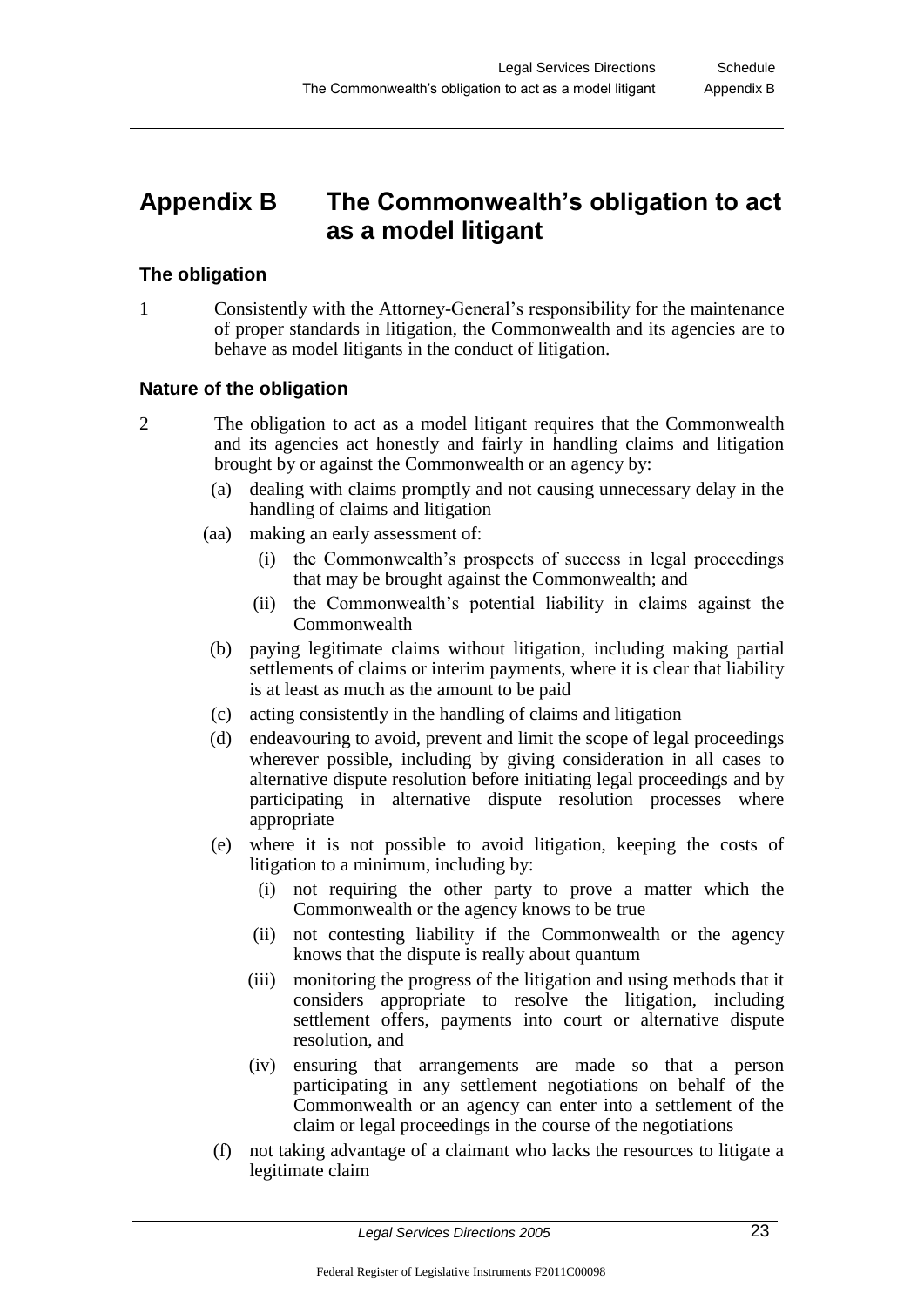- (g) not relying on technical defences unless the Commonwealth's or the agency's interests would be prejudiced by the failure to comply with a particular requirement
- (h) not undertaking and pursuing appeals unless the Commonwealth or the agency believes that it has reasonable prospects for success or the appeal is otherwise justified in the public interest, and
- (i) apologising where the Commonwealth or the agency is aware that it or its lawyers have acted wrongfully or improperly.

*Note 1* The obligation applies to litigation (including before courts, tribunals, inquiries, and in arbitration and other alternative dispute resolution processes) involving Commonwealth Departments and agencies, as well as Ministers and officers where the Commonwealth provides a full indemnity in respect of an action for damages brought against them personally. Ensuring compliance with the obligation is primarily the responsibility of the agency which has responsibility for the litigation. In addition, lawyers engaged in such litigation, whether Australian Government Solicitor, in-house or private, will need to act in accordance with the obligation and to assist their client agency to do so.

*Note 2* In essence, being a model litigant requires that the Commonwealth and its agencies, as parties to litigation, act with complete propriety, fairly and in accordance with the highest professional standards. The expectation that the Commonwealth and its agencies will act as a model litigant has been recognised by the Courts. See, for example, *Melbourne Steamship Limited v Moorhead* (1912) 15 CLR 133 at 342; *Kenny v State of South Australia* (1987) 46 SASR 268 at 273; *Yong Jun Qin v The Minister for Immigration and Ethnic Affairs* (1997) 75 FCR 155.

*Note 3* The obligation to act as a model litigant may require more than merely acting honestly and in accordance with the law and court rules. It also goes beyond the requirement for lawyers to act in accordance with their ethical obligations.

*Note 4* The obligation does not prevent the Commonwealth and its agencies from acting firmly and properly to protect their interests. It does not therefore preclude all legitimate steps being taken to pursue claims by the Commonwealth and its agencies and testing or defending claims against them. It does not preclude pursuing litigation in order to clarify a significant point of law even if the other party wishes to settle the dispute. The commencement of an appeal may be justified in the public interest where it is necessary to avoid prejudice to the interests of the Commonwealth or an agency pending the receipt or proper consideration of legal advice, provided that a decision whether to continue the appeal is made as soon as practicable. In certain circumstances, it will be appropriate for the Commonwealth to pay costs (for example, for a test case in the public interest.)

*Note 5* The obligation does not prevent the Commonwealth from enforcing costs orders or seeking to recover its costs.

#### **Merits review proceedings**

- 3 The obligation to act as a model litigant extends to agencies involved in merits review proceedings.
- 4 An agency should use its best endeavours to assist the tribunal to make its decision.

*Note* The term 'litigation' is defined in paragraph 15 of these Directions in terms that encompass merits review before tribunals. There are particular obligations in relation to assisting a tribunal engaged in merits review to arrive at a decision. Agencies should pay close attention to the legislation under which a tribunal is established, and any practice directions issued by the tribunal. In the case of the Administrative Appeals Tribunal see in particular subsection 33(1AA) of the *Administrative Appeals Tribunal Act 1975* and the explanatory memorandum to the Administrative Appeals Tribunal Amendment Bill 2005.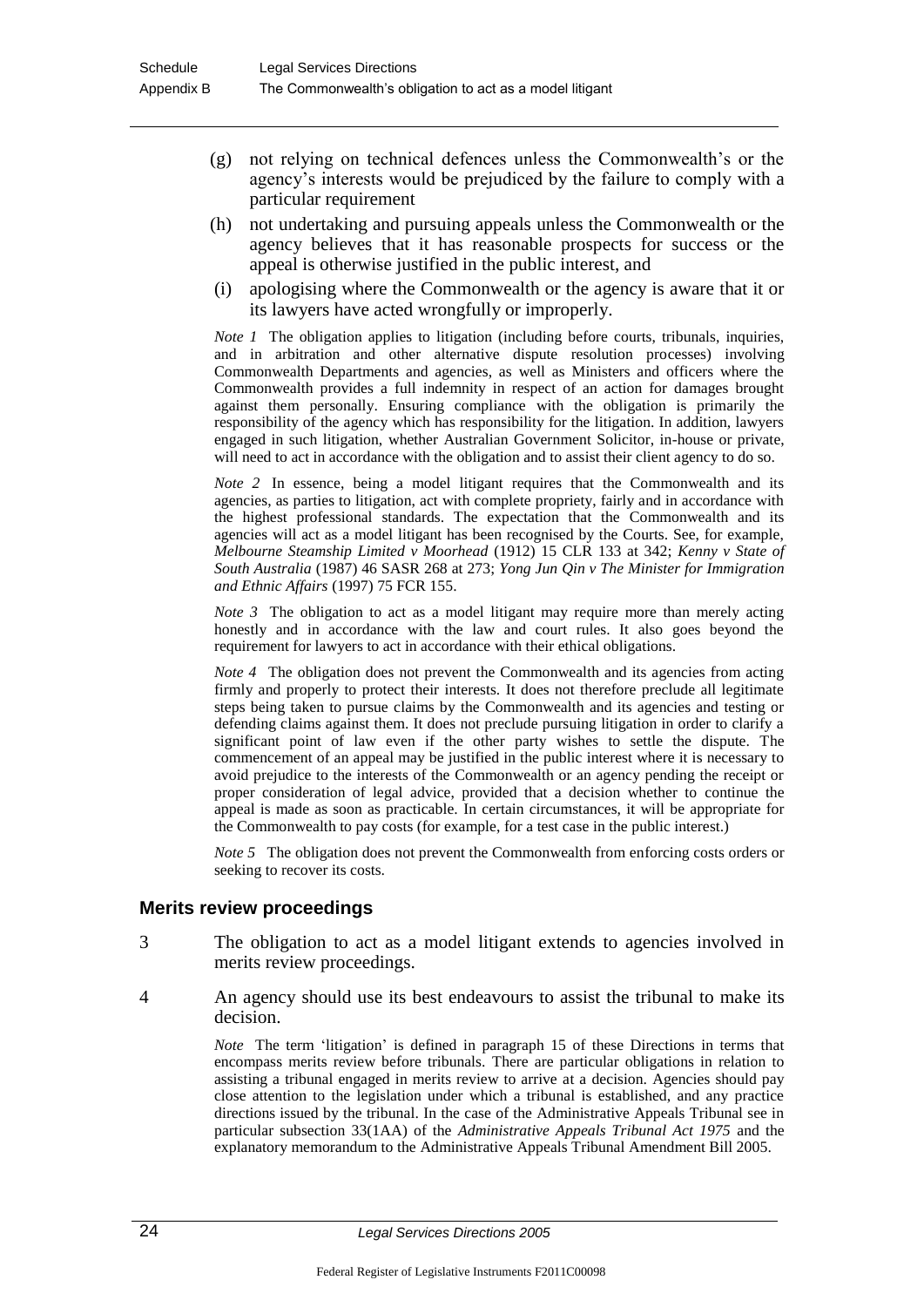## **Alternative dispute resolution**

- 5.1 The Commonwealth or an agency is only to start court proceedings if it has considered other methods of dispute resolution (eg alternative dispute resolution or settlement negotiations).
- 5.2 When participating in alternative dispute resolution, the Commonwealth and its agencies are to ensure that their representatives:
	- (a) participate fully and effectively, and
	- (b) subject to paragraph 2 (e) (iv), have authority to settle the matter so as to facilitate appropriate and timely resolution of a dispute.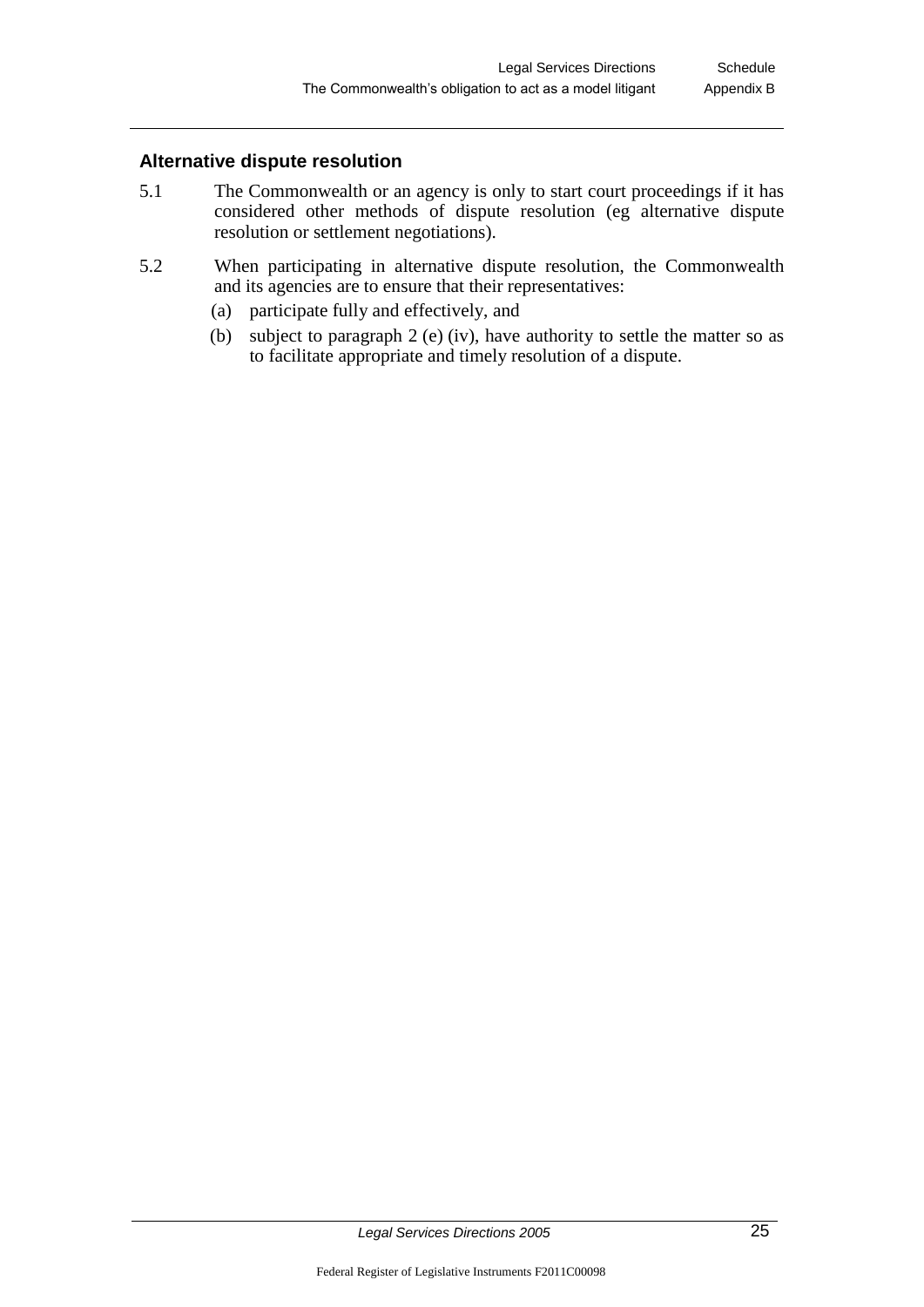## **Appendix C Handling monetary claims**

1 This policy concerns the handling of monetary claims against the Commonwealth or an agency, and monetary claims by the Commonwealth or an agency, other than claims that need to be determined under a legislative mechanism (for example, a Comcare benefit) or under a mechanism provided by contract (for example, an arbitration of a disputed contractual right).

> *Note* An action to enforce a penalty imposed under Commonwealth legislation is not considered to be a monetary claim for the purposes of Appendix C.

## **Criteria for settlement**

- 2 Monetary claims covered by this policy are to be settled in accordance with legal principle and practice, whatever the amount of the claim or proposed settlement. A settlement on the basis of legal principle and practice requires the existence of at least a meaningful prospect of liability being established. In particular, settlement is not to be effected merely because of the cost of defending what is clearly a spurious claim. If there is a meaningful prospect of liability, the factors to be taken into account in assessing a fair settlement amount include:
	- (a) the prospects of the claim succeeding in court
	- (b) the costs of continuing to defend or pursue the claim, and
	- (c) any prejudice to Government in continuing to defend or pursue the claim (eg a risk of disclosing confidential government information).
- 3 Settlements for amounts not exceeding \$25,000 may be approved by the Chief Executive of the agency (as defined under the *Financial Management and Accountability Act 1997*), or the Chief Executive's authorised officer, on the basis of a common sense view that the settlement is in accordance with legal principle and practice. However, if a claim, together with any related claim, cannot be settled for \$25,000 or less, it is to be treated as a major claim.
- 4 Major claims may only be settled if:
	- (a) written advice is received from the Australian Government Solicitor or other legal adviser external to the agency that the settlement is in accordance with legal principle and practice, and
	- (b) the Chief Executive (or authorised officer) agrees with the settlement.
- 5 If an agency considers that a claim raises exceptional circumstances which justify a departure from the normal mechanism for settling a claim, it is to refer the matter to OLSC. The Attorney-General may permit a departure from the normal policy, but may impose different or additional conditions as the basis for doing so.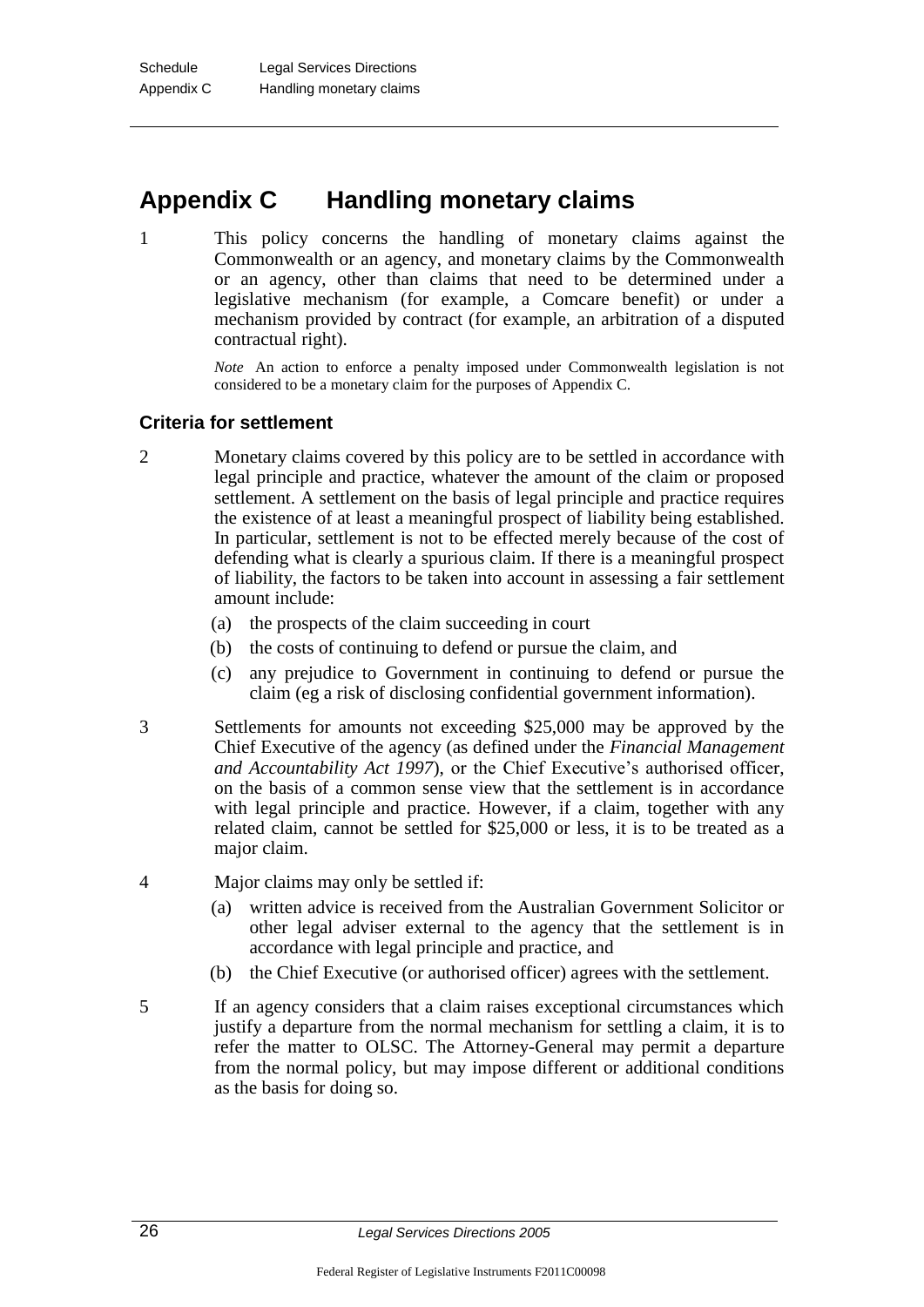## **Release**

- 6 It should ordinarily be a condition of any settlement involving the payment of money to a claimant that the claimant sign a suitable release and, where appropriate, an indemnity against claims by third parties that arise from the event giving rise to the settlement.
- 6A Paragraph 6 does not apply if the claimant is the Commonwealth.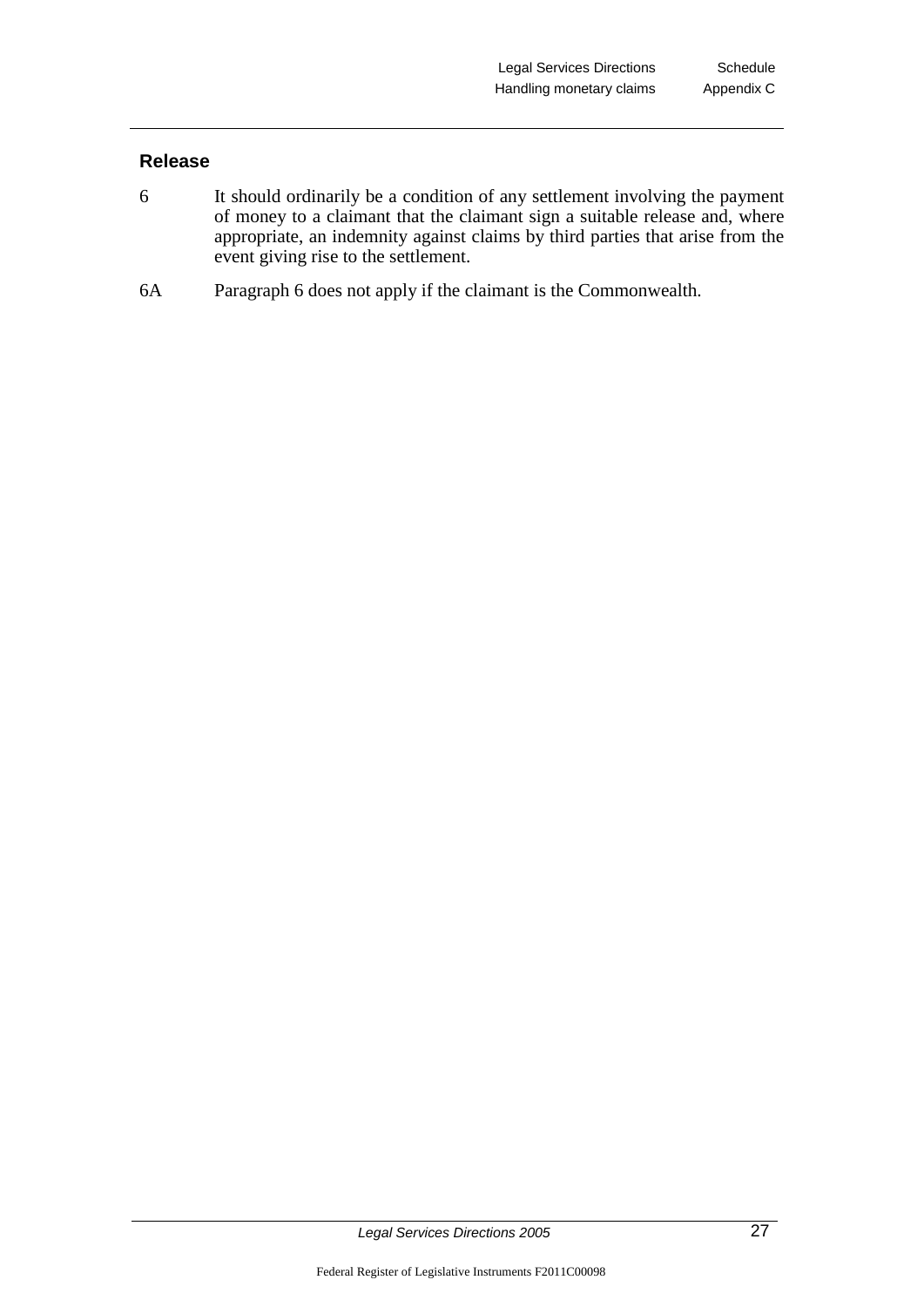## **Appendix D Engagement of counsel**

- 1 The Commonwealth policy in engaging counsel is to seek to rely on its position as a major purchaser of legal services in agreeing on the level of fees payable to counsel engaged on behalf of the Commonwealth or its agencies.
- 2 Commonwealth agencies and legal service providers are encouraged to brief a broad range of counsel and, in particular, women. While the selection of counsel needs to take into account the interests of the Commonwealth in securing suitable and expert counsel in a particular case, this is not to occur in a manner which results in a narrow pool of counsel for any particular category of Commonwealth work.

## **Application**

- 3 The policy applies to the engagement of counsel by agencies themselves, by the Australian Government Solicitor, or by private lawyers who are acting for the Commonwealth or its agencies. The policy also applies to lawyers who, although not from the bar, are briefed as counsel in lieu of a private barrister to conduct or advise on litigation for the Commonwealth or its agencies.
- 4 The policy applies to briefs to advise and briefs to appear before courts, tribunals and inquiries. It also applies to the use of counsel to represent the Commonwealth and its agencies in arbitration and other alternative dispute resolution processes. Briefs should ordinarily be marked with an hourly rate up to a maximum daily rate inclusive of conferences, consultations, preparation and other necessary work. A fee on brief (inclusive of preparation time) is only to be marked if it is considered more economical than agreeing to pay a fee based on the appropriate hourly or daily rate for the counsel.

#### **Bankruptcy**

- 4A A brief issued to counsel is to contain a condition that, in accepting the brief, counsel is taken to warrant that he or she has not, at any time, been declared bankrupt, unless counsel advises of any such bankruptcy.
- 4B Counsel who have been declared bankrupt, and who have been the subject of an adverse disciplinary finding by a professional body in relation to the circumstances of that bankruptcy, are only to be engaged as counsel with the approval of the Attorney-General.

*Note* OLSC can provide advice on counsel for whom approval is required under paragraph 4B.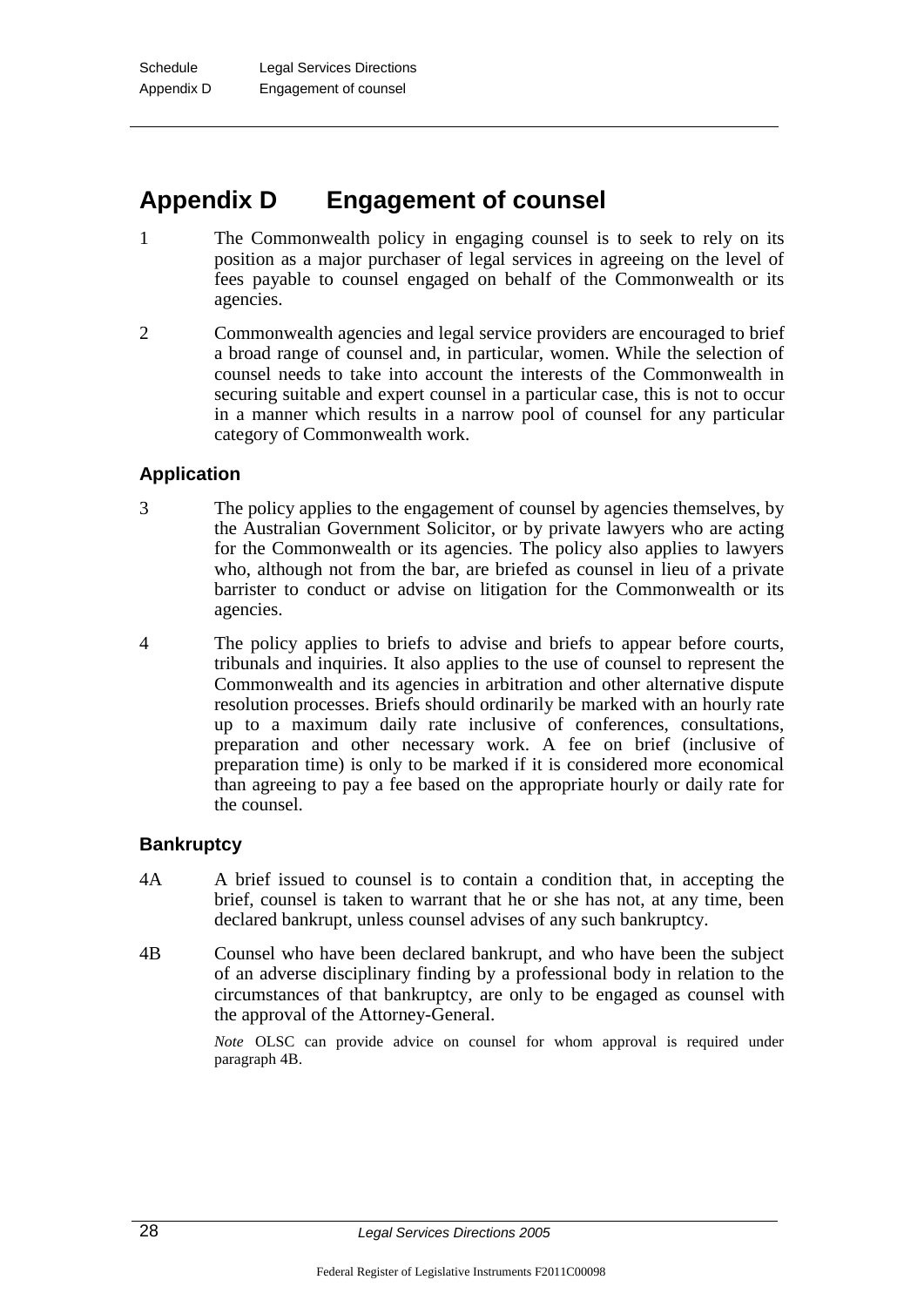#### **Rules about selection of counsel**

- 4C All barristers are to be selected for their skills and competency independently of their gender. An agency is to ensure that arbitrary and prejudicial factors do not operate to exclude the engagement of female barristers or to limit the range of barristers being considered for the brief.
- 4D In selecting counsel, all reasonable endeavours are to be made to:
	- (a) identify all counsel in the relevant practice area
	- (b) genuinely consider engaging such counsel, and
	- (c) regularly monitor and review the engagement of counsel.

*Note* Agencies are encouraged to publish annually, in a manner which does not disclose the rates paid to individual counsel, the number and gender of counsel engaged on their behalf, whether engaged directly or through external lawyers, and the comparative value of the briefing for each gender.

#### **Fees payable to counsel**

- 4E Any agency that proposes to brief a counsel who does not have an approved rate for performing Commonwealth legal work, is to ask OLSC to approve an initial rate, even if the agency proposes to brief the counsel at a rate below the applicable threshold specified in paragraph 5. If OLSC is asked to approve an initial rate, OLSC is to make a decision about the request within a reasonable time and tell the agency about its decision as soon as practicable after the decision is made.
- 5 Senior counsel are not to be paid a daily rate above \$3 500 (inclusive of GST) without the approval of the Attorney-General. Junior counsel are not to be paid a daily rate above \$2 300 (inclusive of GST) without such approval. Any out of chamber fee is to be treated as part of the daily rate for the purpose of considering the appropriateness of that rate. Where an out of chamber fee is agreed or approved, it is to be marked separately on the brief.
- 6 Hourly rates greater than one-sixth of the daily rate are not to be agreed with counsel unless approved by the Attorney-General.
- 7 A cancellation fee is to be agreed with counsel only in exceptional circumstances (eg to cover the possibility of a matter being resolved shortly before a lengthy trial). Any such fee is to be agreed at the time counsel is engaged for a trial. A cancellation fee greater than two days of counsel's normal Commonwealth rate is to be approved by the Attorney-General before it is agreed with counsel.
- 8 Payment of retainers (concerning counsel's availability for future matters), both new and renewed, is not ordinarily to be agreed with counsel and, if considered to be justified, the terms of the agreement are first to be approved by the Attorney-General.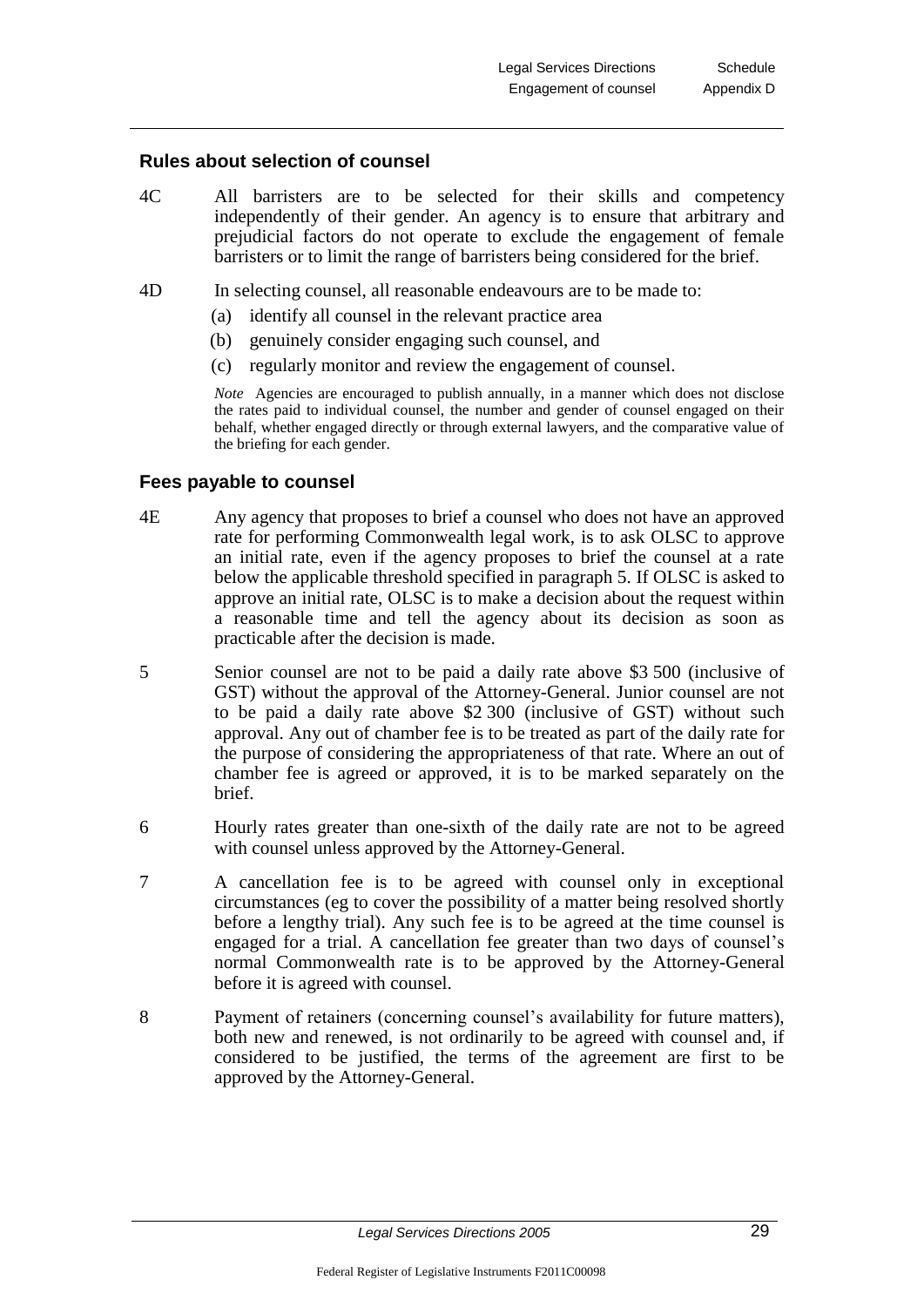## **Approval**

9 Unless agreed otherwise by the Attorney-General, requests for approval to pay counsel amounts higher than the rates referred to in paragraphs 5 and 6, and approvals required by paragraphs 7 and 8 for cancellation fees and retainers, are to be made to OLSC. Proposals to pay senior counsel in excess of \$5,000 per day (inclusive of GST) will be referred by OLSC to the Attorney-General for decision.

10 Approval is to be sought as far as possible in advance of the scheduled date for the delivery of a brief to counsel. In considering a request to pay counsel above the specified rate, the following factors will be taken into account:

- (a) the special expertise or skill of the counsel who is proposed to be briefed
- (b) the availability of counsel generally to appear in the matter
- (c) the probable total cost of counsel's fees in the matter
- (d) the specific request of an agency that a particular person be briefed and the reasons for that preference
- (e) the importance of the matter, including any special sensitivity, and
- (f) the normal market daily fee at which the relevant counsel is briefed.
- 11 If approval for a daily fee in excess of \$3 500 or \$2 300 (as applicable) has been given, subsequent approval for using the same barrister at the approved rate is not required unless, at the time the approval is given, the fee is designated as a 'one-off' rate.

## **Other matters**

- 12 The fees referred to in paragraph 5 are not to be regarded as the standard or starting point for fee negotiations. In many cases, particularly in relation to junior counsel, the normal market rates of counsel may be less, or even considerably less, than the threshold fees.
- 13 Counsel are not to be paid more than reasonable costs of accommodation and travel, taking into account levels applicable to Senior Executive Service officers in the Australian Public Service. Accommodation and class of travel is not to be approved so as to increase the approved Commonwealth daily rate.

## **Administration of the policy**

14 OLSC will normally consult the Australian Government Solicitor, in light of its experience with the conduct of Commonwealth litigation and with the engagement of counsel generally, in considering whether a fee in excess of the limits in paragraph 5 of this Appendix should be approved and in making recommendations to the Attorney-General in respect of a request to approve a fee in excess of \$5,000.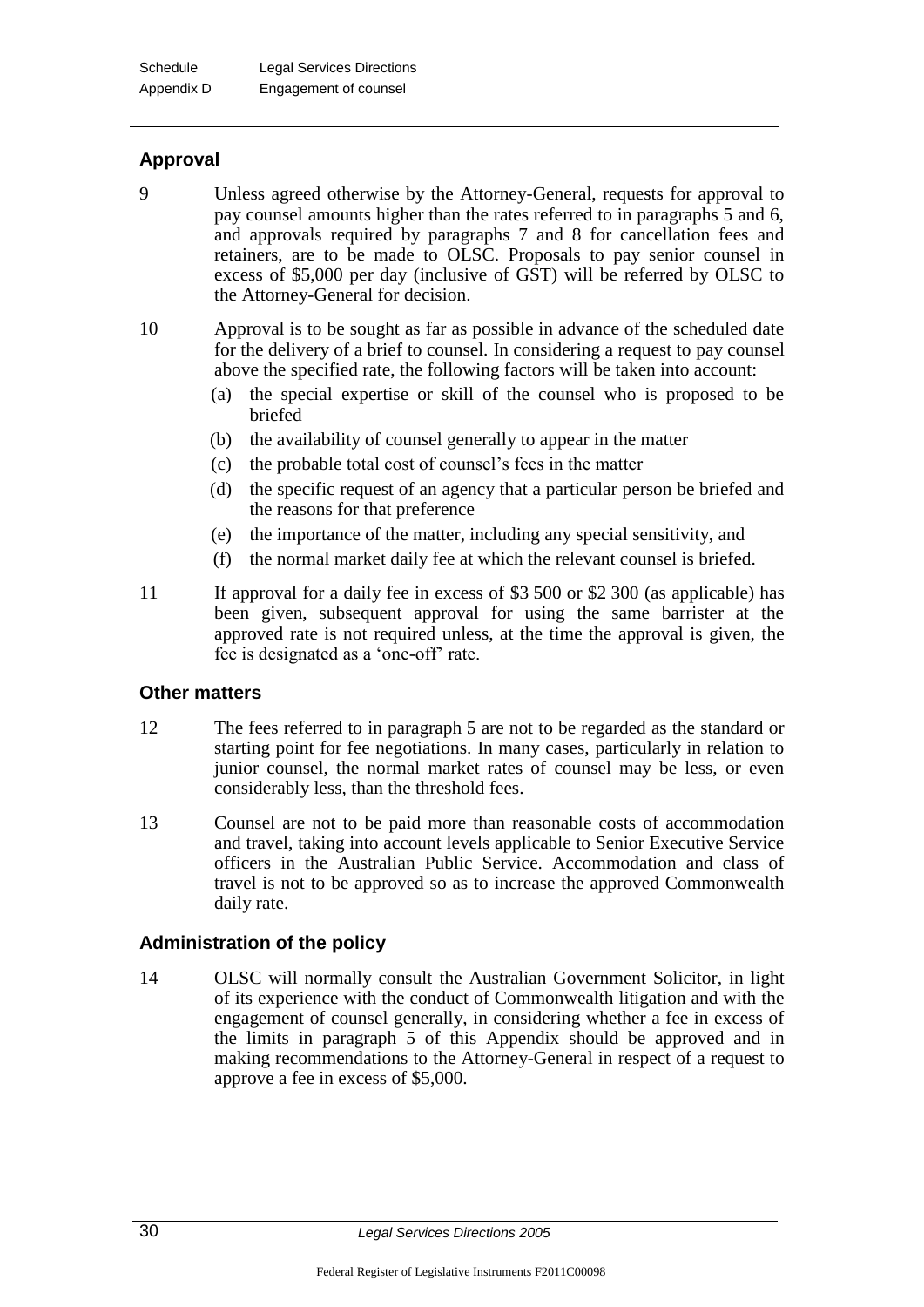- 15 Subject to the availability of counsel at the approved rates, the choice of counsel is a matter for individual agencies, taking into account any advice from the solicitors instructed by the agency. However, agencies and their instructing solicitors are encouraged to inform OLSC, either in general terms or in relation to a specific matter, if they have any concerns about the operation of the policy.
- 16 To facilitate administration, agencies are to provide OLSC, upon request, with information or access to information about the engagement of all or certain counsel.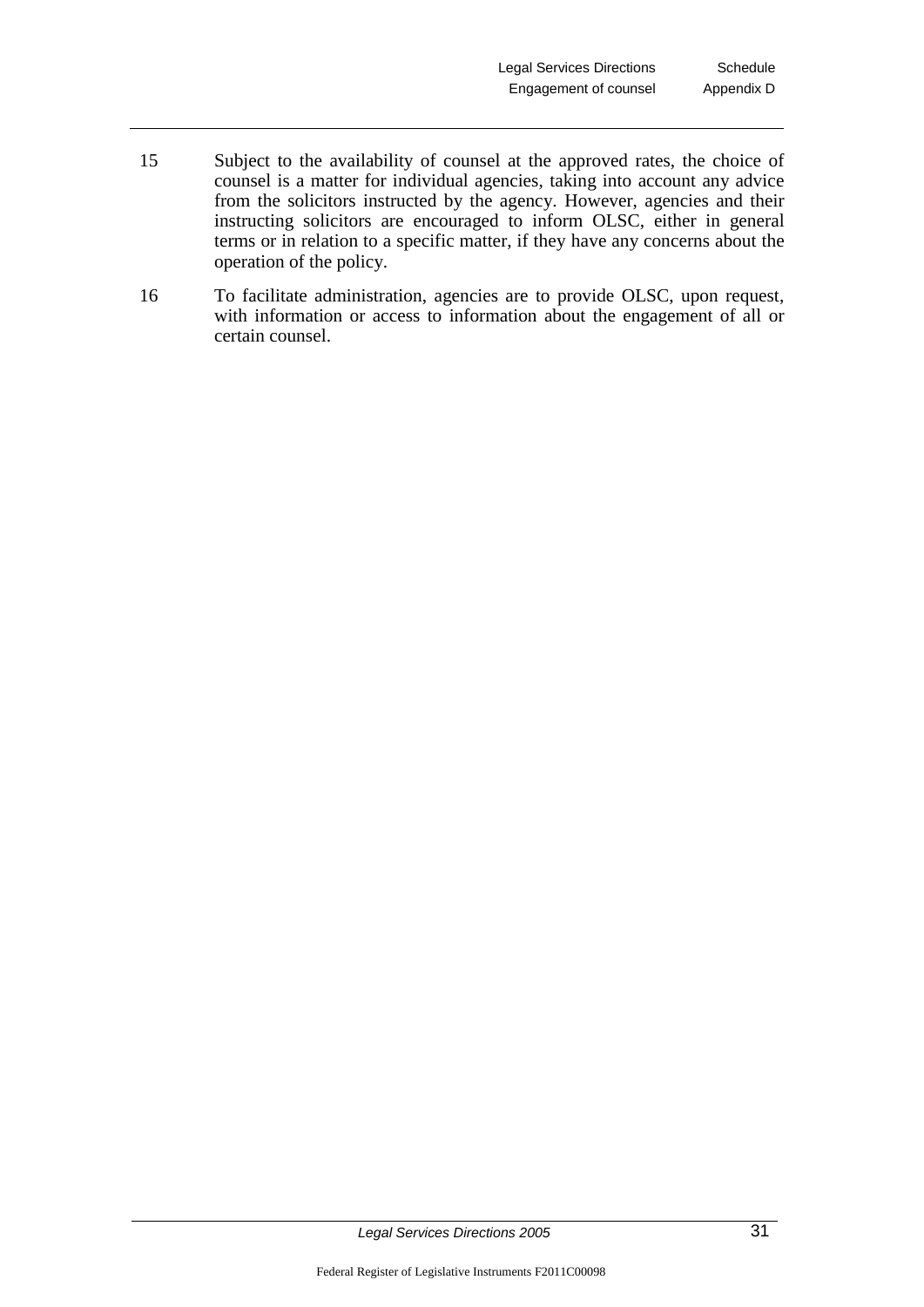## **Appendix E Assistance to Commonwealth employees for legal proceedings**

## **Application**

- 1 Appendix E concerns the handling of requests for assistance in relation to legal proceedings (including potential legal proceedings) as well as inquests, inquiries and subpoenas.
- 1A Appendix E applies to a request for assistance by a person who, at the time of the alleged event or occurrence, was:
	- (a) an official employed in an agency to which the *Financial Management and Accountability Act 1997* applies (an FMA agency employee)
	- (b) an official employed by an agency that became an FMA agency, or by a part of an agency that is, at the time that the application is made, within an FMA agency
	- (c) a person employed by a Minister on behalf of the Commonwealth as a member of the Minister's staff under the *Members of Parliament (Staff) Act 1984* (a MOPS Act employee), or
	- (d) a person who held a position that would, following the commencement of the *Members of Parliament (Staff) Act 1984*, have become subject to that Act.
- 2 These Directions do not cover administrative law challenges which do not include damages claims. The costs of defending administrative law challenges are paid by the Commonwealth. However, where an administrative law challenge is coupled with a damages claim, the Directions apply to the defence of the damages claim.
- 2A These Directions do not apply to disciplinary proceedings taken against an FMA agency employee, or a MOPS Act employee, by the employee's employing body.
- 3 Expenditure to assist a Commonwealth employee in respect of activities the employee undertakes for a Commonwealth authority or company covered by the *Commonwealth Authorities and Companies Act 1997* (in particular, by being on the board) is to be approved only to the extent that the employee is not indemnified or insured by the authority or company.

*Note* See Department of Finance and Administration Finance Circular 1997/19.

## **General policy**

- 4 The general policy underlying the provision of assistance to employees for legal proceedings is the prospect of some benefit to the Commonwealth (which is intended to include the employing agency, even if the agency is not strictly part of the Commonwealth) as a result of the protection of:
	- (a) its financial interests (in particular, the avoidance or limitation of the Commonwealth's vicarious liability), or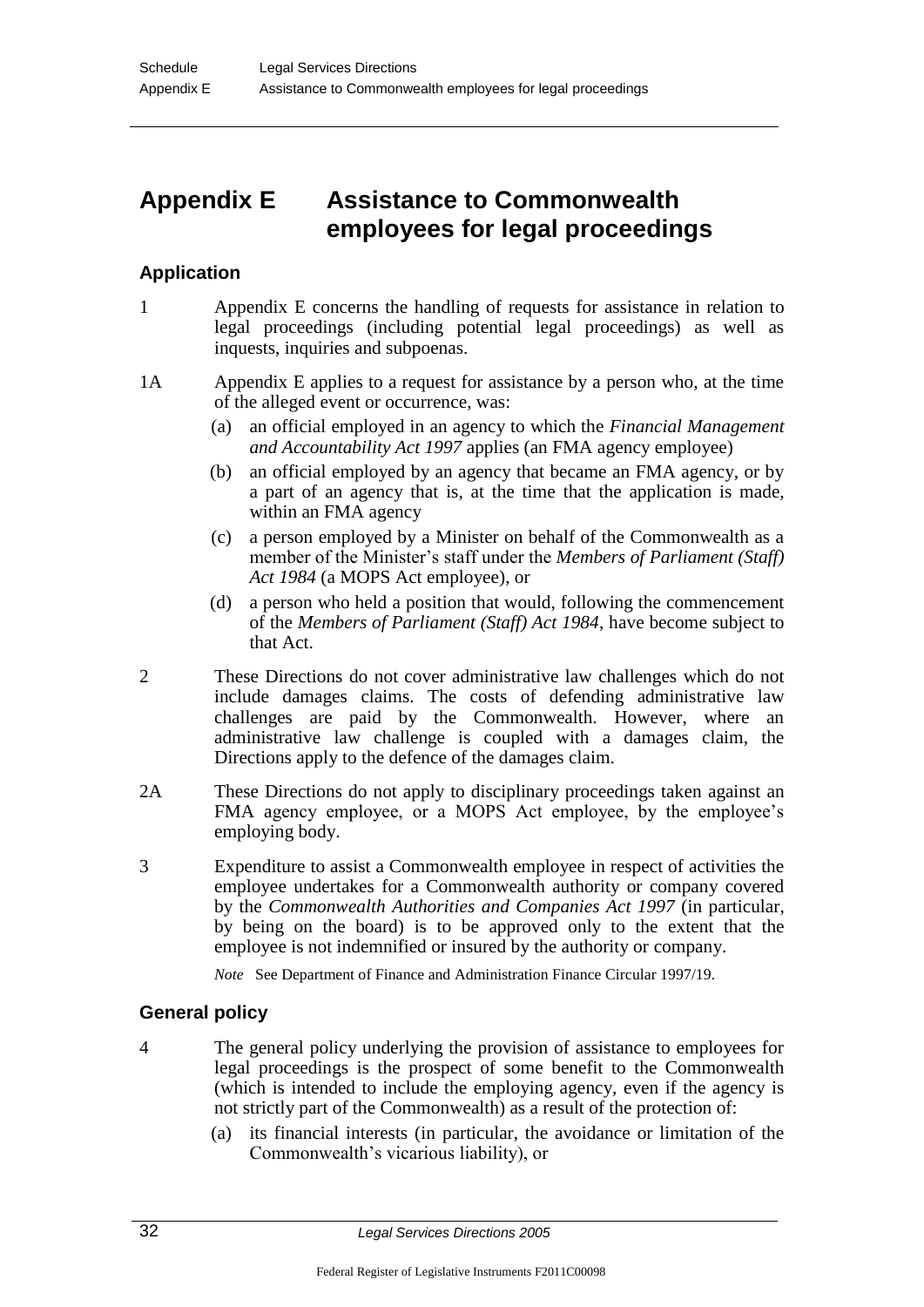(b) its general interests (in particular, its interest to act properly as an employer in supporting employees who have acted reasonably and responsibly in circumstances where the Commonwealth may not be vicariously liable for their actions).

## **Criteria for assistance**

- 5 Expenditure should normally be approved to assist an employee who is a defendant in civil or criminal proceedings if:
	- (a) the proceedings arose out of an incident that:
		- (i) in relation to an FMA agency employee relates to their employment with the employing agency, or
		- (ii) in relation to a MOPS Act employee relates to the performance (or non-performance) of their duties assisting the Minister in performing ministerial duties, and
	- (b) the employee acted reasonably and responsibly.
- 6 The criteria in paragraph 5 (b) do not preclude the provision of assistance under the Directions to an employee who has acted, or is alleged to have acted, negligently (ie failed to exercise the legal standard of 'reasonable care' owed in the circumstances). Rather, the criteria are intended to preclude the provision of assistance in circumstances where the Commonwealth is likely to seek contribution or indemnity from the employee if the Commonwealth were itself sued in relation to the same matter. A decision to seek contribution or indemnity will normally be appropriate only where the employee's conduct involved serious or wilful misconduct or culpable negligence.
- 7 If it is not clear whether the employee has acted reasonably and responsibly, it may be appropriate to defer a decision on assistance until the conclusion of the proceedings, or to agree to fund the employee's defence but to defer a decision on whether to fund any costs or damages payable to another party by the employee until after the facts are ascertained, for example, by a court. However, expenditure is not to be approved to assist an employee for proceedings arising out of a motor vehicle incident where the employee's liability is insured or where the employing agency considers that the employee's liability should reasonably have been insured (in particular, where the employee has received an allowance that includes an insurance component).

## **Basis for approving indemnification of employees against costs or damages**

8 The indemnification of an employee against any costs or damages payable to another party by the employee (including as a result of agreeing to a reasonable settlement) in civil proceedings is only to be approved on condition that the employee has agreed that the employee's defence will be controlled by the Commonwealth and that the employee will provide all assistance required by the Commonwealth in the conduct of the defence.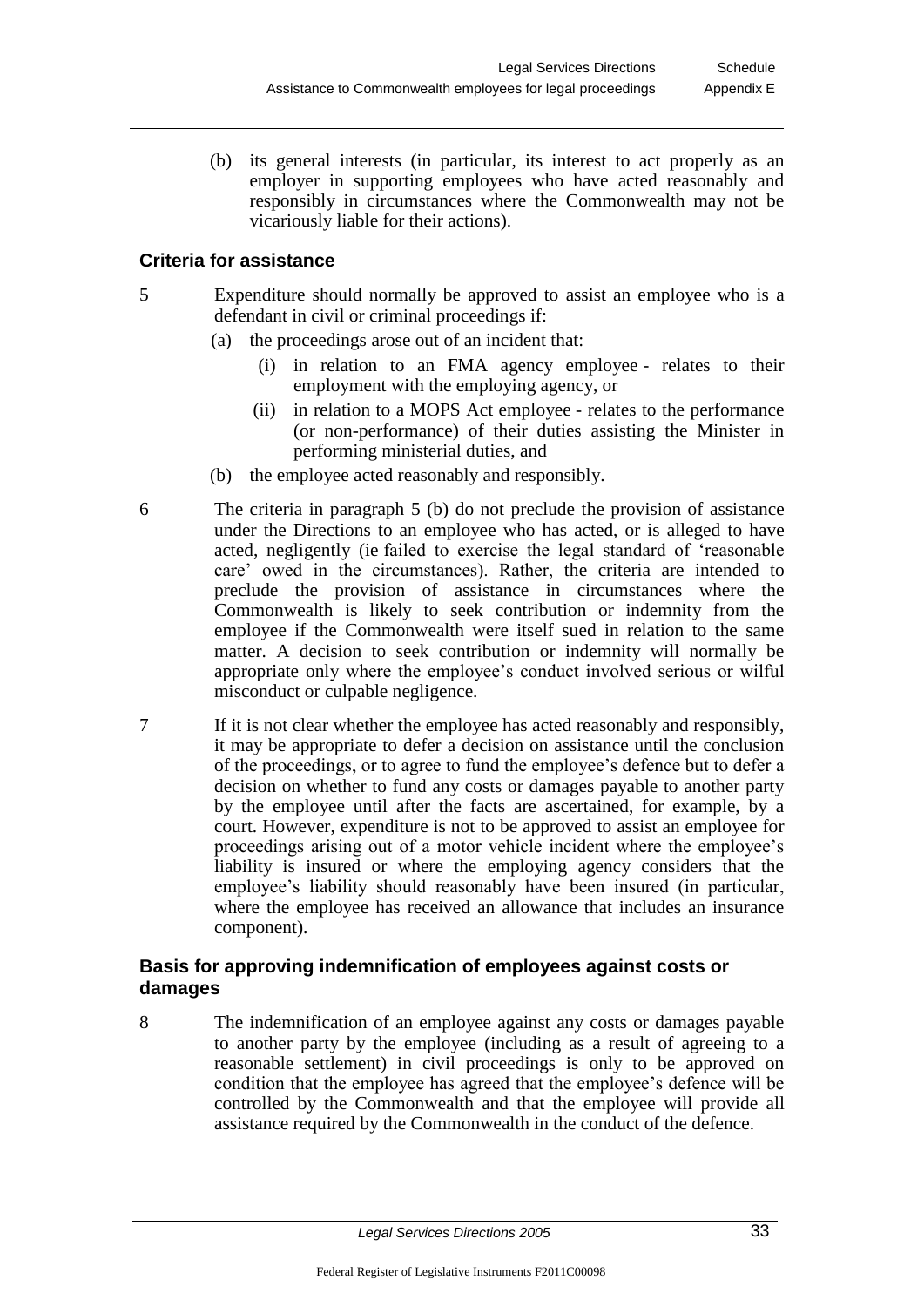- 8A The indemnification of an employee against costs incurred in criminal proceedings against the employee and any penalty payable by the employee as a result of those criminal proceedings is not to be conditional upon that employee agreeing that the employee's defence will be controlled by the Commonwealth. However, an indemnity may be expressed to be subject to the condition that it extends only to expenses to which the agency gives approval.
- 9 Indemnification may be refused if an employee has failed to notify the employing agency of the proceedings within a reasonable time of becoming aware of them and the delay may prejudice the Commonwealth's position.
- 10 Payment of any amount by way of assistance may nevertheless be refused if assistance is not provided as required by paragraph 8 of this Appendix.

## **Level of assistance**

- 11 The assistance may involve approval to pay:
	- (a) the costs of an employee's legal representation or related costs of the employee's involvement in the proceedings (for example, to travel to attend the proceedings)
	- (b) any damages and legal costs awarded against the employee
	- (c) a reasonable amount payable by the employee in settlement of the proceedings, and
	- (d) a fine or penalty imposed on the employee.
- 11A Unless the approval expressly applies to an appeal or consideration of a possible appeal, a request for approval to give assistance is not to be taken as applying to an appeal or consideration of a possible appeal.
- 11B Where the approval given under paragraph 11 extends to an appeal, that approval may be revoked by notice given to the employee.
- 12 Approval of expenditure for an employee's legal representation, for related costs or for legal costs payable by the employee to another party is only to be given for an amount that is reasonable, having regard to the nature of the matter. In particular, payments for counsel are to be made in accordance with the Directions on *Engagement of Counsel*, at Appendix D. The employing agency will need to monitor the conduct of the proceedings to ensure that the employee's costs of legal representation and other related costs and the Commonwealth's possible ultimate exposure to liability are within reasonable limits. In addition, the agency is to take appropriate steps to satisfy itself that any legal costs or damages payable by the employee to another party are reasonable.

*Note* Even if there is no requirement to obtain legal advice in relation to a request for assistance, it may be appropriate in particular cases for an agency to do so. In particular, this may be desirable to ensure that Commonwealth payments for an employee's legal representation are reasonable in the circumstances. Obtaining legal advice in appropriate cases may enable the agency to discharge its obligations under section 44 of the *Financial Management and Accountability Act 1997*.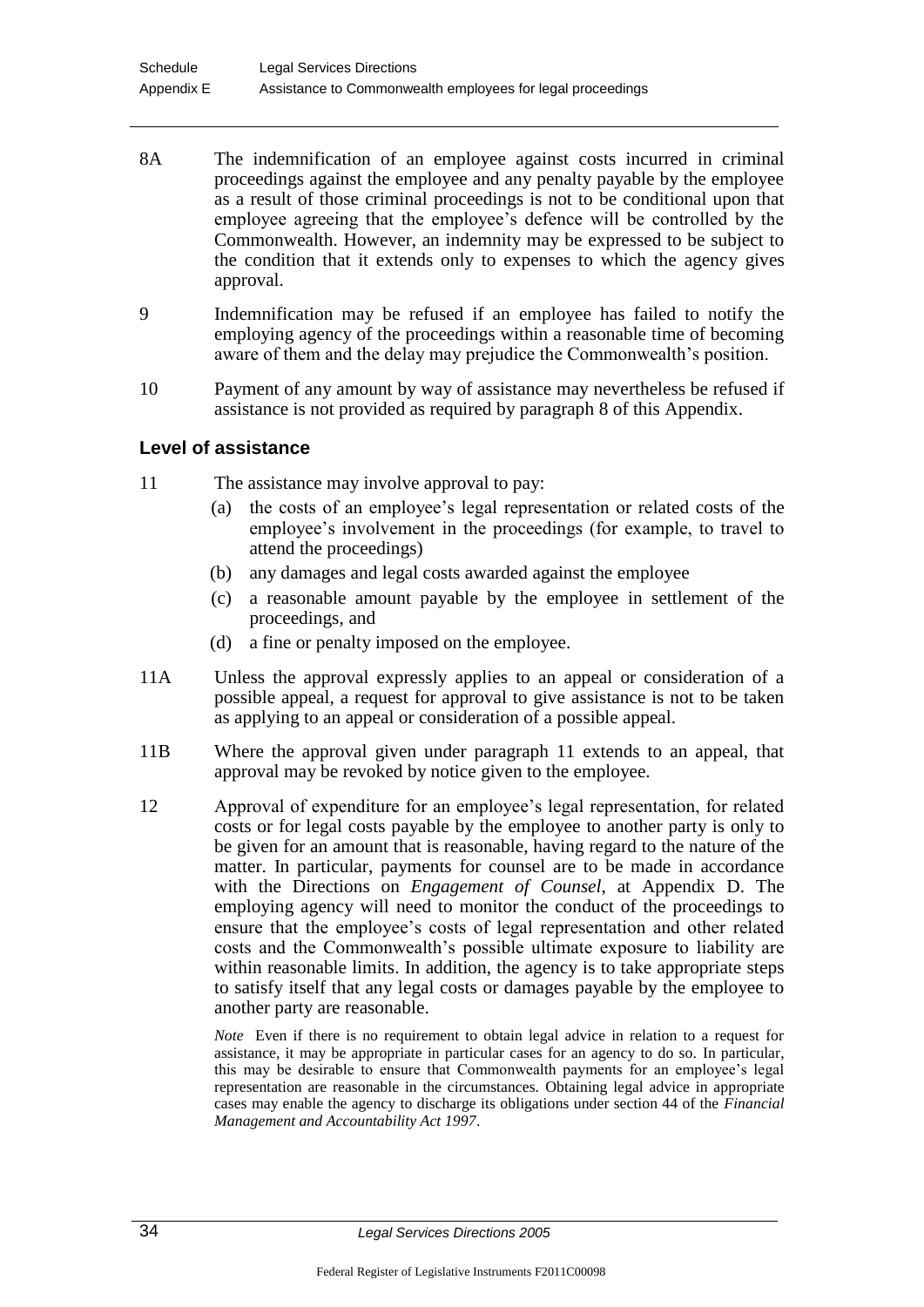- 13 Approval to pay assistance in relation to the defence of an indictable offence is to be limited initially to the preparation and conduct of committal proceedings.
- 14 Approval to pay assistance in the form of a fine or penalty imposed or costs awarded against the employee in criminal proceedings is not to be approved until the fine or penalty is imposed or the costs are awarded.
- 15 Any settlement for which assistance is given under paragraph 10 (c) above is to be in accordance with the Directions on *Handling monetary claims,* at Appendix C.

*Note* The legal advice obtained by the agency in respect of the settlement of a major claim under this policy may be the same advice as is provided to the employee by their legal adviser. (However, the agency may nevertheless wish to obtain separate legal advice in some cases.)

## **Inquests and inquiries**

- 16 Expenditure may be approved for an employee to be legally represented in connection with an inquest or inquiry and other costs (eg travel) related to the inquest or inquiry if this is in the interests of the Commonwealth and:
	- (a) in relation to an FMA Agency employee relates to their employment, or
	- (b) in relation to MOPS Act employee relates to the performance (or non-performance) of their duties assisting the Minister in performing ministerial duties.

Approval of expenditure is only to be given for an amount that is reasonable, having regard to the nature of the inquest or inquiry.

16A Expenditure may only be approved to a challenge to the validity, or conduct, of an inquiry, with the approval of the Attorney-General.

> *Note* Applications seeking the approval of the Attorney-General under clause 16A should, in the first instance, be referred to OLSC.

#### **Assistance to employees for subpoenas**

- 17 Expenditure may be approved for the costs of legal representation and other related costs in responding to a subpoena:
	- (a) in relation to an FMA agency employee relating to their employment, or
	- (b) in relation to a MOPS Act employee relating to the performance (or non performance) of their duties assisting the Minister in performing ministerial duties.

The approval is only to be given for an amount that is reasonable, having regard to the nature of the subpoena.

18 A decision to provide assistance is to be made subject to the condition that the Commonwealth is to be consulted in relation to disclosure or non-disclosure of Commonwealth documents and information to ensure that an appropriate position can be taken.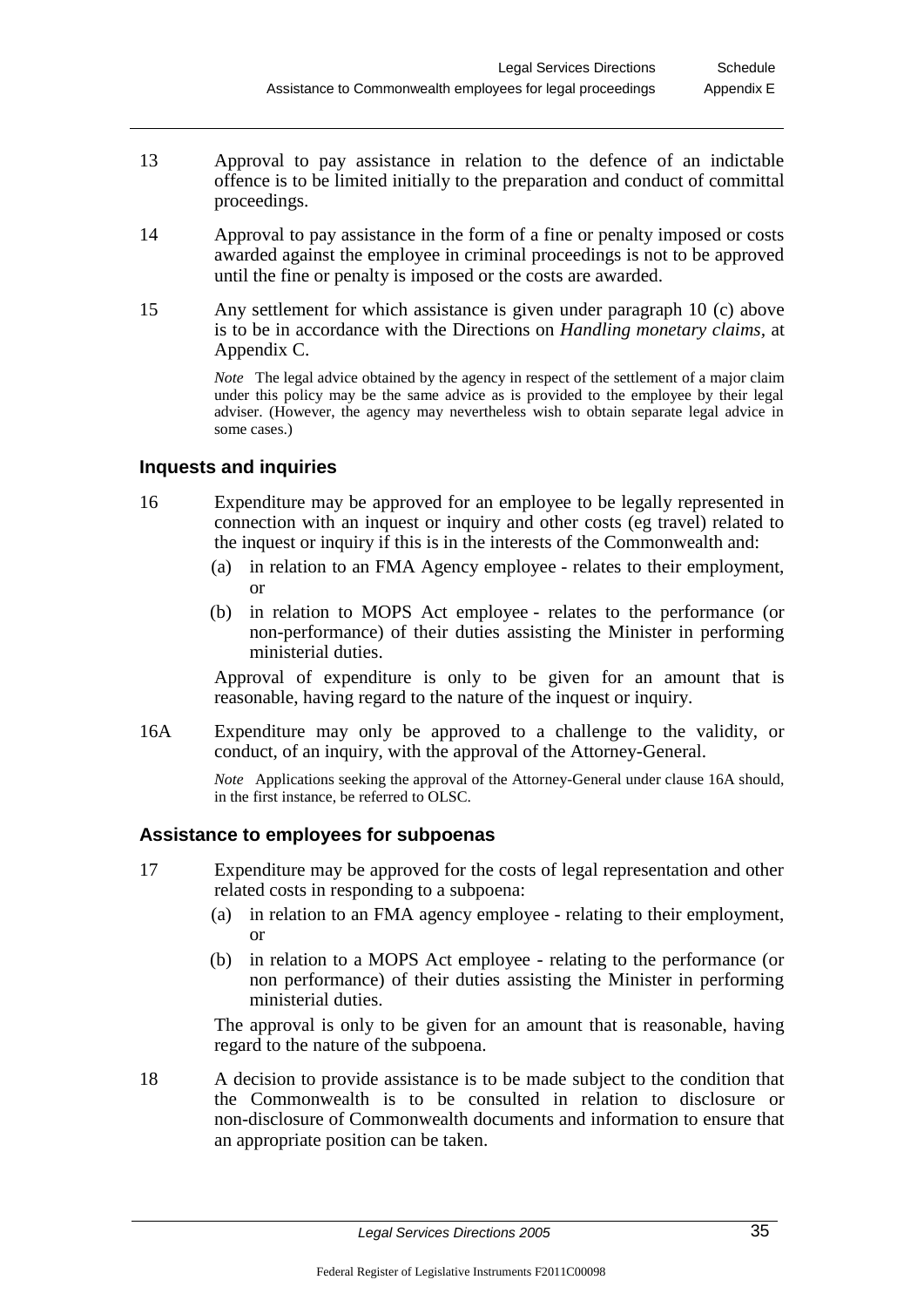## **Assistance to employees as plaintiffs**

- 19 Except in the case of actions for defamation, expenditure to assist an employee to institute proceedings in a matter arising from their employment may be approved where this is in the interests of the Commonwealth. For example, it may be appropriate to assist an employee to seek a restraining order against a person arising from alleged harassment in the workplace.
- 20 Expenditure is not to be approved to assist an employee to institute proceedings for defamation arising in the course of the performance of their duties (either for representation or the payment of legal costs). Similarly, assistance is not to be provided for any other action relating to alleged defamation, such as assistance to uphold a person's reputation, legally challenge comments damaging to a person's reputation, or in obtaining an apology (as distinct from a letter merely seeking to correct the record). The policy is the same even if the employee offers to pay to the Commonwealth any damages which they may receive. (Funding defamation proceedings could give rise to a public perception that the Government was seeking to prevent legitimate criticism.)

#### **Who makes the decision to assist**

- 21 A decision whether to provide assistance to an employee for legal proceedings is normally a matter for the employing agency. However, where the request for assistance is made by the Chief Executive of an agency (as defined under the *Financial Management and Accountability Act 1997*) the decision is to be made by the responsible Minister. If it is inappropriate for the Minister or the Chief Executive to make a decision on assistance because of their involvement in the proceedings, the request is to be referred to the Attorney-General to enable a decision to be made on how the matter is to be handled.
- 21A A decision whether to provide assistance to an MOPS Act employee is to be made by the Special Minister of State after consultation with the Attorney-General.

## **Legal representation**

- 22 If an employee has been indemnified for any costs or damages payable in civil proceedings, and the Commonwealth is also a party to the proceedings, the solicitors engaged to represent the Commonwealth are also to be engaged to represent the employee. (This will save on legal costs and assist in the proper conduct of the proceedings, while the agreement required under paragraph 8 will avoid a conflict of interest arising.
- 23 If a decision on assistance has been partially or totally deferred, the employee and the agency are to have separate legal representation. If the employing agency has agreed to pay the cost of the employee's legal representation, the Directions on *Engagement of Counsel,* at Appendix D, apply. If the employing agency provides a full indemnity, the Directions on *The Commonwealth's obligation to act as a model litigant,* at Appendix B, apply.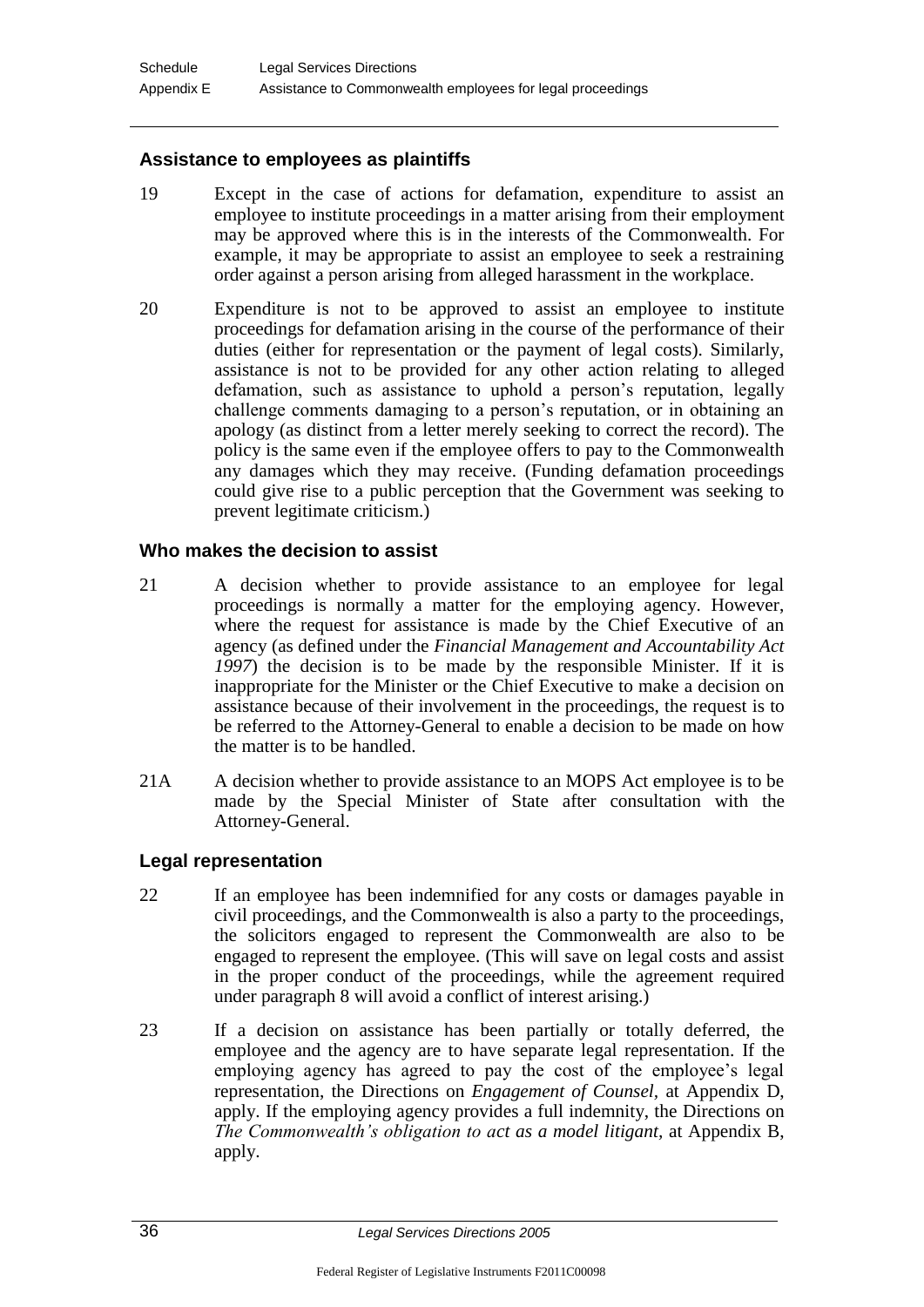#### **Sensitive and exceptional cases**

- 24 Any request for assistance which raises sensitive legal, political or policy issues is to be reported to OLSC as soon as possible in writing by the employing agency. The requests are not to be approved without consultation with OLSC.
- 25 If an agency considers that a request raises exceptional circumstances which justify a departure from the normal policy, it is to refer the matter to OLSC. The Attorney-General may permit a departure from the normal policy, but may impose different or additional conditions as the basis for doing so.

*Note 1* Expenditure of public moneys in a manner inconsistent with this policy by an agency covered by the FMA Act may constitute a breach of the Regulations under that Act. The Regulations require that a person to whom they apply must not approve a proposal to spend public money unless satisfied, after making such enquiries as are reasonable, that the proposed expenditure is in accordance with the policies of the Commonwealth. (The Regulations also require approval of a proposal to spend money before an FMA agency enters into a contract, agreement or arrangement involving the expenditure of public money.)

*Note 2* In addition to the assistance in relation to legal proceedings that may be provided to employees under this policy, other assistance may also be available. Some examples are set out below.

- (a) Section 73 of the *Public Service Act 1999* enables payments to be made to persons in relation to Commonwealth employment. The equivalent power in the *Public Service Act 1922* was rarely used, but section 73 provides a discretion to enable the reimbursement of legal costs incurred by staff in the course of, or in connection with, their employment in exceptional circumstances.
- (b) The Guidelines for the Provision of Financial Assistance for Legal Costs before Commissions and Inquiries enable payments to be made in accordance with the criteria set out in the Guidelines. The Guidelines are administered by the Legal Assistance Branch in the Attorney-General's Department and apply where the Attorney-General has Ministerial responsibility for the subject-matter of the Commission or inquiry. (Where the Attorney-General does not have this responsibility, assistance may be available from the responsible Minister.) Specific guidelines have also been approved for certain Commissions.
- (c) The Special Circumstances Scheme, also administered by the Legal Assistance Branch, enables financial assistance for legal costs and related expenses to be given to an employee in various circumstances where no other scheme is available. Funding in respect of proceedings brought by or against the employee may be provided, in accordance with the criteria specified in the guidelines for the Scheme.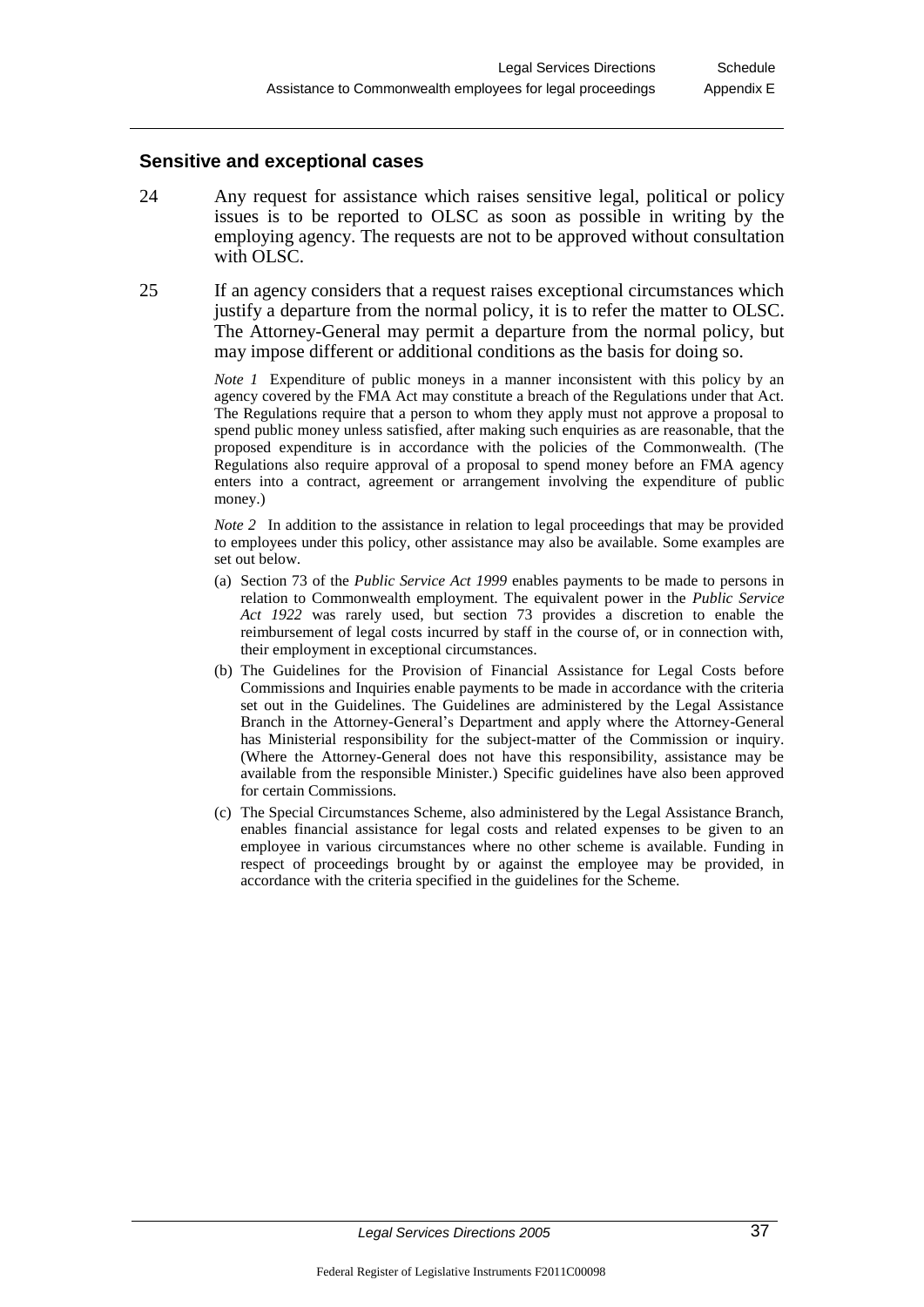## **Appendix F Legal services procurement**

## **Obligation to use common form tender documents to procure ongoing legal services**

- 1 A Commonwealth agency must use the common form tender documents to arrange for the procurement of ongoing legal services from 1 or more legal services providers.
- 2 A Commonwealth agency that procures ongoing legal services by signing a Notice of Inclusion Form is taken to comply with paragraph 1 for the procurement.

#### **Exemption from obligation to use common form tender documents**

3 Paragraph 1 does not apply to a Commonwealth agency that has been exempted by the Attorney-General, under paragraph 13 of the Schedule, from compliance with paragraph 1.

## **Matters to be taken into account when engaging a legal services provider**

- 4 A Commonwealth agency must take the following matters into account when deciding if it will enter into a Deed of Standing Offer or a contract for legal services:
	- (a) the amount and type of pro bono work the legal services provider has carried out or will carry out;
	- (b) whether the legal services provider has signed up to the National Pro Bono Aspirational Target of the National Pro Bono Resource Centre.

*Note 1* Paragraph 4 applies whether or not a tender process is to be used to select a legal services provider. The template Request for Tender for the provision of legal services to the Commonwealth provides that pro bono work will be a criterion for evaluation of tenders.

*Note 2* For information about the National Pro Bono Aspirational Target, see the National Pro Bono Resource Centre website at http://www.nationalprobono.org.au.

## **Obtaining competitive quotes under a Deed of Standing Offer**

- 5 A Commonwealth agency may seek a competitive quote from a legal services provider that is a party to a Deed of Standing Offer only if the agency considers that:
	- (a) the value of the services to be provided is likely to exceed \$80 000; or
	- (b) the expertise of the panel should be tested for a new area of work.

*Note* This arrangement will be included in all Deeds of Standing Offer.

## **Reporting to be provided for in Deed or contract**

6 A Commonwealth agency must ensure that all contracts for legal services and Deeds of Standing Offer that it enters into include a requirement that the legal services provider, within 30 days after the end of each financial year, report to OLSC using a template approved by OLSC that specifies the matters to be reported.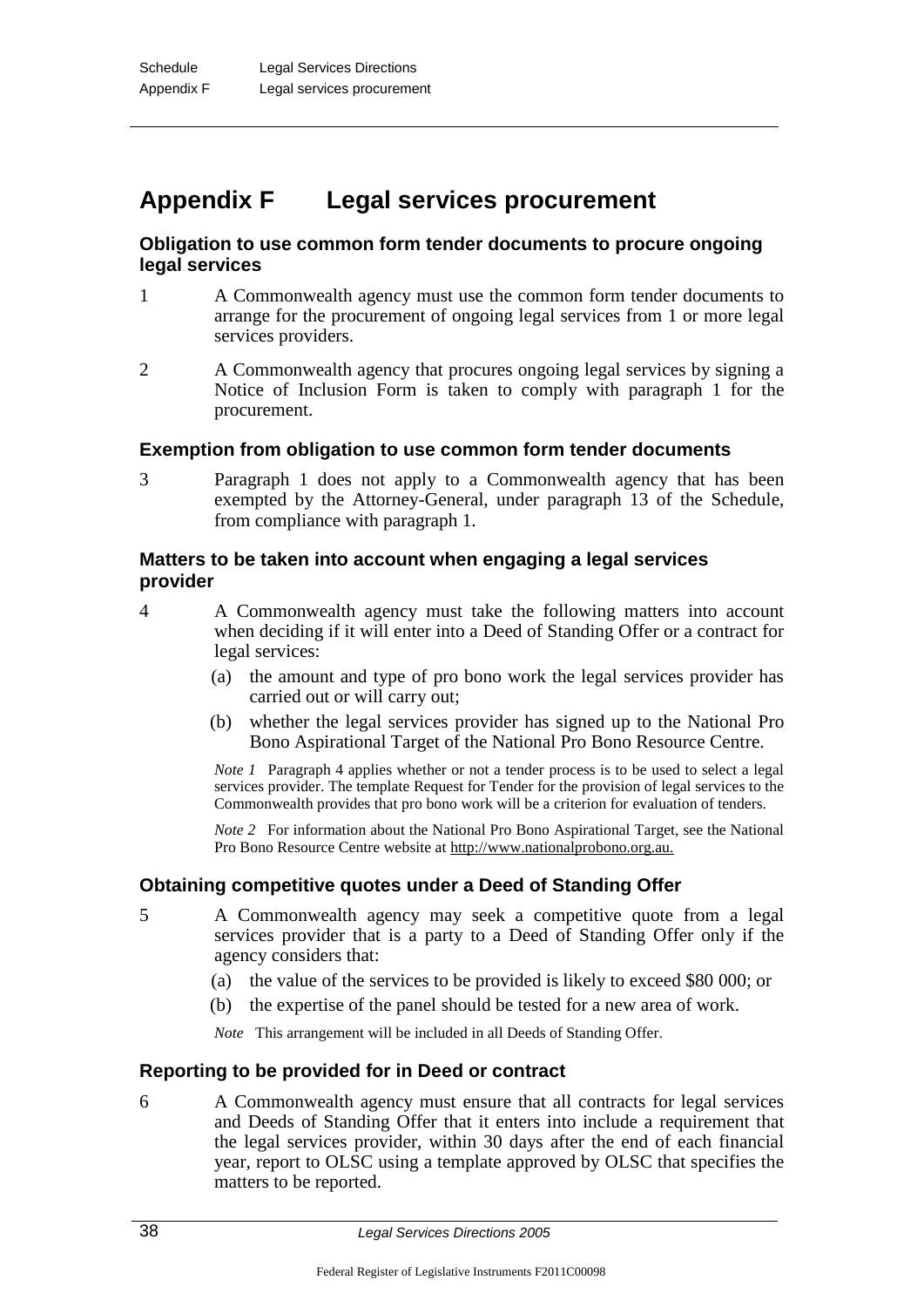## **Definitions**

7 In this Appendix:

*common form tender documents* means the following documents approved by the Attorney-General and issued by OLSC:

- (a) the template Request for Tender for the provision of legal services to the Commonwealth; and
- (b) the template Deed of Standing Offer for the provision of legal services to the Commonwealth.

*contract for legal services* means a contract with a legal services provider for the provision of legal services to the Commonwealth, but does not include a contract under a Deed of Standing Offer.

*Deed of Standing Offer* means a Deed of Standing Offer that has been completed as required by the template Deed of Standing Offer for the provision of legal services to the Commonwealth.

*legal services provider* means a legal services provider external to the Commonwealth agency to which the legal services are to be provided, but does not include counsel.

*Note* For the engagement of counsel, see paragraph 6 of the Schedule.

*Notice of Inclusion Form* means a Notice of Inclusion Form under a Deed of Standing Offer.

*pro bono legal work* means any of the following:

- (a) giving legal assistance for free or at a substantially reduced fee to any of the following:
	- (i) individuals who can demonstrate a need for legal assistance but cannot obtain legal assistance or otherwise access the legal system without incurring significant financial hardship;
	- (ii) individuals or organisations whose matter raises an issue of public interest that would not otherwise be pursued;
	- (iii) charities or other non-profit organisations that work on behalf of low income or disadvantaged members of the community, or for the public good;
- (b) conducting law reform and policy work on issues affecting low income or disadvantaged members of the community, or on issues of public interest;
- (c) participating in the provision of free community legal education on issues affecting low income or disadvantaged members of the community, or on issues of public interest;
- (d) providing a lawyer on secondment at a community organisation (including a community legal organisation) or at a referral service provider such as a public interest law clearinghouse;

but does not include:

- (e) giving legal assistance to any person for free or at a reduced fee without reference to whether a person has the capacity to pay; or
- (f) free first consultations with clients who are otherwise billed at a firm's normal rates; or
- (g) legal work provided under a grant of legal assistance; or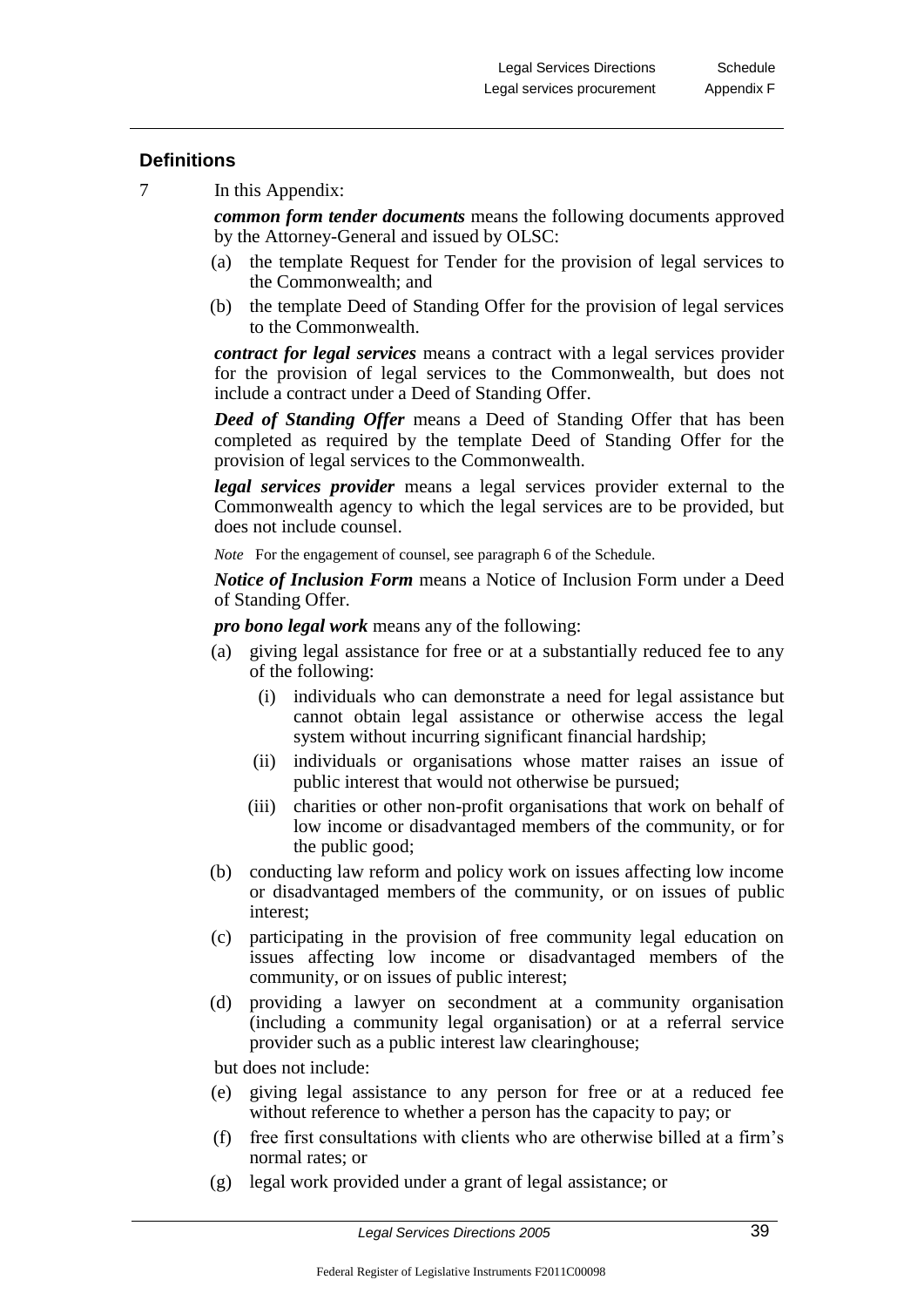- (h) contingency fee arrangements or other speculative work that is undertaken with a commercial expectation of a fee; or
- (i) the sponsorship of cultural and sporting events, work undertaken for business development, and other marketing opportunities; or
- (j) time spent by lawyers sitting on the board of a community organisation (including a community legal organisation) or a charity.

*Note* This definition is based on the definition of 'pro bono legal services' in the National Pro Bono Aspirational Target Statement of Principles developed by the National Pro Bono Resource Centre, as at 1 September 2008.

*pro bono work* means any of the following:

- (a) pro bono legal work, including any pro bono legal work that the legal services provider has or will carry out in the Asia-Pacific region;
- (b) unpaid capacity building work in the Asia-Pacific region that the legal services provider has or will carry out;
- (c) other community or charitable work carried out by the legal services provider;

but does not include work carried out by personnel of the legal services provider on their own initiative, for example, work for their local sporting association.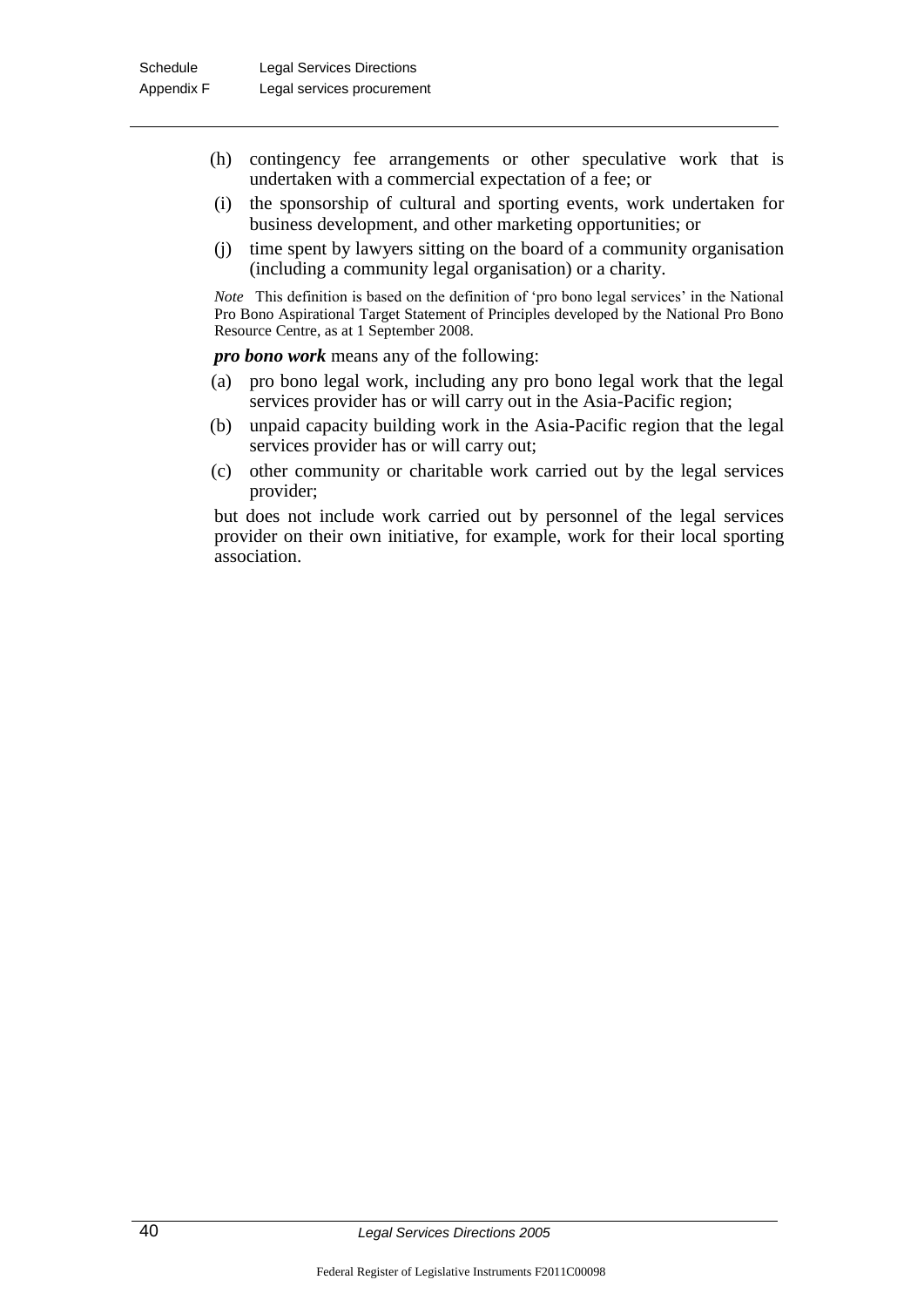## **Notes to the** *Legal Services Directions 2005*

## **Note 1**

The *Legal Services Directions 2005* (in force under section 55ZF of the *Judiciary Act 1903*) as shown in this compilation is amended as indicated in the Tables below.

## **Table of Instruments**

| <b>Title</b>                                               | Date of FRLI<br>registration      | Date of<br>commencement | Application,<br>saving or<br>transitional<br>provisions |
|------------------------------------------------------------|-----------------------------------|-------------------------|---------------------------------------------------------|
| Legal Services Directions 2005                             | 1 Feb 2006 (see<br>F2006L00320)   | 1 Mar 2006              |                                                         |
| Legal Services Amendment<br>Directions 2006 (No. 1)        | 31 Mar 2006 (see<br>F2006L00961)  | 3 Apr 2006              |                                                         |
| <b>Legal Services Amendment</b><br>Directions 2008 (No. 1) | 27 June 2008 (see<br>F2008L02332) | 1 July 2008             |                                                         |
| Legal Services Amendment<br>Directions 2008 (No. 2)        | 17 Sept 2008 (see<br>F2008L03486) | 18 Sept 2008            |                                                         |
| Legal Services Amendment<br>Directions 2008 (No. 3)        | 31 Oct 2008 (see<br>F2008L04253)  | 1 Nov 2008              |                                                         |
| Legal Services Amendment<br>Directions 2009 (No. 1)        | 28 Jan 2010 (see<br>F2010L00194)  | 29 Jan 2010             |                                                         |
| Legal Services Amendment<br>Directions 2010 (No. 1)        | 8 Feb 2011 (see<br>F2011L00187)   | 9 Feb 2011              |                                                         |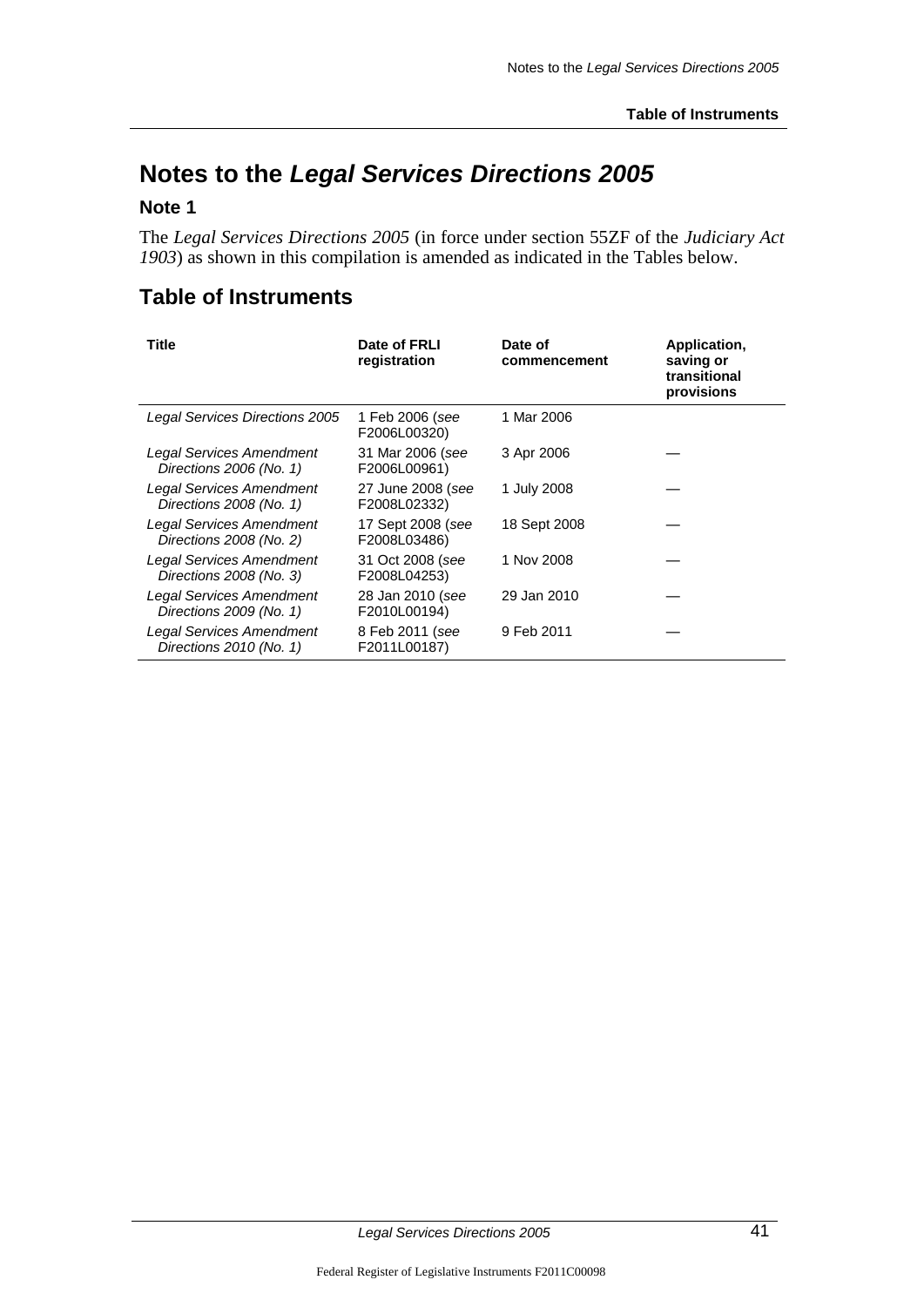## **Table of Amendments**

| ad. = added or inserted<br>$rep. = rep.$<br>rs. = repealed and substituted<br>$am. = amended$ |                                   |  |  |  |  |  |
|-----------------------------------------------------------------------------------------------|-----------------------------------|--|--|--|--|--|
| <b>Provision affected</b>                                                                     | <b>How affected</b>               |  |  |  |  |  |
| <b>Schedule</b>                                                                               |                                   |  |  |  |  |  |
| Part 1                                                                                        |                                   |  |  |  |  |  |
| Para. 3.2                                                                                     | ad. 2006 No. 1                    |  |  |  |  |  |
| Note to para. 4.1                                                                             | rep. 2006 No. 1                   |  |  |  |  |  |
| Note 1 to para. 4.1                                                                           | ad. 2006 No. 1                    |  |  |  |  |  |
| Note 2 to para 4.1                                                                            | ad. 2006 No. 1                    |  |  |  |  |  |
| Para, 4.2                                                                                     | am. 2008 No. 1                    |  |  |  |  |  |
| Para. 4.5A                                                                                    | ad. 2006 No. 1                    |  |  |  |  |  |
| Note 1 to para. 4.5A                                                                          | rep. 2006 No. 1                   |  |  |  |  |  |
| Para. 4.9                                                                                     | ad. 2009 No. 1                    |  |  |  |  |  |
| Para. 9A                                                                                      | ad. 2008 No. 2                    |  |  |  |  |  |
| Para, 9A.1                                                                                    | ad. 2008 No. 2                    |  |  |  |  |  |
| Para. 10.5                                                                                    | am. 2006 No. 1                    |  |  |  |  |  |
| Note 2 to para. 10.8                                                                          | rs. 2006 No. 1                    |  |  |  |  |  |
| Para. 10A                                                                                     | ad. 2008 No. 3                    |  |  |  |  |  |
| Para. 10A.1                                                                                   | ad. 2008 No. 3                    |  |  |  |  |  |
| Para, 10A.2                                                                                   | ad. 2008 No. 3                    |  |  |  |  |  |
| Para. 10A.3                                                                                   | ad. 2008 No. 3                    |  |  |  |  |  |
| Para. 11.1                                                                                    | am. 2008 No. 1                    |  |  |  |  |  |
| Para, 11.2                                                                                    | am. 2008 No. 1                    |  |  |  |  |  |
| Para. 11.3                                                                                    | ad. 2008 No. 1                    |  |  |  |  |  |
| Para. 11.4                                                                                    | ad. 2008 No. 1                    |  |  |  |  |  |
| Para, 11.5                                                                                    | ad. 2008 No. 1                    |  |  |  |  |  |
| Part 2                                                                                        |                                   |  |  |  |  |  |
| Para, 12.1                                                                                    | am. 2006 No. 1                    |  |  |  |  |  |
| Para. 12.3                                                                                    | am. 2006 No. 1; 2008 No. 2        |  |  |  |  |  |
| Para. 12.3A                                                                                   | ad. 2008 No. 1<br>rep. 2008 No. 2 |  |  |  |  |  |
| Para, 12A                                                                                     | ad. 2008 No. 1                    |  |  |  |  |  |
| Para. 12A.1                                                                                   | ad. 2008 No. 1                    |  |  |  |  |  |
| Para. 12A.2                                                                                   | ad. 2008 No. 1                    |  |  |  |  |  |
| Part 4                                                                                        |                                   |  |  |  |  |  |
| Note 2A in General Notes                                                                      | ad. 2008 No. 1                    |  |  |  |  |  |
| <b>Appendix A</b>                                                                             |                                   |  |  |  |  |  |
| Note to para. 5                                                                               | ad. 2006 No. 1                    |  |  |  |  |  |
|                                                                                               | am. 2008 No. 1                    |  |  |  |  |  |
| Note to para. 6                                                                               | rep. 2006 No. 1                   |  |  |  |  |  |
| Note 2 to para. 7                                                                             | rep. 2006 No. 1                   |  |  |  |  |  |
|                                                                                               | am. 2008 No. 1                    |  |  |  |  |  |
|                                                                                               | ad. 2006 No. 1                    |  |  |  |  |  |
| Para. 10                                                                                      | rep. 2006 No. 1                   |  |  |  |  |  |
| <b>Appendix B</b>                                                                             |                                   |  |  |  |  |  |
|                                                                                               | am. 2008 No. 1                    |  |  |  |  |  |